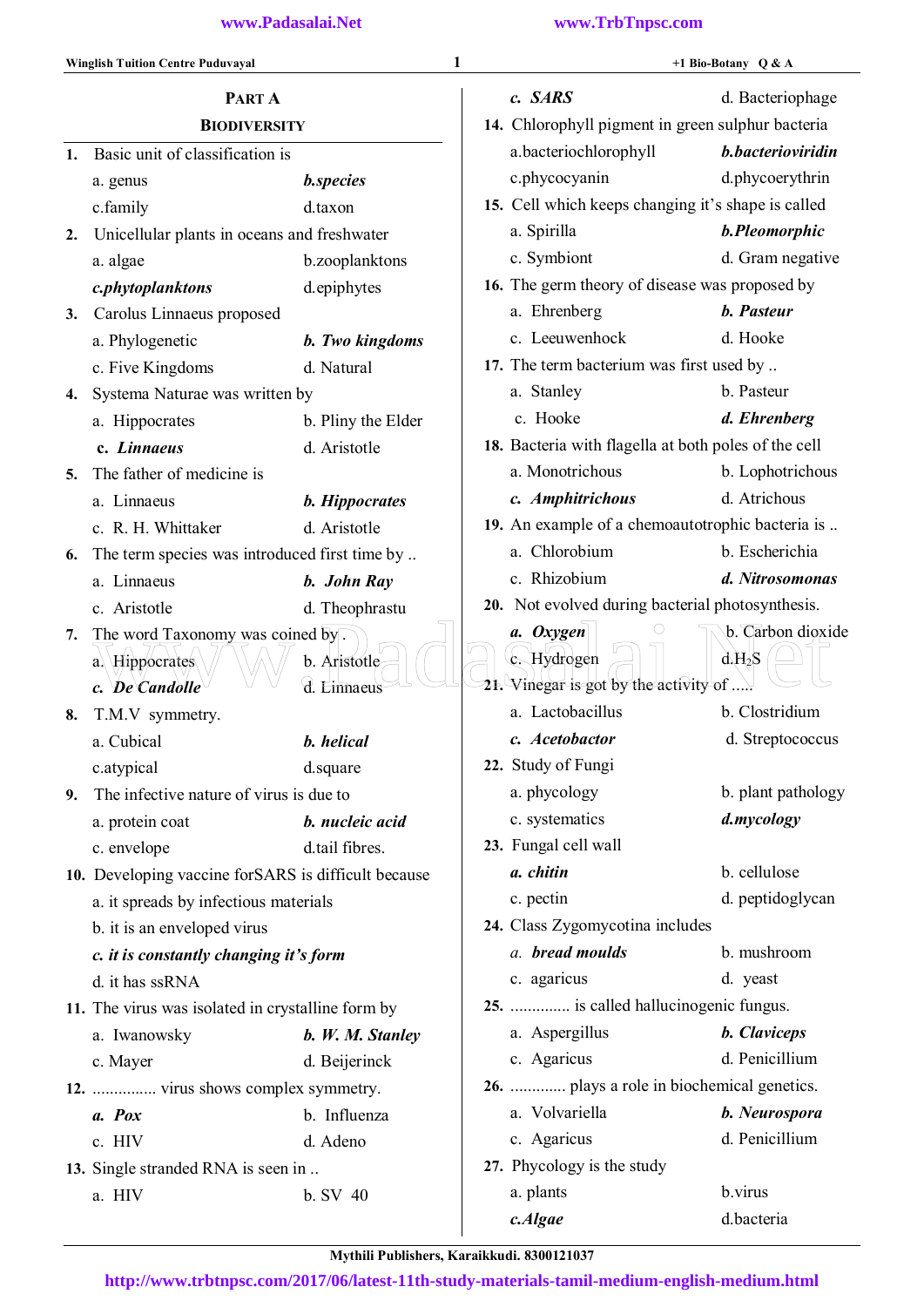|    | <b>Winglish Tuition Centre Puduvayal</b>                 | $\overline{2}$          |    |                                                     | +1 Bio-Botany Q & A                               |
|----|----------------------------------------------------------|-------------------------|----|-----------------------------------------------------|---------------------------------------------------|
|    | 28.  is a unicellular alga.                              |                         |    | a.fungi                                             | b.bryophyte                                       |
|    | a. Spirogyra                                             | b. Laminaria            |    | c. seed plant                                       | d.pteridophyte                                    |
|    | c. Chlorella                                             | d. Fucus                | 4. | Extrachromosomal DNA the bacterium E.coli           |                                                   |
|    | 29. Star shaped chloroplast is seen in                   |                         |    | a. mesosome                                         | b. nucleoid                                       |
|    | a. Spirogyra                                             | b. Zygnema              |    | c. incipient nucleus                                | d. plasmid                                        |
|    | c. Chlorella                                             | d. Chlamydomonas        | 5. | Bacterial cell wall is made up of                   |                                                   |
|    | 30.  is used as fodder.                                  |                         |    | a. cellulose                                        | b. lignin                                         |
|    | a. Chlorella                                             | b. Fucus                |    | c. peptidoglycan                                    | d. lipid                                          |
|    | c. Chlamydomonas d. Zygnema                              |                         | 6. | Addition of wall materials within existing one      |                                                   |
|    | 31.  is used in space travel.                            |                         |    | a. accretion                                        | b.intussusception                                 |
|    | a. Gelidium                                              | b. Chlorella            |    | c.apposition                                        | d. deposition                                     |
|    | c. Fucus                                                 | d. Laminaria            | 7. | First layer, deposited at the time of cytokinesis.  |                                                   |
|    | 32. Production of gametes in Bryophytes involve          |                         |    | a. Primary wall                                     | b. Middle lamella                                 |
|    | a. Meiosis                                               | b. Mitosis              |    | c. Secondary wall                                   | d. Plasma membrane                                |
|    | c. fertilization                                         | d. reduction division   | 8. |                                                     | Concept of micellae in cell wall was proposed by. |
|    | 33. Sporophyte differentiated into foot, seta capsule in |                         |    | a. Nageli                                           | b. Muhlethaler                                    |
|    | a. Anthoceros                                            | b. Riccia               |    | c. Frey                                             | d. Robert Hook                                    |
|    | c. Funaria                                               | d. Marchantia           | 9. | Active transport of molecules take place            |                                                   |
|    | 34.  is used in nurseries.                               |                         |    | a. along the concentration gradient                 |                                                   |
|    | a. Riccia                                                | b. Sphagnum             |    | b. along the electric gradient                      |                                                   |
|    | c. Funaria                                               | d. Liverworts           |    | c. along the pressure gradient                      |                                                   |
|    | 35. In Bryophytes sexual reproduction is described as    |                         |    | d. against the concentration gradient               |                                                   |
|    | a. Anisogamy $\vee$                                      | b. Oogamy               |    | 10. Phagocytosis is also known as                   |                                                   |
|    | c. Isogamy                                               | d. Heterogamy           |    | a. cell eating                                      | b.cell death                                      |
|    | 36.  are called vascular cryptogams.                     |                         |    | c.cell drinking                                     | d.cell lysis                                      |
|    | a. Bryophytes                                            | <b>b.</b> Pteridophytes |    | 11. Spaces inside ER membrane folds                 |                                                   |
|    | c. Algae                                                 | d. Fungi                |    | a. thylakoids                                       | b.cisternae                                       |
|    | 37.  are pteridophytes with large leaves.                |                         |    | c.mesosomes                                         | d.periplasmic spac                                |
|    | a. Psilotum                                              | b. Lycopodium           |    | 12. These are colourless plastids                   |                                                   |
|    | c. Marsilea                                              | d. Selaginella          |    | a. chromoplasts                                     | b. chloroplasts                                   |
|    | 38. Characteristic feature of pteridophytes.             |                         |    | c. elaioplasts                                      | d. leucoplasts                                    |
|    | a. Heterospory                                           | b. No vascular tissues  |    | 13. Interconnected membrane system in chloroplast   |                                                   |
|    | c. Protonema                                             | d. Capsule              |    | a. grana                                            | b.stroma                                          |
|    | <b>CELL BIOLOGY</b>                                      |                         |    | c.thylakoids                                        | d.cisternae                                       |
| 1. | The process in which DNA is constantly read out          |                         |    | 14. During this phase there is a duplication of DNA |                                                   |
|    | into a particular set of mRNA is called                  |                         |    | a. G1 Phase                                         | b. S phase                                        |
|    | a. translation                                           | b.protein synthesis     |    | c. G2 Phase                                         | d. interphase                                     |
|    | c.DNA duplication                                        | d.transcription         |    | 15. Cytokinesis is the division of                  |                                                   |
| 2. | The process of changing the form in order to carry       |                         |    | a. cytoplasm                                        | b.nucleus                                         |
|    | out a specialized function is called                     |                         |    | c.chloroplast                                       | d. centriole                                      |
|    | a. differentiation                                       | b.growth                |    | 16. Terminalisation takes place during              |                                                   |
|    | c. cell division                                         | d. cell elongation      |    | a. pachytene                                        | b. zygotene                                       |
| 3. | An exception to cell theory is                           |                         |    | c. leptotene                                        | d. diakinesis                                     |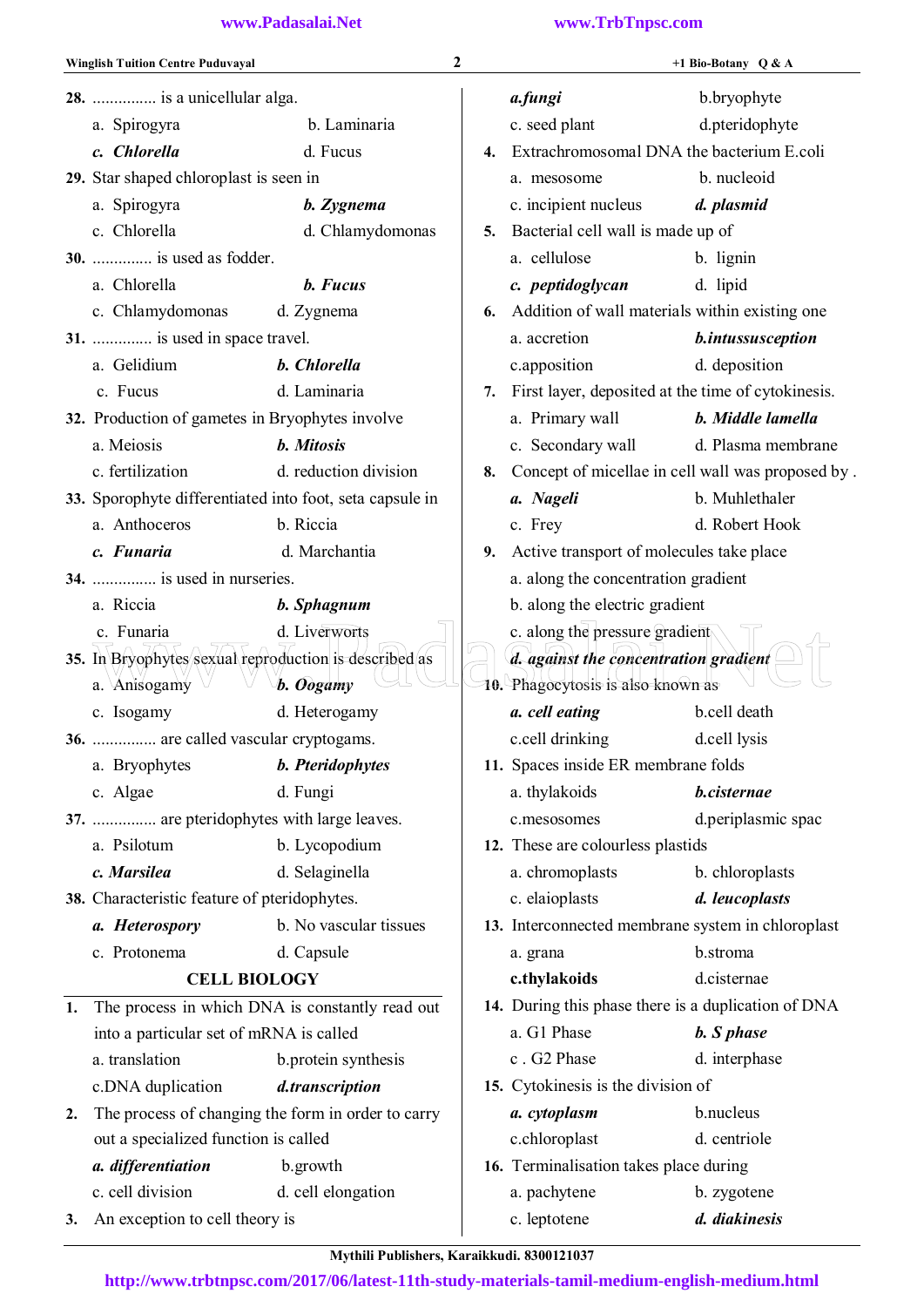c. acropetal succession d. pedicels

| <b>Winglish Tuition Centre Puduvayal</b> |                                               | 3                    | +1 Bio-Botany Q & A                        |                                                     |                                                        |
|------------------------------------------|-----------------------------------------------|----------------------|--------------------------------------------|-----------------------------------------------------|--------------------------------------------------------|
| <b>PLANT MORPHOLOGY</b>                  |                                               |                      | 14. Compound head inflorescence is seen in |                                                     |                                                        |
| 1.                                       | The type of phyllotaxy found in Calotropis is |                      |                                            | a. Tridax                                           | b. Launaea                                             |
|                                          | a. alternate                                  | b.opposite decussate |                                            | c. Lagasca                                          | d. Onion                                               |
|                                          | c. opposite superposed                        | d. ternate           |                                            | 15. Type of mixed inflorescence.                    |                                                        |
| 2.                                       | Respiratory roots are seen is                 |                      |                                            | a. Spike                                            | b. Umbel                                               |
|                                          | a. Carrot                                     | b. Radish            |                                            | c. Thyrsus                                          | d. Cyathium                                            |
|                                          | c. Beet root                                  | d. Avicennia         |                                            |                                                     | 16. Conspicuous characteristic structure of angiosperm |
| 3.                                       | Type of root in turmeric is                   |                      |                                            | a. Flower                                           | b. Seeds                                               |
|                                          | a. Tuberous                                   | b. Fasciculated      |                                            | c. Fruits                                           | d. leaves                                              |
|                                          | c. Nodulose                                   | d. Storage           |                                            | 17. No. of whorls present in a bisexual flower is   |                                                        |
| 4.                                       | Example of parasitic root.                    |                      |                                            | a. One                                              | b. Three                                               |
|                                          | a. Tinospora                                  | b. Vanda             |                                            | c. Two                                              | d. Four                                                |
|                                          | c. Maize                                      | d. Cuscuta           |                                            | 18. A flower is said to be complete when it has     |                                                        |
| 5.                                       | is not a subaerial modification of stem.      |                      |                                            | a. One whorl                                        | b. Three whorls                                        |
|                                          | a. Phyllode                                   | b. Runner            |                                            | c. Two whorls                                       | d. Four Whorls                                         |
|                                          | c. Stolon                                     | d. Offset            |                                            | 19. Timerous Flowers are common among               |                                                        |
| 6.                                       | In Lathyrus . is modified into tendril.       |                      |                                            | a. Dicots                                           | b. Xerophytes                                          |
|                                          | a. leaf tip                                   | b. entire leaf       |                                            | c. Monocots                                         | d. Gymnosperms                                         |
|                                          | c. stipule                                    | d. petiole           |                                            | 20. In deciduous type of calyx, the sepals fall off |                                                        |
| 7.                                       | Spike is a type of                            |                      |                                            | a. As soon as flower opens                          |                                                        |
|                                          | a. Racemose inflorescence                     |                      |                                            | b. After fertilization                              |                                                        |
|                                          | b. Cymose inflorescence                       |                      |                                            | c. In the bud condition                             | d. All the above                                       |
|                                          | c. Mixed inflorescence                        |                      |                                            | 21. When anthers have two chambers, they are        |                                                        |
|                                          | d. Special inflorescence                      |                      |                                            | a. Dioecious                                        | <b>b.</b> Dithecous                                    |
| 8.                                       | Dorstenia an example for                      |                      |                                            | c. Diadelphous                                      | d. Dimorphic                                           |
|                                          | a.raceme                                      | b. panicle           |                                            | 22. Gynoecium with united carpels is termed as      |                                                        |
|                                          | c. spadix                                     | d. coenanthium       |                                            | a. Apocarpous                                       | b. Multicarpellary                                     |
| 9.                                       | This is a homogamous head with ray florets    |                      |                                            | c. Syncarpous                                       | d. None of the above.                                  |
|                                          | a. Vernonia                                   | b. Tridax            |                                            | 23. Type of placentation seen in cucumber is        |                                                        |
|                                          | c. Launaea                                    | d. Helianthus        |                                            | a. Basal                                            | <b>b.</b> Parietal                                     |
|                                          | 10. Musa in an example for                    |                      |                                            | c. Axile                                            | d. Marginal                                            |
|                                          | a. spadix                                     | b. mixed spadix      |                                            | 24. Seeds are produced from the                     |                                                        |
|                                          | c. compound spadix                            | d. none of the a     |                                            | a. Ovary                                            | b. Carpels                                             |
|                                          | 11. Flowers are unisexual in                  |                      |                                            | c. Ovules                                           | d. Locules                                             |
|                                          | a. cyathium                                   | b. thyrsus           |                                            | 25. Seedless Grapes are the                         |                                                        |
|                                          | c. verticillaster                             | d. cyme              |                                            | a. Simple Dry fruits                                | b. Multiple fruits                                     |
|                                          | 12. Scape is seen in                          |                      |                                            | c. Aggregate fruits                                 | d.Parthenocarpic Fruits                                |
|                                          | a. lotus                                      | b. vernonia          |                                            | 26. Edible portion in berry                         |                                                        |
|                                          | c. crotalaria                                 | d. sunflower         |                                            | a. Epicarp                                          | b. Endocarp                                            |
|                                          | 13. Not seen in Racemose inflorescence        |                      |                                            | c. Mesocarp                                         | d. All the above                                       |
|                                          | a. unlimited growth                           | b. centrifugal       |                                            | 27. Coconut belongs to                              |                                                        |

*a. Drupe* b. Syconus c. Baccate d. Aggregate

Mythili Publishers, Karaikkudi. 8300121037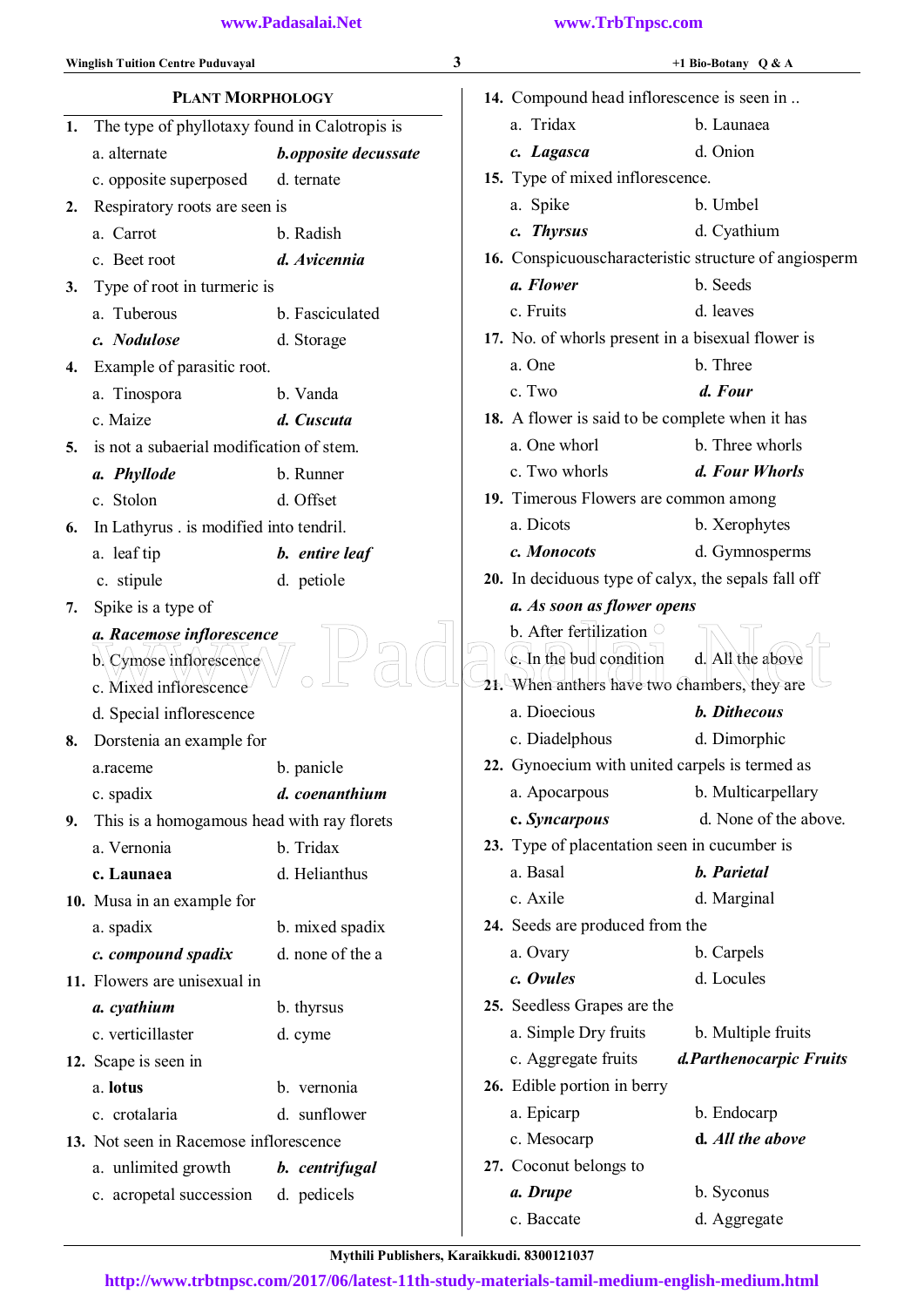|    | 28. Type of fruit seen in Jack is<br>a. Multiple fruit<br>c. Sorosis | b. Syconus                |    | a.Intermediate inheritance b.Blending inheritance       |                                                   |
|----|----------------------------------------------------------------------|---------------------------|----|---------------------------------------------------------|---------------------------------------------------|
|    |                                                                      |                           |    |                                                         |                                                   |
|    |                                                                      |                           |    | c. Partial dominance                                    | d. All the above                                  |
|    |                                                                      | d. Aggregate              |    | 13. Intermediate inheritancePhenomenon observed in      |                                                   |
|    | 29. Androphore is seen in                                            |                           |    | a. Lathyrus                                             | b. Antirrhinum                                    |
|    | a. Capparis                                                          | b. Passiflora             |    | c. Cucurbita                                            | d. Maize                                          |
|    | c. Onion                                                             | d. Calotropis             |    | 14. Phenotypic ratio of incomplete dominance is         |                                                   |
|    | <b>GENETICS</b>                                                      |                           |    | a.1:2:1                                                 | b.3:1                                             |
| 1. | Moist vapour theory was given by                                     |                           |    | c.9:3:3:1                                               | d.1:1                                             |
|    | a. Aristotle                                                         | b.Pythagoras              |    |                                                         | 15. Inheritance of flower colour in Lathyrus was  |
|    | c. Delepatius                                                        | d. Darwin                 |    | studied by                                              |                                                   |
| 2. | Blending theory replaced by particulate theory of                    |                           |    | a. Morgan & Bridges                                     | <b>b. Bateson &amp; Punnett</b>                   |
|    | a. Kolreuter                                                         | b.Gaertner                |    | c. Sutton & Boveri                                      | d.Schleiden & Schwann                             |
|    | c. Mendel                                                            | d.Darwin                  |    | 16. Inheritance of fruit colour in Cucurbita pepo ratio |                                                   |
| 3. | Grand children may exhibit a feature of an earlier                   |                           |    | a. 13:3                                                 | b. 12:3:1                                         |
|    | generation not seen in parents.                                      |                           |    | c.9:7                                                   | d.9:3:4                                           |
|    | a. Homunculus                                                        | b. Pangenesis             |    | 17. A ratio of 15:1 is observed in                      |                                                   |
|    | c. Atavism                                                           | d. Blending               |    | a. Sweet pea                                            | b. Cucurbita pepo                                 |
| 4. | Fluid theory was proposed by                                         |                           |    | c. Rice                                                 | d. Sorghum                                        |
|    | a. Pythagoras                                                        | b. Aristotle              |    | PLANT PHYSIOLOGY                                        |                                                   |
|    | c. Maupertius                                                        | d. Mendel                 | 1. | Protoplasm considered as polyphase colloid              |                                                   |
| 5. | The village where Mendel was born is                                 |                           |    | a. Altmann                                              | b. Hemming                                        |
|    | a. Heizendors                                                        | <b>b.Silisian</b>         |    | c. Wilson Fisher                                        | d. Butschili                                      |
|    | c. Brunn                                                             | d. Austria                |    |                                                         | Movement of water into and out of cells is        |
| 6. | Sex has no influence on inheritance is proved by                     |                           |    | controlled by                                           |                                                   |
|    | a. Back cross                                                        | b. Test cross             |    | a. Water potential                                      | b. Endosmosis                                     |
|    | c. Reciprocal cross                                                  | d. Monohybrid cross       |    | c. Exosmosis                                            | d. Plasmolysis                                    |
| 7. | Recessive state for seed coat colour is                              |                           | 3. |                                                         | Flow of matter from a region of higher            |
|    | a. Green                                                             | b. Grey                   |    | concentration to a region of lower concentration        |                                                   |
|    | c. Yellow                                                            | d. White                  |    | a. Imbibition                                           | b.Osmosis                                         |
| 8. | Smallest unit of gene which codes for amino acid                     |                           |    | c. Diffusion                                            | d. Plasmolysis                                    |
|    | a. Cistron                                                           | b. Muton                  | 4. | The principle used in pickling is                       |                                                   |
|    | c. Recon                                                             | d. Codon                  |    | a. Imbibition                                           | b. Endosmosis                                     |
| 9. | Functional unit of a gene which can synthesize                       |                           |    | c. Plasmolysis                                          | d. None of the above                              |
|    | one polypeptide is called                                            |                           | 5. |                                                         | Turgor pressure or hydrostatic pressure developed |
|    | a. Codon                                                             | b. Cistron                |    | inside cell on cell wall is due to                      |                                                   |
|    | c. Muton                                                             | d. Recon                  |    | a. Endosmosis                                           | b. Exosmosis                                      |
|    | 10. Gene present at specific position on chromosome                  |                           |    | c. Osmosis                                              | d. Plasmolysis                                    |
|    | a. Locus                                                             | b.Nucleotide              | 6. | The matric potential is denoted as                      |                                                   |
|    | c. Nucleoside                                                        | d. Allele                 |    | $a. \ ym$                                               | $b. \psi s$                                       |
|    | 11. Chromosomal basis of inheritance was given by                    |                           |    | c. $\psi$ p                                             | d. $\psi w$                                       |
|    | a. Schleiden & Schwann                                               | <b>b.</b> Sutton & Boveri | 7. | Organelle connected with cell secretion in plants       |                                                   |
|    | c. Singer & Nicholson                                                | d. Morgan $&$ Bridges     |    | a. Golgi body                                           | b. Dictyosome                                     |
|    | 12. Incomplete dominance is also called                              |                           |    | c. Chloroplast                                          | d. Mitochondria                                   |
|    |                                                                      |                           |    |                                                         |                                                   |

Mythili Publishers, Karaikkudi. 8300121037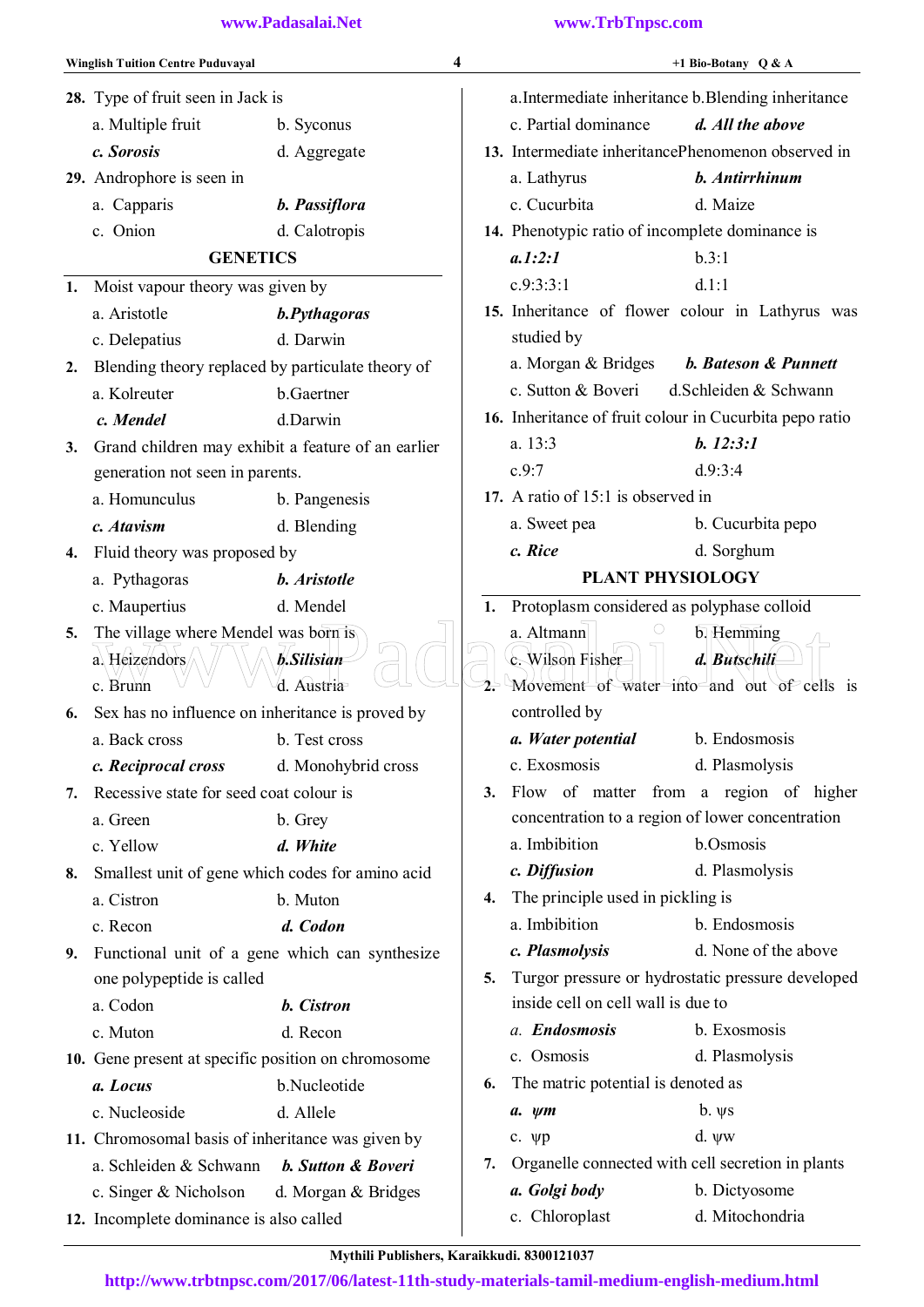|    | <b>Winglish Tuition Centre Puduvayal</b>             |                             | 5        |                                                        | +1 Bio-Botany Q & A                                    |
|----|------------------------------------------------------|-----------------------------|----------|--------------------------------------------------------|--------------------------------------------------------|
| 8. | Type of water readily absorbed by root hairs         |                             |          | a. Stem                                                | b. Bud                                                 |
|    | a. Rain water                                        | b. Gravitational water      |          | c. Rhizome                                             | d. Leaf.                                               |
|    | c. Hygroscopic water                                 | d. Capillary water.         | 2.       |                                                        | Plant which propagate with the help of its leaves      |
| 9. | Large amount of transpirational water loss occurs    |                             |          | a. Onion                                               | b. Cactus                                              |
|    | through                                              |                             |          | c. Potato                                              | d. Bryophyllum                                         |
|    | a. cuticle                                           | b. hydathode                | 3.       | Adventitious buds develop on the roots of              |                                                        |
|    | c. lenticel                                          | d. stomata                  |          | a. carrot                                              | b. Onion                                               |
|    | 10. Cell wall absorbs water by                       |                             |          | c. Guava                                               | d. Yam                                                 |
|    | a. Osmosis                                           | b. Imbibition               | 4.       | Offset is known as                                     |                                                        |
|    | c. Diffusion                                         | d. Plasmolysis              |          | a. Runner                                              | <b>b.</b> Condensed runner                             |
|    | 11. During the day the guard cells experience        |                             |          | c. Bulbil                                              | d. Turion                                              |
|    | a. exosmosis                                         | b. endosmosis               | 5.       |                                                        | Special type of fleshy buds that develop in aquatic    |
|    | c. fall in turgor                                    | d. loss of water            |          | plants are called                                      |                                                        |
|    | 12. Starch sugar interconversion theory was given by |                             |          | a. Bulbils                                             | b. Tunicate Buds                                       |
|    | a. Steward                                           | <b>b.</b> Scarth            |          | c. Scaly bulbs                                         | d. Turions                                             |
|    | c. Levitt                                            | d. Raschke                  | 6.       |                                                        | Fragment flowers with welldeveloped nectaries          |
|    | 13. The relay pump theory was put forward by         |                             |          | are an adaptation for                                  |                                                        |
|    | a. Godslewski                                        | b. J.C.Bose                 |          | a. Zoophily                                            | b. Entomophily                                         |
|    | c. Stocking                                          | d. Dixon.                   |          | c. anemophily                                          | d. Hydrophily                                          |
|    | 14. J.C. Bose gave the                               |                             | 7.       | Hydrophily occurs                                      |                                                        |
|    | a. relay pump theory                                 | b. root pressure theory     |          | a. Vallisneria<br>$\circ$                              | $b. Ceratophyllum$                                     |
|    | c. pulsation theory                                  | d, cohesion tension theory. |          | c. Hydrilla                                            | d. All the above                                       |
|    | 15. Lignin and cellulose have affinity for water.    |                             | $\delta$ |                                                        | Myrmecophily is a benefical association between        |
|    | a. adhesion                                          | b. cohesion                 |          | some flowering plants and                              |                                                        |
|    | c. root pressure                                     | d. none of the above        |          | . Bats                                                 | b. Birds                                               |
|    | 16. Transpiration pull theory was supported by       |                             |          | c. Ants                                                | d. Bees                                                |
|    | a. Renner                                            | b. Curtis                   | 9.       | Pollination by bat is called                           |                                                        |
|    | c. Clark                                             | d. All the above            |          | . Autogamy                                             | b. Chiropterophily                                     |
|    | 17. Hydroponics is otherwise called                  |                             |          | c. Homogamy                                            | d. Dichogamy                                           |
|    | a soilless agriculture b tank farming                |                             |          | 10. If pollen and stigma at different time it iscalled |                                                        |
|    | c chemical gardening                                 | d all the above             |          | . Autogamy                                             | b. Cleistogamy                                         |
|    | 18. This element is a constituent of chlorophyll     |                             |          | c. Homogamy                                            | d. Dichogamy                                           |
|    | a Manganese                                          | <b>b</b> Magnesium          |          | 11. Flowers are pollinated by birds in                 |                                                        |
|    | c Potassium                                          | d Zinc                      |          | . Yucca                                                | b. Bombax                                              |
|    | 19. Passive absorption of mineral salts theory       |                             |          | c. Mango                                               | d. Litchi                                              |
|    | a. Ion exchange                                      | b. Carrier Concept          |          |                                                        | 12. Plants in which pollination takes place inside the |
|    | c. Cytochrome pump                                   | d. None of the above        |          | bud is                                                 |                                                        |
|    | 20. Contact exchange theory was put forward by:      |                             |          | a. Rice                                                | b. Oxalis                                              |
|    | a. Jenny and Overstreet                              | b. Hylmo and Kramer         |          | c. Papaya                                              | d. Bajra                                               |
|    | c. Bennet and Clark                                  | d. De Vries and Curtis      |          | 13. Cross pollination is known as                      |                                                        |
|    | <b>REPRODUCTION BIOLOGY</b>                          |                             |          | a. Dichogmay                                           | b. Protogamy                                           |
|    | 1. In hibiscus vegetative reproduction takesplace by |                             |          | c. Protandry                                           | d. Xenogamy                                            |
|    |                                                      |                             |          | 14. Embryo sac in typical dicot during fertilization   |                                                        |
|    |                                                      |                             |          |                                                        |                                                        |

Mythili Publishers, Karaikkudi. 8300121037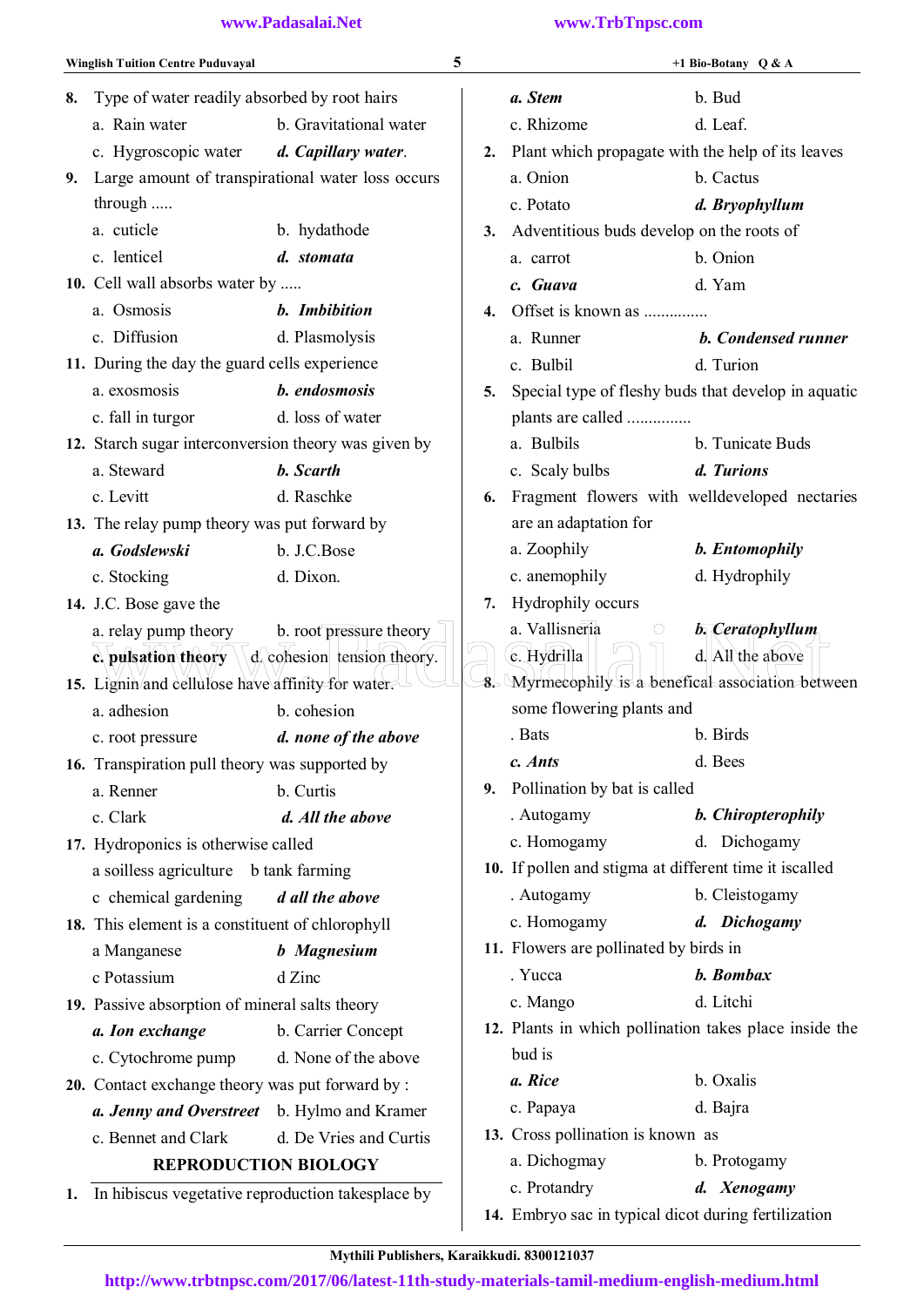|    | <b>Winglish Tuition Centre Puduvayal</b>          |                                                     | 6  |                                                             | +1 Bio-Botany $Q & A$                             |
|----|---------------------------------------------------|-----------------------------------------------------|----|-------------------------------------------------------------|---------------------------------------------------|
|    | a. 8 celled                                       | b. 6 celled                                         |    | 4. Soil erosion can be checked by                           |                                                   |
|    | c. 7 celled                                       | d. 5 celled                                         |    |                                                             | a. Wind screen alone b. Restricted human activity |
|    | 15. Process of fusion between male and egg nuclei |                                                     |    | c. Checking movement of animals                             |                                                   |
|    | a.Syngamy                                         | b.Conjugation                                       |    | d. Good plant cover                                         |                                                   |
|    | c.Double fertilization                            | d. Triple fusion                                    | 5. |                                                             | Common sources of energy in Indian villages is    |
|    | 16. Micropyle occurs in                           |                                                     |    | a. Electricity                                              | b. Sun                                            |
|    | a. Ovary                                          | b.Seeds                                             |    | c. Coal                                                     | d. Wood ,animal dung                              |
|    | c.Ovule                                           | d. Both a. and c.                                   | 6. | Which of the following is non renewable?                    |                                                   |
|    | 17. The Micropyle in a seed helps in the entry of |                                                     |    | a. Water                                                    | b. Coal                                           |
|    | a. Water                                          | b. Male gamete                                      |    | c. Forests                                                  | d. Wild life                                      |
|    | c. Pollen tube                                    | d. None of these                                    |    |                                                             | <b>CREATED USING FILL UPS &amp; MATCH</b>         |
|    | 18. Single cotyledon of a monocot seed is         |                                                     |    |                                                             | <b>BIO-DIVERSITY</b>                              |
|    | a.Plumule                                         | b. Epicotyl                                         |    | 1. Father of Ayurveda.                                      |                                                   |
|    | c. Scutellum                                      | d. Coleorrhiza                                      |    | Charaka                                                     |                                                   |
|    | 19. Hypogeal germination of albuminous seed is in |                                                     |    | 2. First attempt to classify organisms.                     |                                                   |
|    | a.Maize                                           | b.Castor                                            |    | <b>Aristotle and Theophrastus</b>                           |                                                   |
|    | c.Gram                                            | d.Bean                                              |    | 3. First artificial system of classification                |                                                   |
|    | 20. Vivipary is a characteristic feature of       |                                                     |    | <b>Pliny the Elder</b>                                      |                                                   |
|    | a.Mesophytes                                      | <b>b.Halophytes</b>                                 |    | 4. Pliny book,                                              |                                                   |
|    | c.Xerophytes                                      | d.Hydrophytes.                                      |    | 'Historia Naturalis'.                                       |                                                   |
|    | 21. Germination of the seed is promoted by        |                                                     | 5. | Binomial System of Nomenclature.<br><b>Carolus Linnaeus</b> |                                                   |
|    | a. Green light                                    | $b$ . Red light                                     |    | Species Plantarum                                           |                                                   |
|    | $c$ . Blue light                                  | d.Infra red light                                   |    | Carolus Linnaeus                                            |                                                   |
|    | 22. Which generally increases during senescence?  |                                                     | 7. | Five kingdom System                                         |                                                   |
|    | a Protein                                         | b.Chlorophyll                                       |    | Whittaker                                                   |                                                   |
|    | c.Photosynthesis                                  | d.None of these                                     | 8. | Fossil records                                              |                                                   |
|    |                                                   | 23. Senescence of detached leaves can be delayed by |    | <b>Phylogenetic studies</b>                                 |                                                   |
|    | a.Auxin                                           | b.Giberellin                                        | 9. | mostly predatory.                                           |                                                   |
|    | c.Cytokinin                                       | d.Ethylene                                          |    | Zooplanktons                                                |                                                   |
|    | 24. Yellowing and shedding of leaves in autumn    |                                                     |    | 10. Cuscuta is a                                            |                                                   |
|    | a.Over all senescence                             | <b>b.Deciduous senescence</b>                       |    | parasite.<br>11. Insectivorous plants                       |                                                   |
|    | c. Top senescence                                 | d.Progressive Senescence                            |    | <b>Nepenthes and Drosera</b>                                |                                                   |
|    | <b>ENVIRONMENTAL BIOLOGY</b>                      |                                                     |    | 12. Study of virus                                          |                                                   |
|    |                                                   |                                                     |    | virology.                                                   |                                                   |
| 1. | Finely dissected leaves are common in             |                                                     |    | 13. Virus that infects bacteria                             |                                                   |
|    | a. Submerged plants                               | b. amphibious plants                                |    | bacteriophage                                               |                                                   |
|    | c. Free floating plants                           | d. Rooted floating plants                           |    | 14. Integrated phage nucleic acid is                        |                                                   |
| 2. | Root pockets are present instead of root caps in  |                                                     |    | prophage.                                                   |                                                   |
|    | a. Utricularia                                    | b. Eichhornia                                       |    |                                                             | 15. Bacterium that carries prophage within genome |
|    | c. Hydrilla                                       | d. Limnophylla                                      |    | Lysogenic bacterium.                                        |                                                   |
| 3. | Deforestation may reduce the chances of           |                                                     |    | 16. Disease caused by Banana bunchy top virus.              |                                                   |
|    | a. Rainfall                                       | b. Landslides                                       |    | <b>Bunchy top of banana</b><br>17. HIV belongs to           |                                                   |
|    | c. Soil erosion                                   | d. Frequent cyclones                                |    | retroviruses.                                               |                                                   |
|    |                                                   |                                                     |    |                                                             |                                                   |

Mythili Publishers, Karaikkudi. 8300121037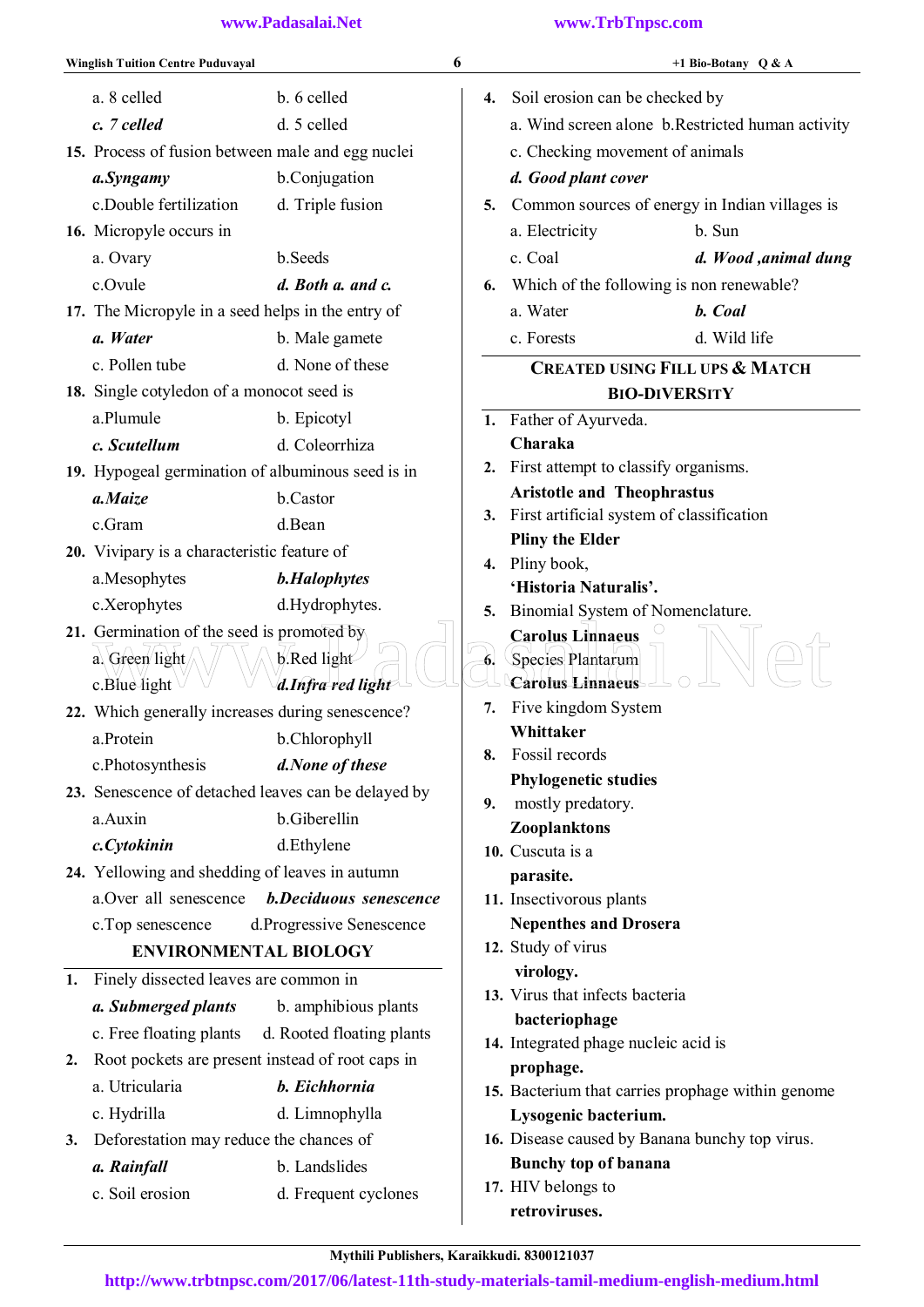| <b>Winglish Tuition Centre Puduvayal</b>                   | 7<br>+1 Bio-Botany Q & A                                 |
|------------------------------------------------------------|----------------------------------------------------------|
| 18. Used to increase life span of AIDS patients            | microphyllous pteridophytes                              |
| Azidothymidine                                             | 41. Nephrolepis, Ophioglossum, Osmunda, Pteris,          |
| 19. Severe Acute Respitatory Syndrome (SARS) is a          | Adiantum, Marsilea, Azolla, Salvinia are                 |
| respiratory disease.                                       | ferns                                                    |
| 20. Prions are unique because                              | 42. Most successful and advanced land plants are         |
| they contain no genetic materials.(DNA/RNA)                | spermatophytes (sperma – seed).                          |
| 21. Important components of viruses                        | 43. Primitive group of seed bearing plants               |
| <b>Nucleic acid and Protein coat</b>                       | Gymnosperms (Spermotophytes).                            |
| 22. All fungal viruses have                                | 44. In Gymnosperms pollination is mostly by              |
| ds.RNA.                                                    | wind (anemophilous).                                     |
| 23. Viruses that cause diseases in fungi                   | 45. Cell movement<br>response to chemical signals        |
| Mycophage                                                  | <b>Chemotaxis</b>                                        |
| <b>24. SARS</b><br>is a                                    | 46. Storage products of fungi                            |
| Corona virus                                               | glycogen and oil.                                        |
| 25. Bacteria requiring $CO2$ for growth.                   | 47. Evolution of seed habit is associated with           |
| Capnophilic                                                | <b>Heterophory</b>                                       |
| 26. Algae are autotrophic organisms as they have           | 48. Dominant phase changed from Gametophyte to           |
| chlorophyll.                                               | Sporophyte as in all                                     |
| 27. Most algae have filamentous thallus. Eg:               | Pteridophytes, Gymnosperm and Angiosperms                |
| Spirogyra.                                                 | 49. All seed plants are                                  |
| 28. Organs of locomotion in alga                           | <b>Heterosporous</b>                                     |
| Flagella or cilia                                          | <b>50.</b> Most extreme reduction of gametophyte is in   |
| 29. Increase soil fertility by fixing nitrogen,            | Angiosperms                                              |
| Blue green algae                                           | 51. Equivalent structure to a mega sporangium            |
| <b>30.</b> Species attached to the bottom of shallow water | Ovule                                                    |
| <b>Benthic</b>                                             | 52. Equivalent structure to a microsporangium,           |
| 31. Species live on another plant or another alga          | Pollen sac                                               |
| Epiphyte                                                   | <b>CELL BIOLOGY</b>                                      |
| 32. Growing attached to rocks                              | Structural and functional unit of living organisms<br>1. |
| Lithophyte                                                 | <b>Cell</b>                                              |
| 33. Red colour pigment found in algae.                     | Studied structure of bacteria, protozoa etc.<br>2.       |
| Phycoerythrin                                              | <b>Anton van Leewenhoek</b>                              |
| 34. Blue colour pigment found in algae.                    | coined the word cell for the first time.<br>3.           |
| Phycocyanin                                                | <b>Robert Hooke</b>                                      |
| 35. Lack motile cells.                                     | Cell theory was again rewritten<br>4.                    |
| Red algae and B lue green                                  | <b>Rudolf Virchow</b>                                    |
| 36. Blue green algae                                       | Discovered presence of nucleus in cells.<br>5.           |
| Cyanophage                                                 | <b>Robert Brown</b>                                      |
| 37. Alkaloid obtained from Ephedra, is used in curing      | Protoplasm coined<br>6.                                  |
| asthma and respiratory problems.                           | Prukinje                                                 |
| <b>Ephedrine</b>                                           | Plastids is in<br>7.                                     |
| 38. Algae having filamentous thallus                       | <b>Plant cell</b>                                        |
| Spirogyra                                                  | Plastids are absent in<br>8.                             |
| 39. Simplest group of land plants.                         | <b>Animal cells</b>                                      |
| <b>Bryophyta</b>                                           | All plants are made up of cells proposed by<br>9.        |
| 40. Psilotum, Lycopodium,<br>Selaginella,<br>Isoetes,      | Schleiden                                                |
| Equisetum etc are examples of                              | 10. All animals are also composed of cells proposed      |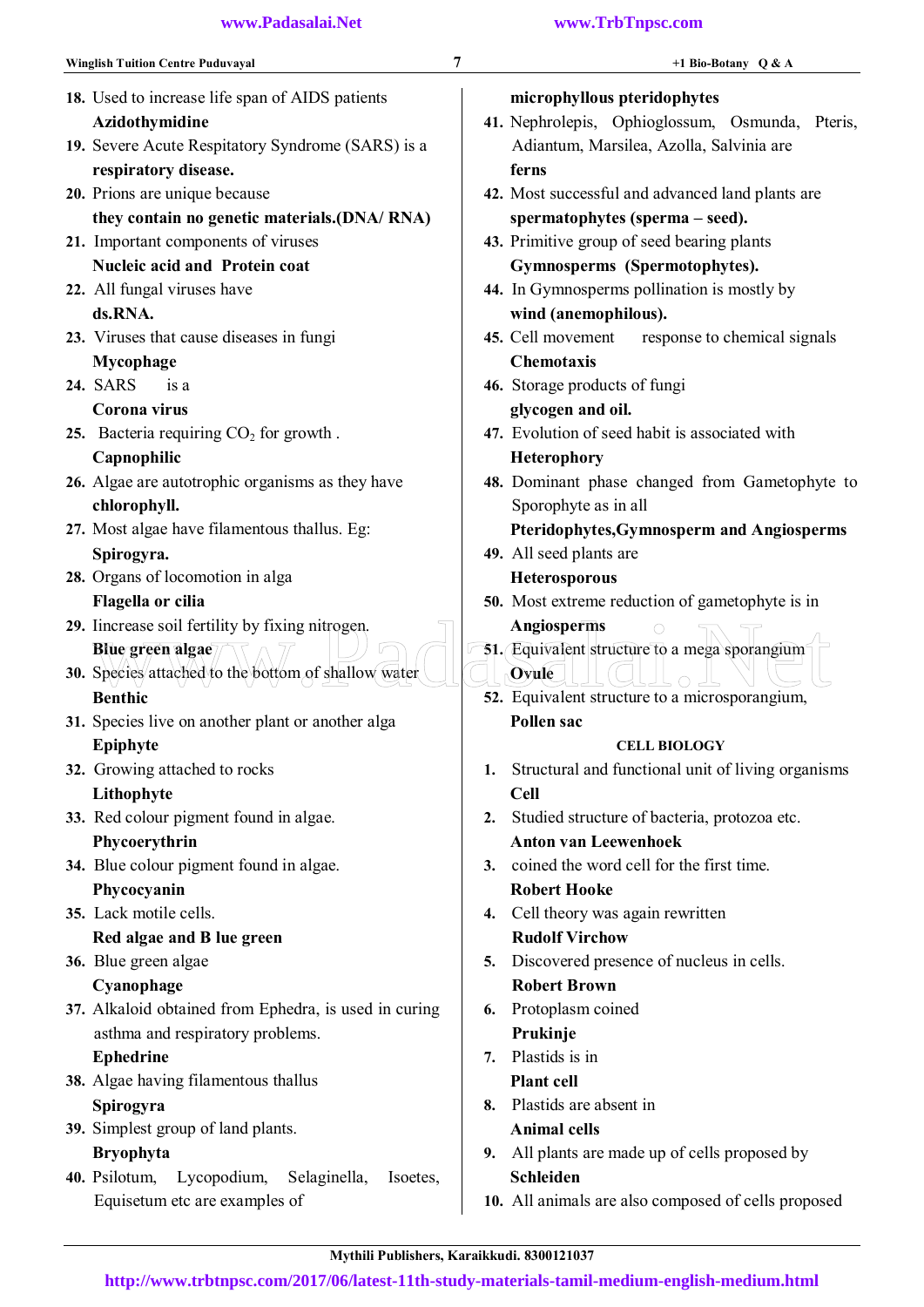| 8<br><b>Winglish Tuition Centre Puduvayal</b>                     |    | +1 Bio-Botany $Q & A$                               |
|-------------------------------------------------------------------|----|-----------------------------------------------------|
| Theodor Schwann in 1839.                                          |    | 34. Power house of the cell.                        |
| 11. Without nuclei.                                               |    | Mitochondria                                        |
| <b>RBC</b> and sieve tube cells                                   |    | 35. Site of protein synthesis.                      |
| 12. Incipient nucleus knows as                                    |    | <b>Ribosomes</b>                                    |
| nucleoid.                                                         |    | 36. A string of ribosomes                           |
| 13. Extra chromosomal DNA found in E.Coli.                        |    | polysome.                                           |
| <b>Plasmid</b>                                                    |    | 37. 3 kinds of Cell division in living things       |
| 14. SEM has a lower resolving power than                          |    | 1. Amitosis, 2. Mitosis, 3. Meiosis.                |
| TEM.                                                              |    | 38. 4 substages Mitosis                             |
| 15. Gives definite shape to the cell.                             |    | Prophase, Metaphase, Anasphase, Telophase.          |
| <b>Cell wall</b>                                                  |    | 39. Helps in regeneration of lost or damaged tissue |
| 16. All the biological (Plasma) membranes are                     |    | <b>Mitosis</b>                                      |
| <b>Seletively permeable</b>                                       |    | 40. known as reduction division.                    |
| 17. Discovered microbial world by Microscope.                     |    | <b>Meiosis</b>                                      |
| <b>Anton Van Leeuwenhoek</b>                                      |    | 41. Meiosis takes place only in                     |
| 18. The decrease value of D, the better will be                   |    | Reproductive cells.                                 |
| resolution.                                                       |    | 42. Heterotypic division is a                       |
| 19. Resolution of a microscope lens is equivalent to              |    | Meiosis- I division.                                |
| <b>Resolution power.</b>                                          |    | 43. Homotypic division is a                         |
| 20. Compound microscope uses Optical lenses to                    |    | Meiosis - II division.                              |
| magnify the objects.                                              |    | 44. Homologous chromosomes coming together          |
| 21. Fluid mosaic model was proposed by                            |    | pairing or synapsis.                                |
| <b>Singer and Nicholson</b>                                       |    | 45. Crossing over takes place in                    |
| 22. DNA is organized into linear structures called<br>chromosomes |    | Pachytene.<br>PLANT MORPHOLOGY                      |
| 23. Ribosomes that exist in groups are called                     | 1. | Branch of biology that deals with form, size and    |
| <b>Polysomes or. Polyribosomes</b>                                |    | structure of various organs of living organisms.    |
| 24. Responsible for Protein in a cell                             |    | Morphology                                          |
| Endoplasmic reticulum                                             | 2. | Flowering plants are otherwise known as             |
| 25. Carrier molecules In the plasma membrane                      |    | Angiosperms.                                        |
| permeases or translocases present.                                |    | 3. Has a stem, a system of branches and leaves.     |
| 26. Passive transport of molecules takes palce                    |    | shoot system                                        |
| Along the concentration gradient                                  | 4. | Root, stem and leaves together constitute           |
| 27. sites of photosynthesis.                                      |    | vegetative organs                                   |
| <b>Chloroplasts</b>                                               |    | 5. Flowering plants on attaining maturity produce   |
| 28. form about 75% of the plant cell.                             |    | flowers, fruits and seeds. These are called         |
| <b>Vacuoles</b>                                                   |    | reproductive organs                                 |
| 29. Ribosomes are found in all cells except in                    | 6. | Do not have nodes and internodes.                   |
| mature sperm cells and RBCs.                                      |    | <b>Roots</b>                                        |
| 30. Microbodies are spherical organelles bound by a               | 7. | Taproot system develops from                        |
| single membrane.                                                  |    | radicle of the embryo.                              |
| 31. Largest organelle in eukaryotic cells.                        |    | 8. Breathing roots are called                       |
| <b>Nucleus</b>                                                    |    | pneumatophores.                                     |
| 32. Physical basis of heredity.                                   |    | 9. Breathing pores are called                       |
| <b>Chromosomes</b>                                                |    | pneumatothodes.                                     |
| 33. Chemical basis of here dity.                                  |    | 10. Epiphytic roots are adventitious roots found in |
| <b>Genes</b>                                                      |    | orchids.                                            |
|                                                                   |    |                                                     |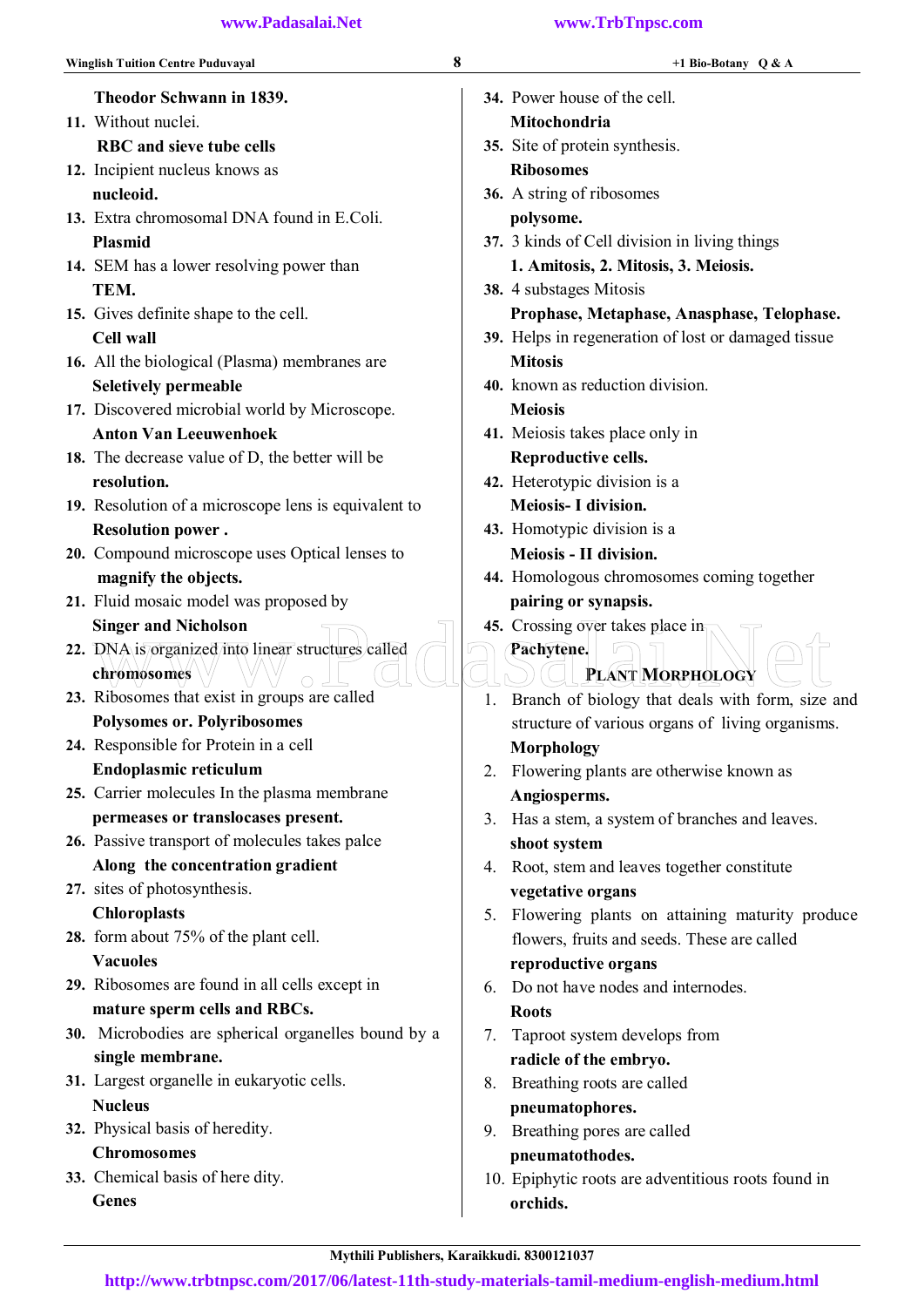| <b>Winglish Tuition Centre Puduvayal</b>              | 9<br>+1 Bio-Botany $Q & A$                            |
|-------------------------------------------------------|-------------------------------------------------------|
| 11. Special sponge like tissue in the aerial roots.   | 34. Arrangement of veins in the leaf blade or lamina. |
| Velamen                                               | <b>Venation</b>                                       |
| 12. Has photosynthetic roots or assimilatory roots.   | 35. Pinnately type in Moringa                         |
| Tinospora                                             | Tripinnate                                            |
| 13. Cuscuta has parasitic roots called                | 36. Palmately type in lemon                           |
| haustoria.                                            | <b>Unifoliate</b>                                     |
| 14. Grows into the stem which forms the main axis of  | 37. Leaf modification type in acasia                  |
| the plant.                                            | <b>Phyllode</b>                                       |
| Plumule of the embryo                                 | 38. Bladder leaf modification                         |
| 15. Phylloclade is found in                           | <b>Utricularia</b>                                    |
| Opuntia.                                              | 39. Anthers united, filaments free                    |
| 16. Asparagus possess                                 | <b>Syngenesious</b>                                   |
| cladode.                                              | 40. Stamens attached to petals                        |
| 17. Sucker is a modified                              | <b>Epipetalous</b>                                    |
| runner.                                               | 41. Basal Placentation                                |
| 18. Three leaflets become stiff, claw like hooks in   | Asteraceae                                            |
| Bignonia unguiscati                                   | 42. Caryopsis                                         |
| 19. Tuberous roots which have no definite shape in    | Paddy                                                 |
| <b>Sweet potato</b>                                   | 43. Unfertilized Ovary                                |
| 20. A special leaf at whose axil the flower develops  | <b>Parthenocarpic Fruit</b>                           |
| <b>Bract</b>                                          | 44. Ovary Wall                                        |
| 21. Thalamus is otherwise called                      | Pericarp                                              |
| Receptacle or. torus                                  | 45. Fertilized Ovary                                  |
| 22. Flower having uniform number of all floral parts  | <b>True Fruit</b>                                     |
| <b>Homomerous</b>                                     | 46. Apocarpous Ovary                                  |
| 23. Microsporangia are otherwise called               | <b>Aggregate fruit</b>                                |
| <b>Pollen sac</b>                                     | <b>GENETICS</b>                                       |
| 24. After fertilization, the ovary becomes            | mechanisms<br>with<br>responsible<br>Deals<br>for     |
| Fruit                                                 | inheritance similarities -differences in a species.   |
| 25. Characteristic fruit of Fabaceae Family.          | <b>Genetics</b>                                       |
| Legume                                                | 2. Occurrence of extra fingers or toes.               |
| 26. Edible part of the Jack fruit is                  | Polydactyly                                           |
| Perianth                                              | 3. Observed human sperms for the first time.          |
| 27. Horizontal, thick, stout underground stem.        | <b>Anton von Leewenhoek</b>                           |
| <b>Rhizome</b>                                        | 4. Propounded Particulate theory.                     |
| 28. Small depressions on potato are called the        | <b>Maupertius</b>                                     |
| eye of the potato.                                    | proposed Pangenesis Theory.<br>5.                     |
| 29. Green, thin flattened lateral outgrowths of stem. | <b>Aristotle</b>                                      |
| <b>Leaves</b>                                         | 6. Deals with mixture of characters of both parents.  |
| 30. Borne at the nodes of the stem.                   | <b>Blending Theory</b>                                |
| <b>Leaves</b>                                         | Group of ramets is called a<br>7.                     |
| 31. Chief organs of photosynthesis.                   | clone.                                                |
| <b>Leaves</b>                                         | 'Father of Genetics'.<br>8.                           |
| 32. Lateral appendages of the leaf.                   | <b>Mendel</b>                                         |
| <b>Stipules</b>                                       | Mendel started his famous experiments on<br>9.        |
| 33. Leaf blade is also known as                       | Garden peaplant (Pisum sativum).                      |
| lamina.                                               | 10. The phenotypic ratio of Dihybrid cross is         |
|                                                       |                                                       |

Mythili Publishers, Karaikkudi. 8300121037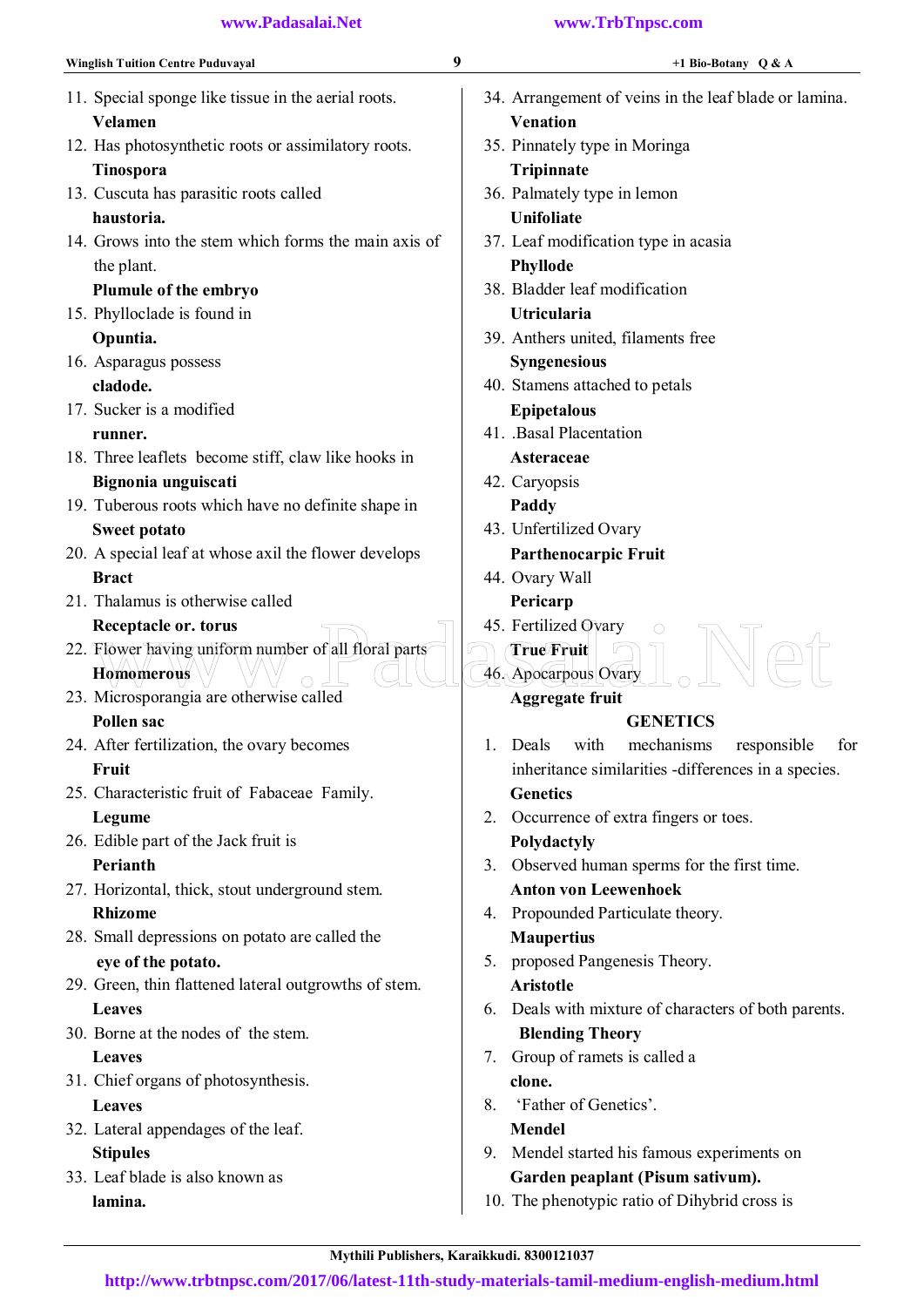| <b>Winglish Tuition Centre Puduvayal</b>              | 10<br>+1 Bio-Botany $Q & A$                           |
|-------------------------------------------------------|-------------------------------------------------------|
| $9:3:3:1$ .                                           | <b>Osmosis</b>                                        |
| 11. Monohybrid Test cross ratio is                    | 13. Helps to understand the living nature of a cell.  |
| 1:1.                                                  | <b>Plasmolysis</b>                                    |
| 12. Dihybrid Test cross ratio is                      | 14. Pressure exerted by diffusing particles is called |
| 1:1:1:1.                                              | diffusion pressure.                                   |
| 13. Introduced the gene concept.                      | 15. Particles of colloid carry                        |
| <b>Sutton</b>                                         | a uniform electric charge.                            |
| 14. Smallest portion of gene undergo crossing over.   | 16. Cohesion - Tension theory was put forward by      |
| Recon                                                 | Dixon and Joly.                                       |
| 15. Incomplete dominance was observed by              | 17. Mutual attraction between water molecules.        |
| Correns in Mirabilis jalapa.                          | Cohesion                                              |
| 16. Suppression of gene on one locus of a             | 18. Openings on epidermis of leaves and stems.        |
| chromosome by the gene present at some other          | <b>Stomata</b>                                        |
| locus.                                                | 19. Modified epidermal cell showing a prominent       |
| <b>Epistasis</b>                                      | nucleus, cytoplasm and plastids.                      |
| 17. Dominant Epistasis was observed in                | <b>Guard cell</b>                                     |
| Cucurbita pepo.                                       | 20. Causes opening of stomata.                        |
| 18. Dominant Epistasis ratio is                       | <b>Accumulation of Potassium Chloride</b>             |
| 12:3:1.                                               | 21. Stimulates closure of stomata.                    |
| 19. Recessive epistasis ratio is                      | Abscissic acid (ABA)                                  |
| 9:3:4.                                                | 22. Major elements are called                         |
| 20. Dominant recessive epistasis ratio is             | macronurients.                                        |
| 13:3.                                                 | 23. Trace elements are called                         |
| <b>PLANT/PHYSIOLOGY</b>                               | micronutrients.                                       |
| Provides shape and rigidity to the cell.<br>1.        | 24. Constituent of chlorophyll molecule.              |
| <b>Cell wall</b>                                      | Magnesium                                             |
| 2. Principal seat of metabolic events.                | 25. require Boron for uptake and utilisation of Ca++  |
| Cell                                                  | <b>Leaves and seeds</b>                               |
| 3. Most important among cell organelles               | 26. causes brown heart-rot disease in beetroots.      |
| chloroplast                                           | <b>Boron deficiency</b>                               |
| Source of food for life on earth.<br>4.               | 27. Manganese deficiency causes greyspot disease in   |
| Photosynthesis                                        | oat.                                                  |
| Cell Organelle involved in cellular respiration<br>5. | 28. Copper deficiency causes die back of shoots in    |
| mitochondrion.                                        | citrus                                                |
| 6. During respiration, energy releases in the form of | 29. Sulphur containing amino acids is                 |
| A.T.P. (Adenosine Tri Phosphate).                     | <b>Cystine and cysteine</b>                           |
| 7. Proteins Synthesis and transport is carried out by | 30. Occurs between male gamete & Secondary            |
| Ribosomes and endoplasmic reticulum.                  | nucleus                                               |
| 8. Referred as the <i>dictyosome</i> in plants.       | <b>Triple fusion</b>                                  |
| Golgi bodies                                          | 31. causes whiptail disease in cauliflowers           |
| 9. Living component of the plant cell.                | <b>Molybdenum deficiency</b>                          |
| Protoplasm                                            | 32. Yellow spot disease of citrus.                    |
| 10. Physical and chemical basis of life.              | <b>Molybdenum deficiency</b>                          |
| Protoplasm                                            | 33. H.Lundegardh proposed                             |
| 11. Absorption of water occurs in plants through      | <b>Cytochrome Pump Theory.</b>                        |
| roots.                                                | 34. Soluble food materials in phloem show mass        |
| 12. Special type of diffusion of liquids.             | flow.                                                 |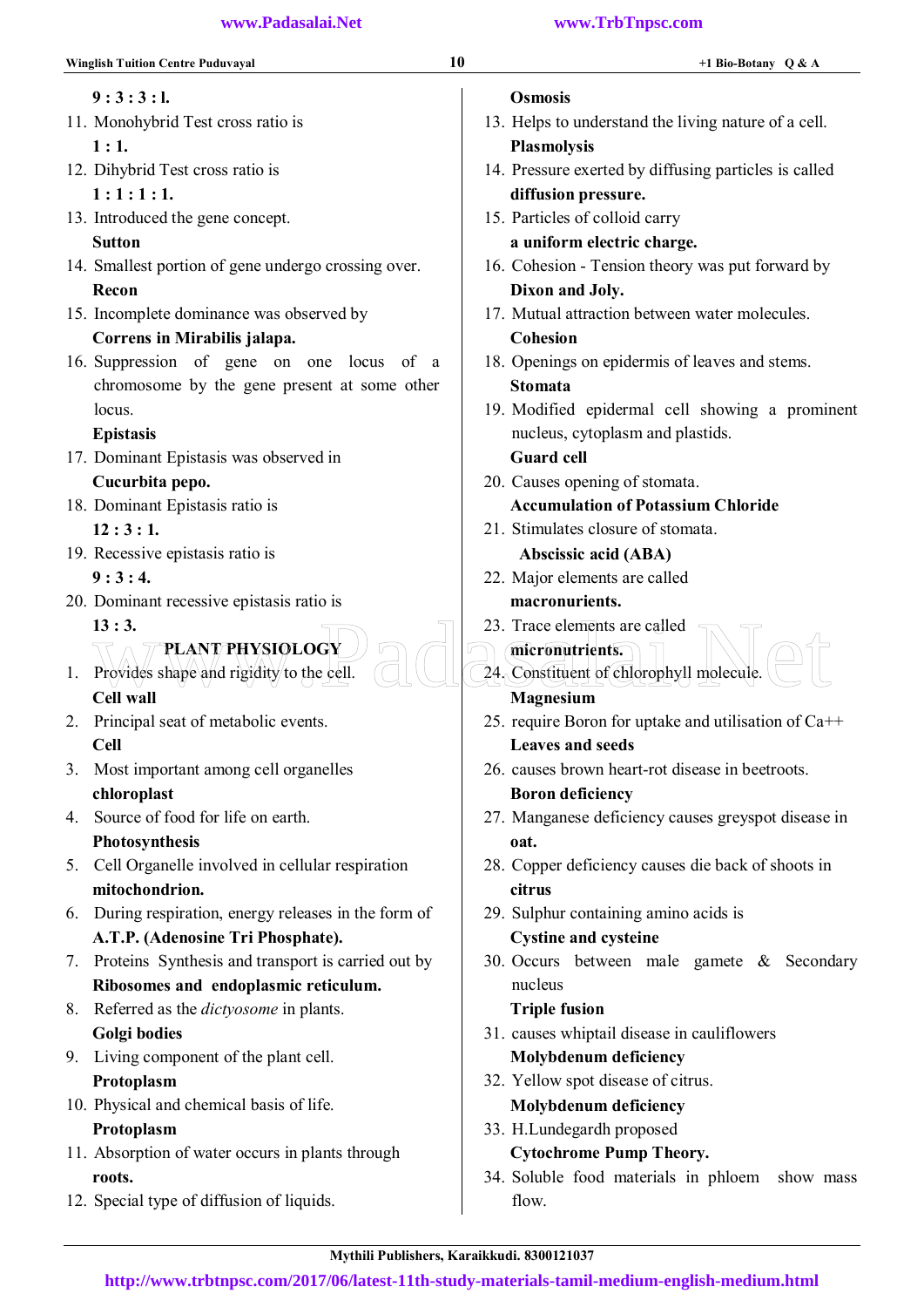| <b>Winglish Tuition Centre Puduvayal</b>                           | 11     | +1 Bio-Botany $Q & A$                               |
|--------------------------------------------------------------------|--------|-----------------------------------------------------|
| <b>Munch Theory</b>                                                | 9.     | Transfer and deposition of pollen grains from       |
| 35. Causes cycling of ammonia from amino acids,                    |        | another to stigmatic surface of the flower          |
| purines and pyrimidines.                                           |        | pollination.                                        |
| Death and decay of organic systems                                 |        | 10. Cross pollination is also called                |
| 36. Maintain constant<br>amount of nitrogen in                     |        | <b>Xenogamy or Allogamy.</b>                        |
| atmosphere, by physical and biological processes                   |        | 11. Herkogamy is found in                           |
| Nitrogen cycle.                                                    |        | Hibiscus.                                           |
| 37. Blue-green algae like Nostoc establish symbiotic               |        | 12. Protography is seen in                          |
| relationships in the corolloid roots of                            |        | <b>Bajra</b>                                        |
| Cycas                                                              |        | 13. Protandry is seen in                            |
| 38. The nitrifying bacteria are.                                   |        | Maize.                                              |
| <b>Nitrosomonas and Nitrobacteria</b>                              |        | 14. Heterostyly is found in                         |
| 39. Smmonifying bacteria                                           |        | Linum.                                              |
| <b>Bacillus ramosus</b>                                            |        | 15. A single flower of Cannabis produces            |
| 40. Yeast which fix nitrogen.                                      |        | 5,00,000 pollen grains.                             |
| Rhodotorula                                                        |        | 16. Hydrophily occurs only in                       |
| 41. Bacterium in symbiotic nitrogen fixation                       |        | aquatic plants.                                     |
| <b>Rhizobium</b>                                                   |        | 17. Pollen sacs are called                          |
| 42. Translocation of Carbohydrate                                  |        | pollen baskets.                                     |
| <b>Boron</b>                                                       |        | 18. flowers are protandrous in                      |
| 43. Stomatal Movements                                             |        | <b>Salvia</b>                                       |
| Potassium                                                          |        | 19. Mode of pollination performed by birds.         |
| 44. Infects roots of leguminous plants and forms the               |        | Ornithophily                                        |
| root nodules.                                                      |        | 20. Mode of pollination performed by bats.          |
| Rhizobium                                                          |        | Chiropterophily                                     |
| <b>REPRODUCTION BIOLOGY</b>                                        |        | 21. Fusion of the male and female gamates is called |
|                                                                    |        | fertilization.                                      |
| Angiosperms propagate by producing<br>1.<br>which is the result of | seeds, |                                                     |
|                                                                    |        | 22. Fertilization process was first discovered by   |
| sexual reproduction.                                               |        | <b>Strasburger in Monotropa.</b>                    |
| 2. Modified stems perform 3 distinct functions -                   |        | 23. Process of gametic fusion.                      |
| 1. Perennation,                                                    |        | Syngamy                                             |
| 2. Vegetative Propagation,                                         |        | 24. Triple fusion is also called                    |
| 3. Storage of food.                                                |        | Vegetative fertilization.                           |
| The various types of underground stems are<br>3.                   |        | 25. Double fertilization is universal occurrence    |
| 1. Rhizome,<br>2. Tuber,                                           |        | among                                               |
| 4. Corm.<br>3. Bulb,                                               |        | angiosperms.                                        |
| More or less a condensed form of rhizome.<br>4.                    |        | 26. Ripened ovule wit embryo or mini plant body     |
| Corm                                                               |        | <b>Seed</b>                                         |
| 5. Offsets are known as                                            |        | 27. Outer coat of seed is called                    |
| condensed runners.                                                 |        | <b>Testa</b>                                        |
| Ability to reproduce by leaves.<br>6.                              |        | 28. Every seed has an outer covering called         |
| <b>Bryophyllum</b>                                                 |        | seed coat.                                          |
| 7. Potato tuber can form a new plant if it has                     |        | 29. Cotyledons remain below soil due to rapid       |
| <b>Buds or. Eye spot</b>                                           |        | elongation of epicotyl.                             |
| 8. Micropropagation is done in                                     |        | In hypogeal germination                             |
| Potato, Bananas and Begonias.                                      |        | 30. Germination of seeds inside fruit itself        |
|                                                                    |        | vivipary                                            |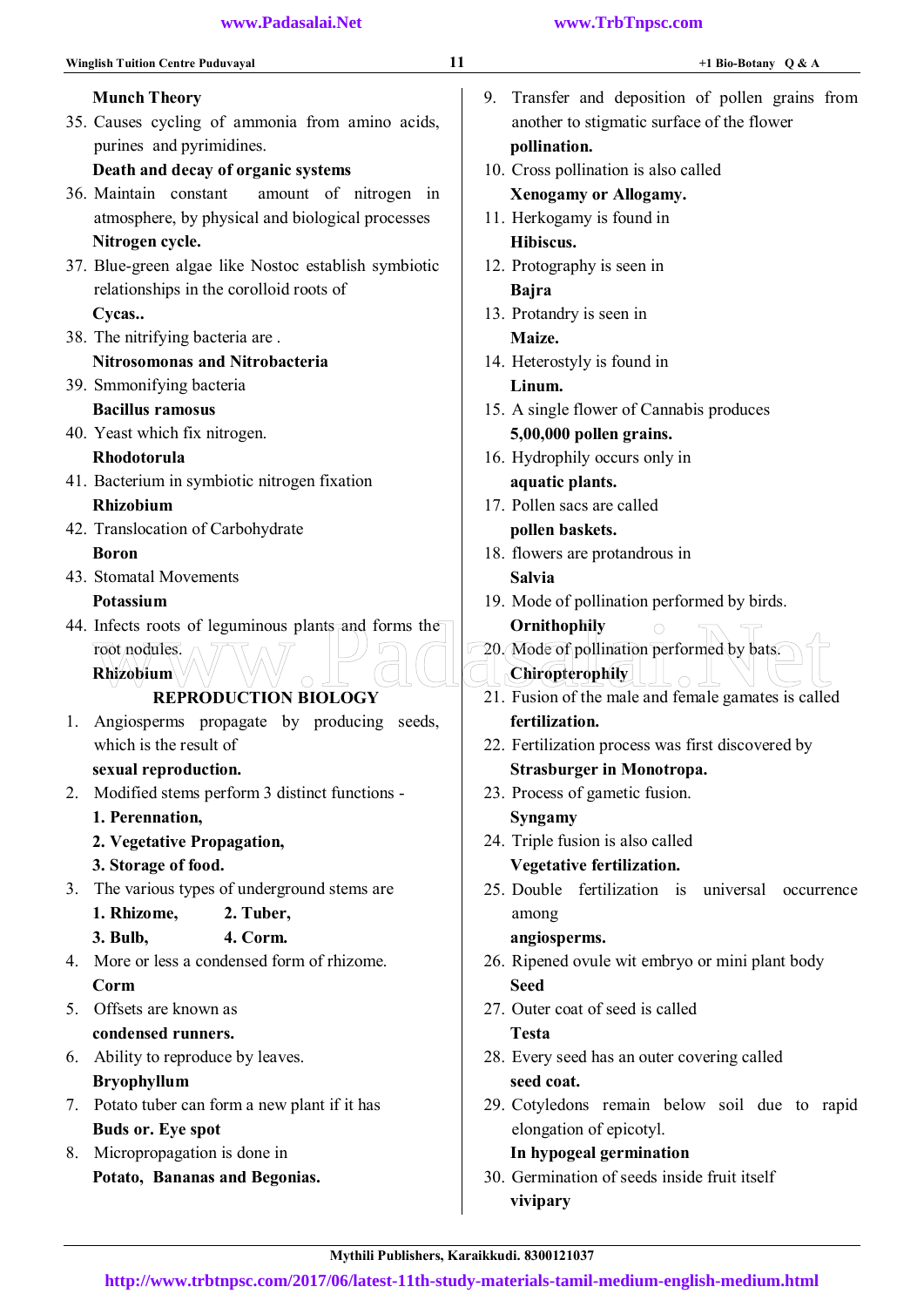| <b>Winglish Tuition Centre Puduvayal</b>                | 12 | +1 Bio-Botany $Q & A$                               |
|---------------------------------------------------------|----|-----------------------------------------------------|
| 31. Vivipary occurs in                                  |    | 1. Hydrophytes, 2. Xerophytes, 3. Mesophytes.       |
| mangrove plant.                                         |    | 15. Hydrophytes are grouped into                    |
| 32. Essential for aerobic respiration to release energy |    | four categories.                                    |
| for the metabolic activities.                           |    | 16. Eichhornia, Pistia, Lemna are the examples for  |
| Oxygen                                                  |    | free floating hydrophytes.                          |
| 33. Abscission is controlled by                         |    | 17. Victoria regia, Nymphaea,<br>Nelumbium<br>and   |
| Abscisic Acid (ABA).                                    |    | Marsila are the examples for                        |
| 34. Delays ageing of plant organs.                      |    | 'Floating but rooted hydrophytes'.                  |
| <b>Cytokinins</b>                                       |    | 18. Examples for Submerged hydrophytes (floating).  |
| 35. Leaf fall starts, when the amount of RNA, Starch,   |    | <b>Ceratophyllum and Utricularia</b>                |
| Amino acids or. Chlorophyll                             |    | 19. Examples for Submerged hydrophytes (Rooted).    |
| decreases.                                              |    | Hydrilla, Vallisneria, Potamogeton                  |
| 36. Recognized 4 types of senescence patterns.          |    | 20. Grow in shallow waters adapted to both aquatic  |
| Leopold                                                 |    | and terrestrial                                     |
| 37. Apparent in evergreen plants (Eucalyptus, Pinus)    |    | <b>Amphibious hydrophytes</b>                       |
| <b>Sequential senescence</b>                            |    | 21. Eg for Amphibious hydrophytes modes of life     |
| 38. Shed leaves in autumn and develop new leaves        |    | Sagittaria, Typha.                                  |
| synchronous.                                            |    | 22. In Jussiaea repens two types of roots develop   |
| <b>ENVIRONMENTAL BIOLOGY</b>                            |    | Normal and floating roots.                          |
| 1. Ecology was first introduced by                      |    | 23. In Nymphaea and Nelumbium the stem is           |
| Reiter.                                                 |    | rhizome.                                            |
| 2. Factor of great physiological importance.            |    | 24. Give mechanical support to the plants.          |
| Light                                                   |    | <b>Asterosclereids</b>                              |
| 3. Photoperiod is an important factor in                |    | 25. Drought resisting plants are                    |
| flowering of plants.                                    |    | true xerophytes.                                    |
| 4. Protoplasm of a cell contains                        |    | 26. Casuarina, Nerium are                           |
| 80-90% of water.                                        |    | xerophytes                                          |
| <b>5.</b> Plants of aquatic habitats (growing in water) |    | 27. Light is necessary for plants to do             |
| hydrophytes.                                            |    | Photosynthesis                                      |
| 6. Essential for growth of root and micro-organisms.    |    | 28. Soil provides water and                         |
| Soil air                                                |    | <b>Minerals Salts and Anchorages to plants</b>      |
| 7. Contact is close and permanent and obligatory.       |    | 29. Common land plants, which grow in situations    |
| mutualism                                               |    | that are neither too wet nor too dry.               |
| 8. Examples for mutualism                               |    | <b>Mesophytes</b>                                   |
| <b>Lichens</b>                                          |    | 30. Lives in nature and depends on nature.          |
| 9. Common in moist tropical climate dense forests       |    | Man                                                 |
| <b>Lianes</b>                                           |    | 31. Used in Biogas plant to produce odourless gas.  |
| 10. Plants growing perched on other plants.             |    | <b>Cattle dung</b>                                  |
| <b>Epiphytes</b>                                        |    | 32. Forest Research Institute is situated at        |
| 11. Green algae grow on the long, grooved hairs of      |    | Dehradun.                                           |
| sloth.                                                  |    | 33. Main source for rivers, lakes and underground   |
| 12. Rafflesia is found on roots of                      |    | water.                                              |
| vitis.                                                  |    | Rainwater                                           |
| 13. Classified the plants into three ecological groups  |    | 34. Understanding importance of rainwater and using |
| on the basis of water requirement.                      |    | in all the catchment areas without wasting.         |

#### Warming

14. three ecological groups

Rainwater Harvest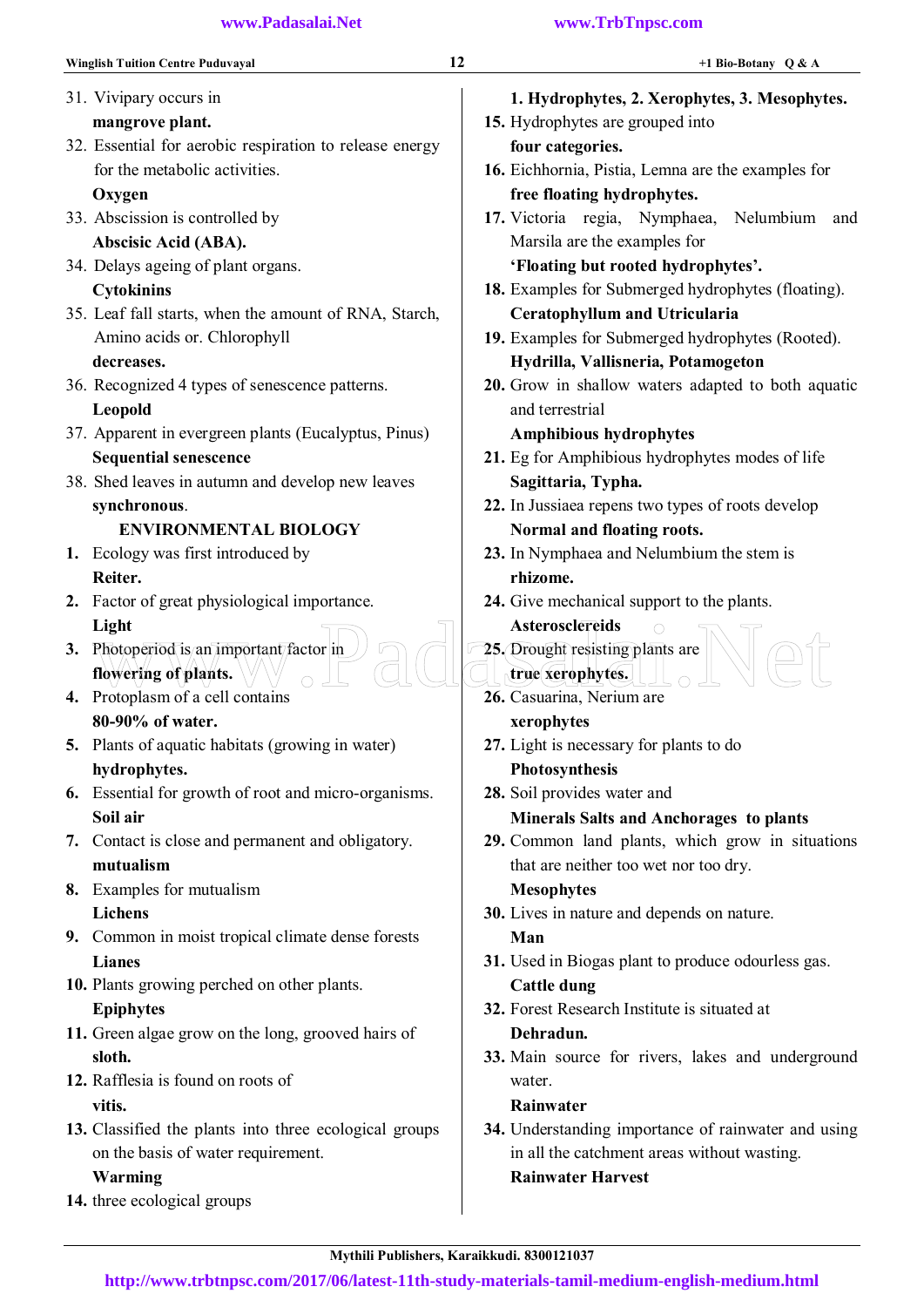#### 1. Define: Biodiversity.

- o living organisms found in the earth differ in their structure, habit, habitat, mode of nutrition and physiology.
- o This is called biodiversity.

#### 2. What are the aims of classification?

- o Grouping organisms in a convenient way makes it easy to study their characters.
- o Classification helps to understand diversity in a better way.

#### 3. Define: Taxonomy.

Branch of biology that deals with

- o Identification and nomenclature of living organisms
- o Classification on basis of similarities and differences.

#### 4. Define: species.

Group of individuals which

fertile offsprings.

o resemble in morphological and reproductive characters characters<br>
of interbreed among themselves and produce<br>
The entire offsprings.

 $\circ$  interbreed among themselves and produce

## 5. Write the hierarchy of units of classification

1. Kingdom

2.Phylum or Division

3.Class

4.Order

5.Family

## 6.Genus

7.Species

#### 6. Define : phylogeny.

Evolutionary history of particular taxon like species

- 7. What is meant by phylogenetic classification? Classification based on the basis of evolution
- 8. Why is phylogenetic classification n't possible
	- o There are several gaps in the fossil records
	- o Evolution is never unidirectional.
- 9. What is artificial system of classification?
	- o It is based on few characters of organisms
	- o It has lot of demerits.
- 10. What are Archaebacteria?

Monerans like Archaebacteria can live in Extreme environmental conditions like

- o absence of oxygen (anaerobic),
- o high salt condition,
- o hightemperature above  $80^{\circ}$ c
- o highly acidic soils
- 11. Name three domains proposed by C.Woese, O.Kandler and M.C.Wheelis.
	- Eucarya (All eukaryotes)
	- Bacteria (Familiar prokaryotes)
	- Archaea (prokaryotes in extreme environments)

#### 12. Define: Systematics.

- o Systematic placing of organisms into groups or taxa
- o on certain relationships basis.

## 13. Justify: Viruses are biologists' puzzle.

They show both living and non-living characters.

#### 14. Define: Virus.

Ultramicroscopic, disease causing intra-cellular, obligate parasites.

#### 15. List any two living characteristics of virus.

1. Ability to multiply inside host cell.

- 2. Ability to cause diseases.
- 16. List any two non-living characteristics of virus.
	- 1. The don't show metabolic activity
	- 2. They can be crystallized
- 17. Viruses undergo mutation What does this signify? Living characteristics
- 18. Viruses canbe crystallized. What does this signify

Non living characteristics

19. What are the three main symmetry of viruses?  *Cubic symmetry:* polyhedral or spherical

#### eg. Adeno virus, HIV

 *Helical symmetry:* 

eg. TMV, Influenza virus.

*Complex or atypical* 

eg.Bacteriophage, Pox virus.

- 20. What is the principle used in sedimentation by ultra centrifugation method of measuring size of a virus?
	- o Relation between size and shape of particle
	- o Its rate of sedimentation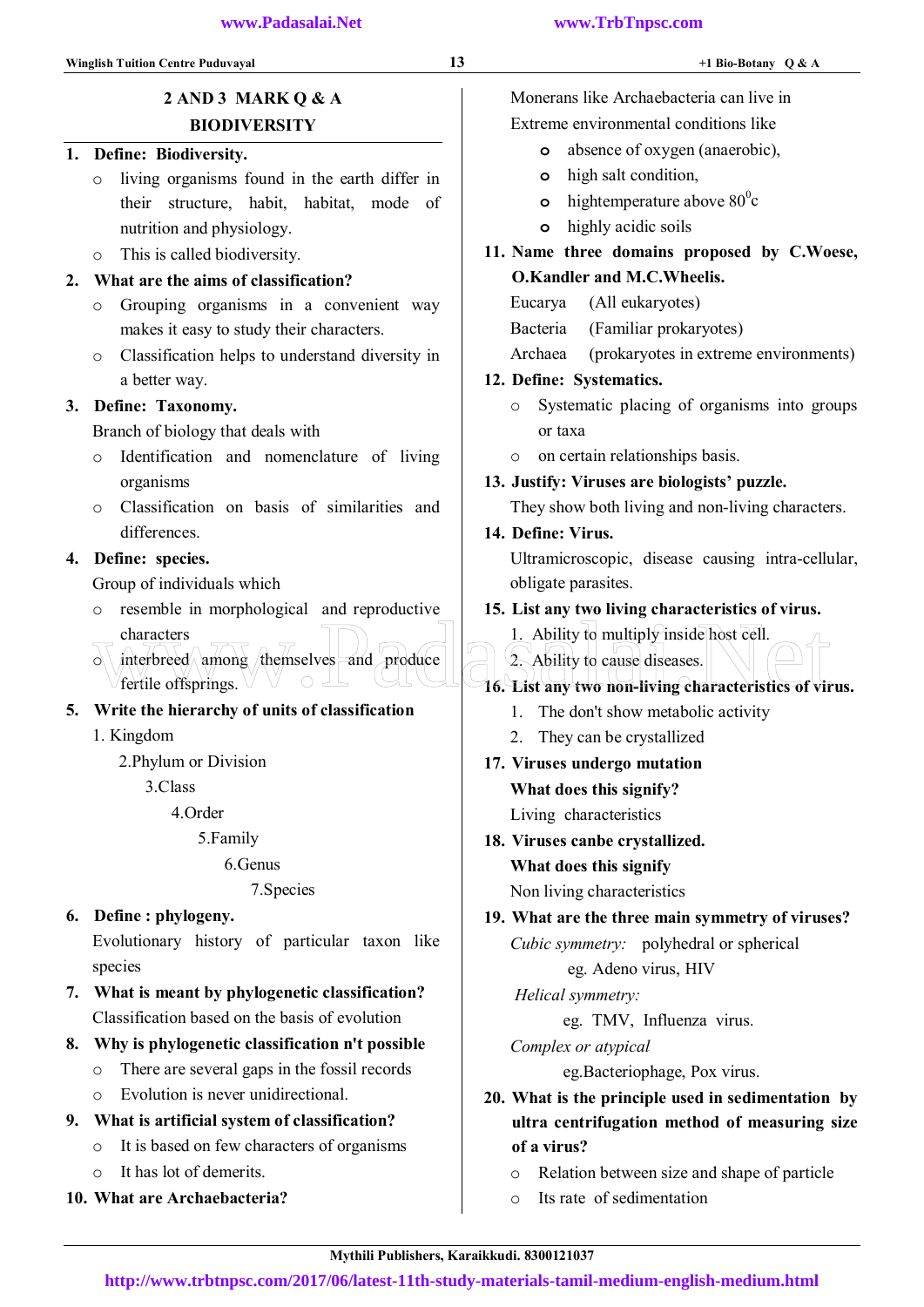- Winglish Tuition Centre Puduvayal 14 +1 Bio-Botany Q & A
- 21. What are enveloped viruses?
	- o Some viruses have outer covering called envelope.
	- o They are called enveloped viruses. eg. HIV

## 22. Define : Nucleocapsid.

- o capsid is the outer protein coat.
- o capsid is in close contact with nucleic acid
- o Hence known as nucleocapsid

## 23. Name two plant diseases caused byviruses?

- o TMV
- o Bunchy top of banana

## 24. Name two human diseases caused byviruses?

- o common cold
- o AIDS
- 25. Name two Animal diseases caused byviruses?
	- o FMD in cattle
	- o rabbies

## 26. Define: virion

- o An intact, infective virus particle
- o which is non-replicating outside a host cell

## 27. Define: Viroids

- $\circ$  Circular molecule of ss RNA without capsid Define: Viroids<br>
Octreular molecule of ss RNA without capsid<br>
Define: Prions<br>
Define: Prions
- 28. Define: Prions
	- o Proteinaceous infectious particles

## 29. What are oncogenic viruses?

- o Cancer causing viruses
- o E.g Simian virus (SV-40)

## 30. What are interferons?

- o Host coded proteins of cytokine family
- o Inhibit viral replication
- $\circ$  Body's 1<sup>st</sup> defense against viral infection

## 31. What are commensals?

- o Organisms tat live in association with others
- o They don't cause harm to the host
- o They benift from the host

## E.g. E.Coli in human intestine

## 32. What are Chemoautotrophs?

- o Some bacteria can synthesize their food
- o They obtain energy as ATP
- o by oxidising inorganic or organic compounds
- $\circ$  This energy reduces  $CO<sub>2</sub>$  to organic matter E.g Nitrobacter.
- 33. What is transduction/ transformation.
- o It is form of sexual reproduction in Bacteria o Donor DNA is carried in a phage coat
	-
- o It is transferred into recipient by mechanism.

## 34. What is transformation.

- o It is form of sexual reproduction in Bacteria
- o Direct uptake of donor DNA by recipient cell

## 35. Name four plant diseases caused by bacteria?

- o Citrus Canker
- o Bacterial blight
- o Fire blight
- o Soft rot

## 36. Name human diseases caused by bacteria

- o Cholera
- o Typhoid
- o Tuberculosis

## 37. Give reason:

## *Bacteria are also known as nature's scavengers.*

- o Saprotrophic bacteria cause decay and decomposition of dead bodies of plants and animals
- o Release gases and salts to atmosphere and soil
- Hence these bacteria are nature's scavengers.

## 38. Name some antibiotics obtained from bacteria

- $\rightarrow$  bacitracin  $\rightarrow$ 
	- o polymyxin
	- o Streptomycin

## 39. What is a coenocytic mycelium?

- o Fungi is made up thread like structure *hyphae*
- o forming a mass called *mycelium*.
- o Hypae may lack cross walls
- o Protoplasm is continuous with many nuclei.
- o This is called coenocytic mycelium.

## 40. What is meant by septate hypha?

- o Hyphae are not divided into true cells.
- o Protoplasm is continuous or is interrupted at intervals by cross walls called septa.
- o These are called septate hypha

## 41. Distinguish: obligate and facultative parasites

| obligate               | facultative             |
|------------------------|-------------------------|
| only in living<br>grow | infect their host and   |
| cells                  | bring about it's death  |
| Also called Biotrophs  | Also called necrotrophs |
| Possess Haustoria      | Rarely has Haustoria    |
| Survive on live cell   | live saprotrophically   |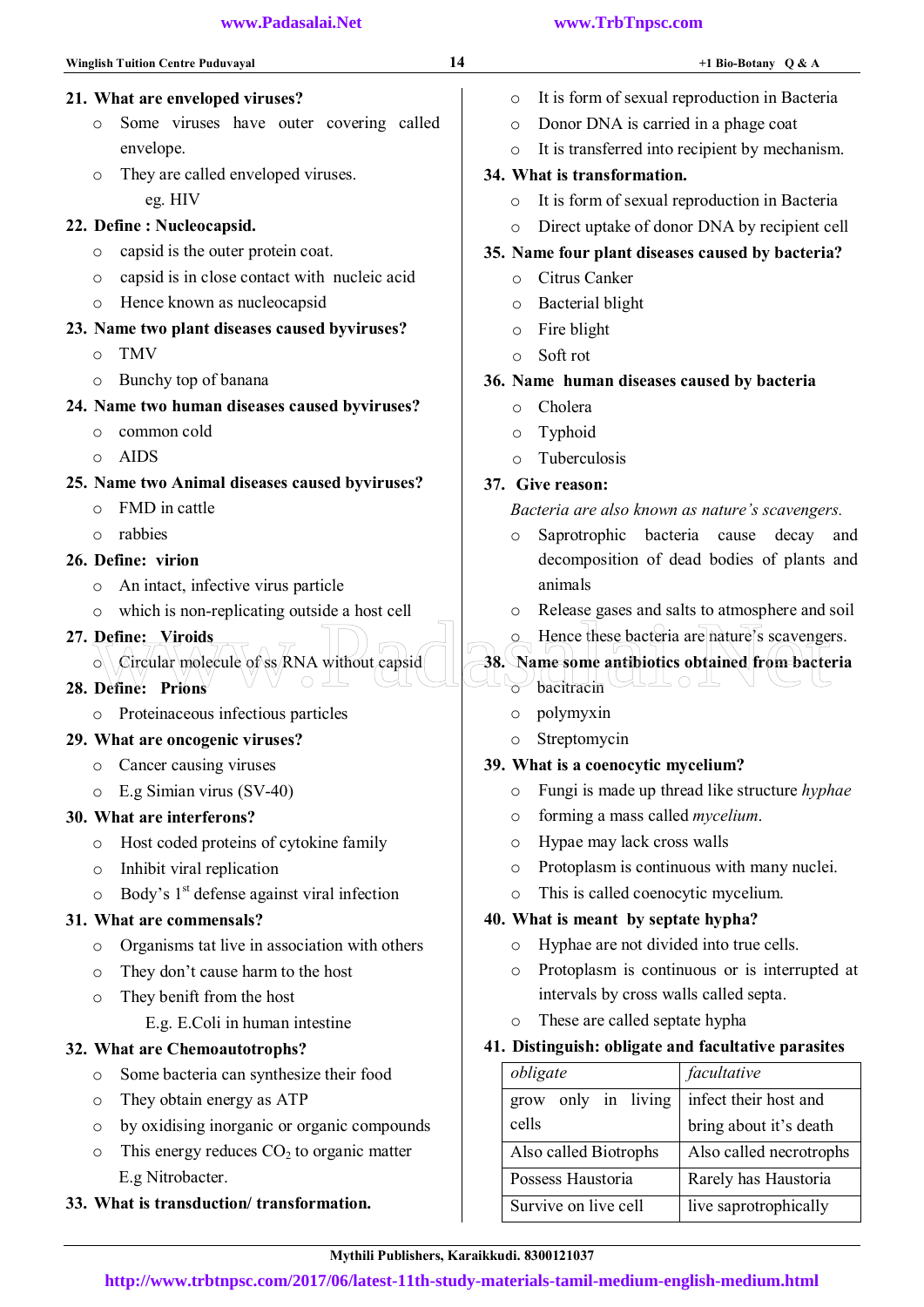43. Name some edible fungi. o Agaricus Bisporus o Agaricus arvensis o Volvariella volvacea o Volvariella dispora

44. What are haustoria?

o It is called haustoria

42. Name some fungal diseases of plants.

o Wilt cotton o Tikka (Leaf spot) ground nut o Red rot sugarcane

- o They are centres of starch formation.
- 52. Differentiate isokont & heterokont flagella Isokont

Both flagella are equal length and appearance

#### Heterokont

Dissimilar flagella with reference to length

#### 53. Define :Isogamy

o Fusion of two morphologically and physiologically similar gametes.

Eg: Spirogyra.

#### 54. Define : Heterogamy.

- o Fusion of dissimilar gametes
- o Types : 1) Anisogamy
	- 2) Oogamy.

#### 55. Define : Anisogamy

- o Fusion of two morphologically dissimilar
- o but physiologically similar gametes

#### 56. Define : Oogamy

o Fusion morphologically and physiologically dissimilar gametes

#### 57. What is agar-agar?

- Culture medium while growing bacteria and Claviceps purpurea<br>
Claviceps purpurea<br>
Subject of the Subject of the Subject of the Subject of the Subject of the Subject of the Subject of the Subject of the Subject of the Subject of the Subject of the Subject of the Su
	- fungi in the laboratory.
	- Obtained from red algae

## (*Gelidiumand Gracillaria)*

#### 58. What is diatomite?

- o Rock-like deposit formed on silicon walls of diatoms (algae of Chrysophyceae).
- o When they die, they sediment
- o form extensive deposits on the seabed
- o Resulting is '*diatomaceous earth*'
- o It is rich in silica

#### 59. Write any two uses of diatomite.

- o as a fire proof material
- o as an absorbent.

## 60. How are the algae used in space travel?

- o *Chlorella pyrenoidosa* is used in space travel
- $\circ$  It multiplies rapidly and utilizes  $CO<sub>2</sub>$
- $\circ$  It liberate  $O_2$  during photosynthesis.
- o It decomposes human urine and faeces to get  $N_2$  for protein synthesis.

## 61. What is SCP?

o SCP - Single cell protein

## 51. What are pyrenoids?

o Few spherical bodies called pyrenoids are present in each algae chloroplast

o Without fungi even death will be incomplete.

#### 46. Which fungus is hallucinogenic fungus. why?

o These are returned to same environment.

o Obligate parasites possess specialised

penetration and absorption devices

 Without fungi even death will be incomplete. o Dead cellulosic vegetation decomposed into carbon and minerals by saprotrophic fungi

o It is used to get food from host. 45. Justify the statement by Pasteur:

- o *Claviceps purpurea*
- $\circ$  LSD is produced from fungus ergot,
- $\circ$  produces hallucinations.

#### 47. Define: thallus

- o Algae body shows no differentiation into root, stem, leaf
- o They do not have vascular tissues.
- o Such a plant body is called thallus.

#### 48. What is a Lichen?

- o Algae fungi Symbiotic association
- o Algae produce food byphotosynthes
- o Fungi absorb water and minerals

#### 49. Name photosynthetic pigments in algae?

- a) Chlorophylls
- b) Carotenoids
- c) Biliproteins

#### 50. Differentiate:Whiplash and tinsel flagellum.

 *Whiplash Flagellum :* It has a smooth surface.

 *Tinsel Flagellum :* It has fine minute hairs along the axis.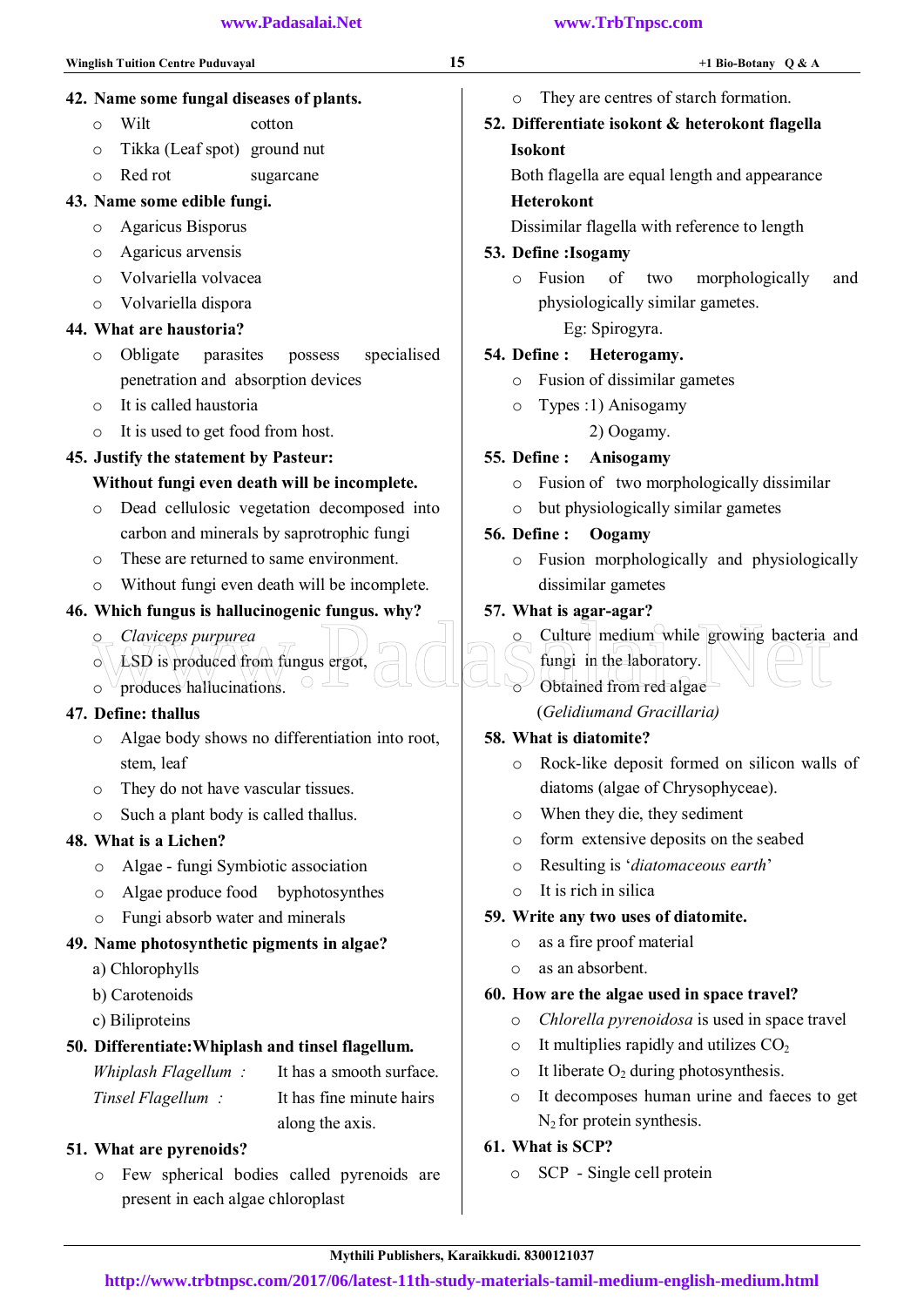o Rich protein and amino acid content of chlorella and Spirullina is used for single cell protein production.

### 62. How are algae used in sewage disposal?

- o Chlorella are grown in sewage tanks.
- $\circ$  It produce  $O_2$  by rapid photosynthesis.
- o Aerobic bacteria use these oxygen
- o Decompose organic matter
- o Thus the sewage gets purified.

### 63. What is algal bloom. How does it affect lakes?

- o *Algae blooms* is dense mass material
- o Formed due to high nutrient availability, by sewage fertilizers
- o Sudden explosive growth algae deplete water of oxygen.
- o Th leads to death of aquatic life.
- o Increase of nutrients which starts off the entire process is called *eutrophication*

## 64. Algae are not associated with diseases unlike many fungi and bacteria. Why?

- o Algae are autotrophs
- o They prepare their own food
- $\alpha$  Don't live as paraite and cause diseases
- 65. Bryophytes are amphibians of plant kingdom. Why? O They prepare their own food<br>
O It provides nutrition to it<br>
Bryophytes are amphibians of plant kingdom.<br>
They Help in growth of embryo.<br>
They are amphibians of plant kingdom.<br>
They are amphibians of the second it import
	- o Terrestrial non-vascular plants
	- o Require moist environment to complete their life-cycle.
	- o Hence these are called amphibians of plant kingdom.

## 66. Name the three main classes of Bryophyta.

- o Hepaticae
- o Anthocerotae
- o Musci

## 67. What is peat?

- o Valuable fuel like coal
- o Mosses like Sphagnum got compacted and fossilized over past thousands of years have become peat.

## 68. How is Sphagnum used in nursery?

- o Sphagum absorbs large ammount of water.
- o It is used by gardeners to keep and cut plant parts moist during propagation

## 69. What is meant by Tracheophyta?

o Division includes plants with vascular tissues

#### **www.Padasalai.Net www.TrbTnpsc.com**

- i.e., xylem and phloem.
- o Includes Pteridophytes & Spermatophytes

## 70. Justify: vascular tissue of pteridophyte is primitive compared with flowering plants.

- o Pteridophytes xylem contains only tracheids rather than vessels
- $\circ$  Phloem contains sieve cells rather than sieve tubes
- o Sovascular tissue of Pteridophyte is primitive compared with flowering plants

## 71. What are the functions of vascular tissue?

- o It forms a transport system
- o Conducting water and food around the mulitcellular body
- o leading to development of complex bodies.
- o Xylem supports these large bodies
- o It contains lignified cells of great strength and rigidity.
- 72. What are the advantages of seed development in Phaenerogams?
	- o Seed contains embryo or baby plant
	- $\circ$  It provides nutrition to  $\overline{t}$ .
	- o Seeds tide over unfavourable conditions o Help in growth of embryo.
- 73. Name any two economically important products of Pteridophytes.
	- o Rhizomes of fern *Dryopteri*s
	- yield a vermifuge drug. o Sporocarps of *Marsilea*

used as food by certain tribal people.

- 74. Name the three important developments that have been made by the seed plants.
	- o Development of heterospory
	- o Development of seed
	- o Development of non swimming male gametes

## 75. Define heterospory.

- o All seed bearing plants produce two types of spores - microspores and megaspores.
- o It is called heterospory
- 76. Seed is a complex structure containing cells from three generations. Justify
	- o First Generation Megaspore from parents
	- o Second Generation Fertilized zygotes
	- o Third Generation Haploid endosperm
- 77. Seeds of gymnosperms as naked. Why?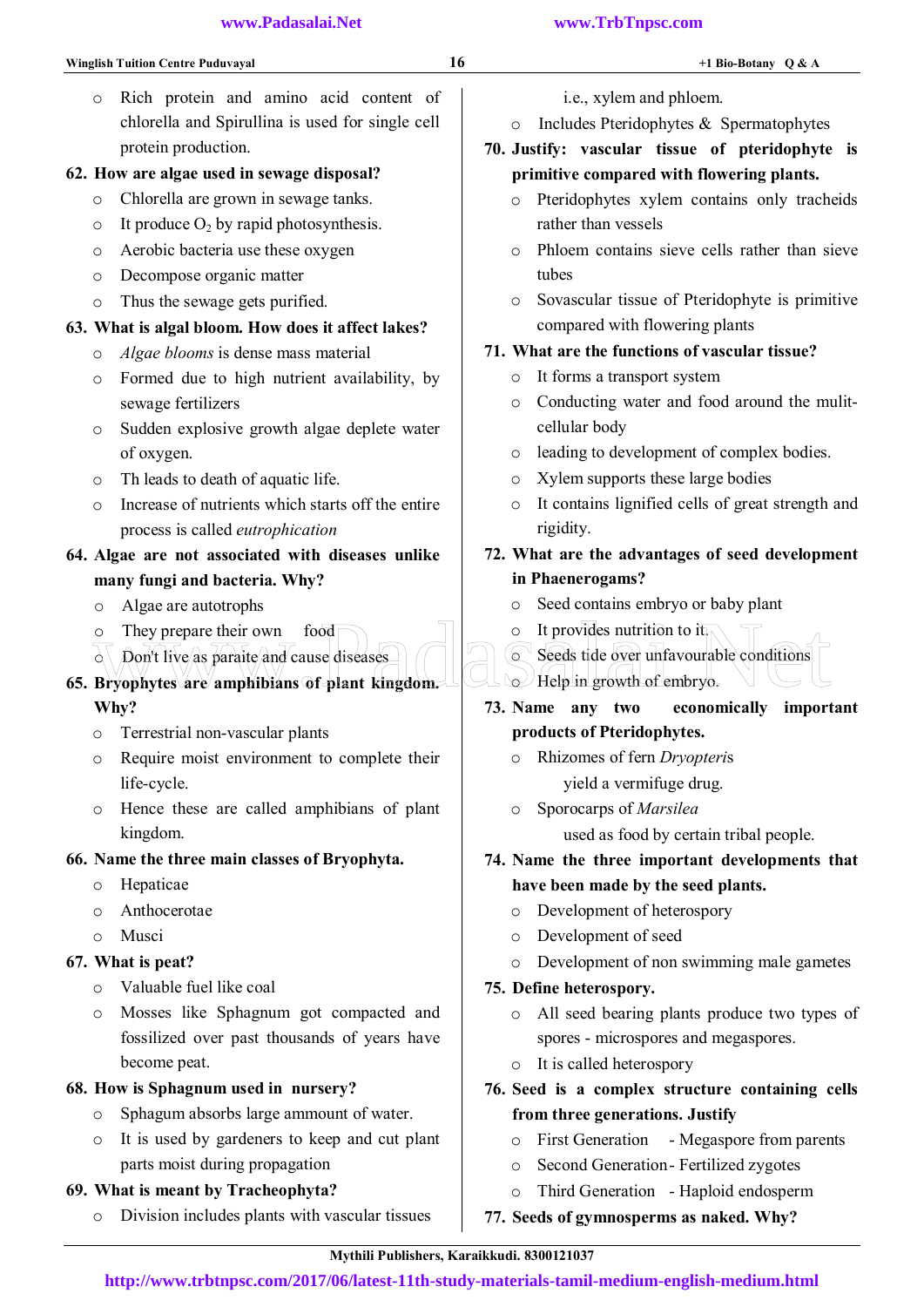- o Ovules are exposed not covered by ovary.
- o Borne directly on open megasporophylls
- o Hence they are naked
- o Develop into naked seeds after fertilization

## 78. Name two classes of Gymnospermae.

- o Class Cycadophyta
- o Class Coniferophyta

## CELL BIOLOGY

## 1. Define : Cell Cycle

- o Most eukaryotic cells live according to an internal clock
- o They proceed through a sequence of phases,called cell cycle.
- o Cell cycle follows regular timing mechanism
- o DNA is duplicated during synthesis (S)Phase
- o Copies are distributed to daughter cells during mitotic (M) phase.

## 2. What is meant by cell differentiation?

- o When cell changes to carry out a specialized function, it is called differentiation.
- o It involves changes in the morphology of a cell based on the function it is to perform.

## 3. Explain: "*form follows function*".

- o Differentiation process involves changes in the morphology of a cell based on function it is to perform. cell based on the function it is to perform.<br>
Explain: "form follows function".<br>
O Differentiation process involves changes in the Contract of the Made up of calcium and magnesium pectation
- o This highlights the biological principle that "form follows function".

## 4. What is PCD?

- o PCD Programmed Cell Death
- o Plays a very important role
- o By balancing cell growth and multiplication.
- o Eliminates unnecessary cells.

## 5. Name steps involved in scientific methodology.

- o Observation
- o Hypothesis
- o Formulation of theory
- o Modification of theory

## 6. State cell theory of by Schleiden and Schwan

- o All living organisms are made up of minute units, the cells which are the smallest entities that can be called living.
- o Function of an organism is the sum total of activities and interaction of constituent cells.
- 7. Name any two exceptions to cell theory.

## o Viruses are biologists' puzzle. They lack protoplasm, essential part of cell.

o Bacteria and cyanobacteria lack well organized nucleus.

## 8. What is meant by incipient nucleus?

- o Bacterial chromosome is a single circular molecule of naked DNA
- o Tightly coiled within the nucleoid
- o Lacks a nuclear membrane.
- o This is called incipient nucleus.

## 9. What are the uses of plasmid?

- o Antibiotic resistance in some bacteria.
- o Used in genetic engineering.

## 10. Define: Resolving power of a microscope Capacity to percieve two adjacent parts of image as separate from each other

## 11. Name important components of plant cell wall.

- 1. Middle lamella 2. Primary wall
- 3. Secondary wall.

## 12. What is middle lamella?

- o Thin amorphous cement like isotropic layer between two adjacent cells.
- o First layer deposited at the time of cytokinesis.

## $\sim$  Made up of calcium and magnesium pectates.

## 13. What is meant by growth by intussusception?

- o Primary wall grows by addition of more wall material within the existing one.
- o Such a growth is termed as intussusception.

## 14. What are micellae?

- o Concept of micellae was put forth by Nageli.
- o Cellulose molecules consist of long chains of linked glucose residues.
- o Chain molecules are arranged in bundles
- o They are generally termed micellae.
- 15. Name continuous interpenetrating systems in secondary wall.
	- 1. cellulose micro fibrils 2.microcapillary spaces

## 16. What is a pit membrane?

- 1. Pits are areas on cell wall on which secondary wall is not laid down.
- 2. Each pit has pit chamber and a pit membrane.
- 3. Pit membrane consists of middle lamella and primary wall. many minute pores and they are permeable

## 17. What are bordered pits?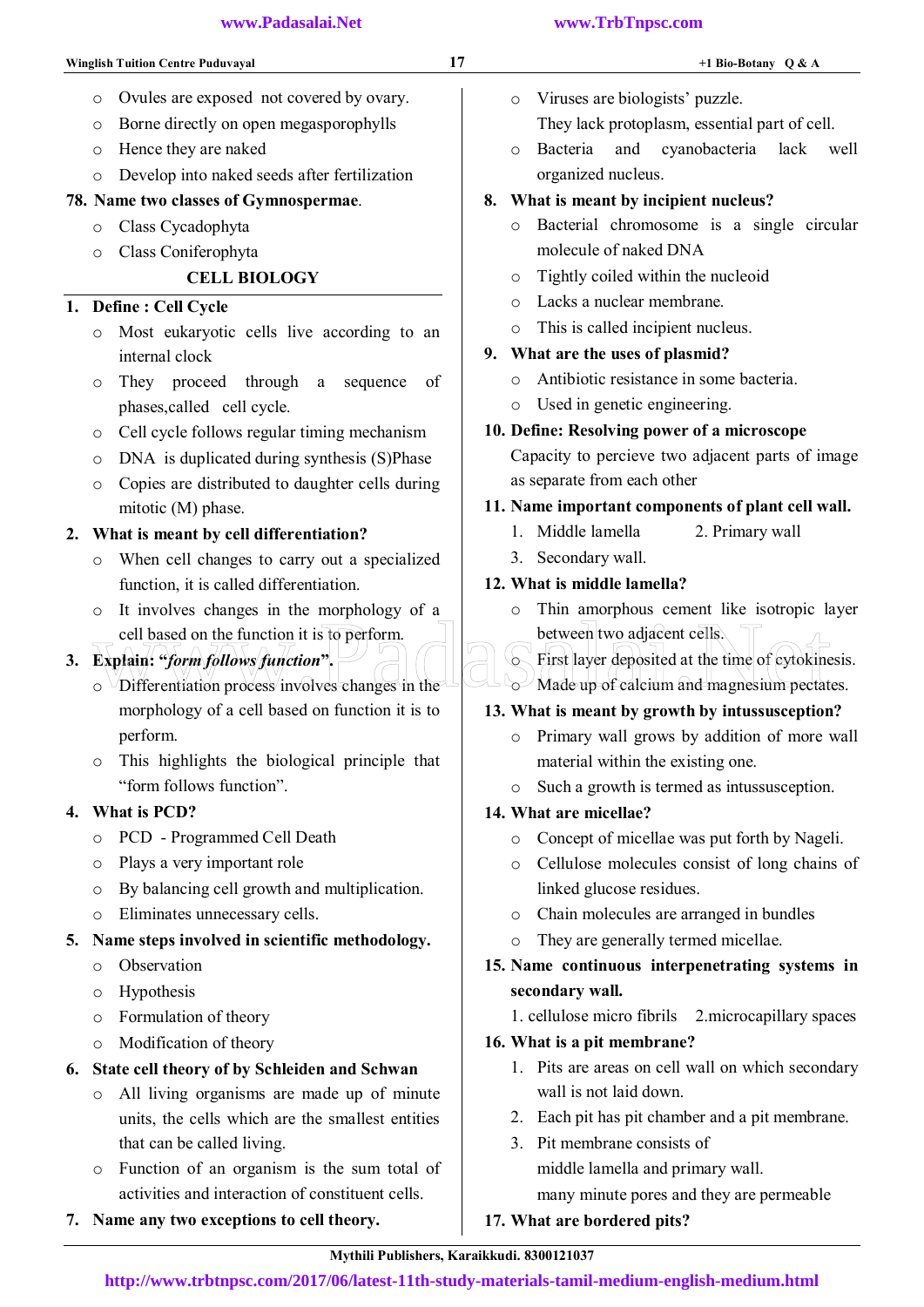- 1. Simple pits width of pit chamber is uniform
- 2. Bordered pits. secondary wall partly overhangs the pit.

## 18. Define: Symplast.

- o Cell wall is interrupted by narrow pores with strands of cytoplasm,
- o They are called plasmodesmata.
- o They form protoplasmic continuum-*symplast*

## 19. What is desmotubule?

- o Plasmodesmata consists of canal, lined by plasma membrane.
- o It has a simple or branched tubule known as desmotubule.

## 20. Define Biological membrane.

- o Plasma membrane
- o sub-cellular membranes
- o together known as biological membranes.

## 21. What are amphipathic molecules?

- o They have hydrophilic and hydrophobic part.
- o Lipid bilayer of the cell membrane is formed of a double layer of phospholipid molecules.

## 22. What are extrinsic proteins?

- o Peripheral proteins are superficially attached to either face of lipid bimolecular membrane
- o Easily removable by physical methods

## 23. What are intrinsic proteins?

- o Integral proteins penetrate lipid wholly
- o They are tightly held by strong bonds.
- o Removed only by disruption of membrane.

## 24. Define Osmosis

- o Diffusion of Water or solvent
- o through selectively permeable membrane
- o from high solvent concentration region
- o to low solvent concentration region

## 25. What is the role of osmosis in plants?

- o Absorption of water from soil by root hairs.
- o Cell to cell movement of water.
- o Osmosis helps to develop turgor pressure
- o It helps in opening and closing of stomata.

## 26. Name any two factors on which permeability of a membrane depends on.

o Size of pores in Plasma membrane.

- o Size of the substance molecules
- o Charge on substance molecules

## 27. Define: semi- permeable membrane.

Membrane allows some substances pass through Does not allow all substances to pass through it

## 28. Define: Passive transport

requires no energy by the cell It is unaided by transport proteins

## 29. Define : Active transport

Energy dependent transport of molecules or ions across a semi permeable membrane against the concentration gradient.

## 30. What is meant by facilitated transport?

- o Plasma membrane contains several uniporters
- o They enable amino acids, nucleosides, sugars and small molecules to enter and leave cells
- o They accelerate thermodynamically favoured reaction.
- o This movement is called facilitated transport

## 31. Distinguish:

## uniport transport & passive diffusion

- o Rate of transport is far higher than predicted
- **C** Transport is specific o Transport occurs *via* limited number of transporter proteins Constitution of a double layer of phospholipid molecules.<br>
What are extrinsic proteins?
	- 32. Define: Phagocytosis: (cell eating)
		- o Substances are taken up in solid form.
		- o Cells in this process are phagocytes
		- o It is said to be phagocytic.
	- 33. Define: Pinocytosis(cell drinking)
		- o Substances are taken up in liquid form.
		- o Very small Vesicles formed during intake.
		- o Occurs in Amoeboid protozoans, Certain kidney cells in fluid exchange. Plant cells.

## 34. Define: Exocytosis

- o Reverse of endocytosis
- o Undigested remains from food vacuoles are removed from cells

## 35. What are the main functions of a nucleus?

- o It controls all metabolic activities of cell by controlling synthesis of enzymes required.
- o It controls inheritance of characters from parents to offspring.
- o It controls cell division.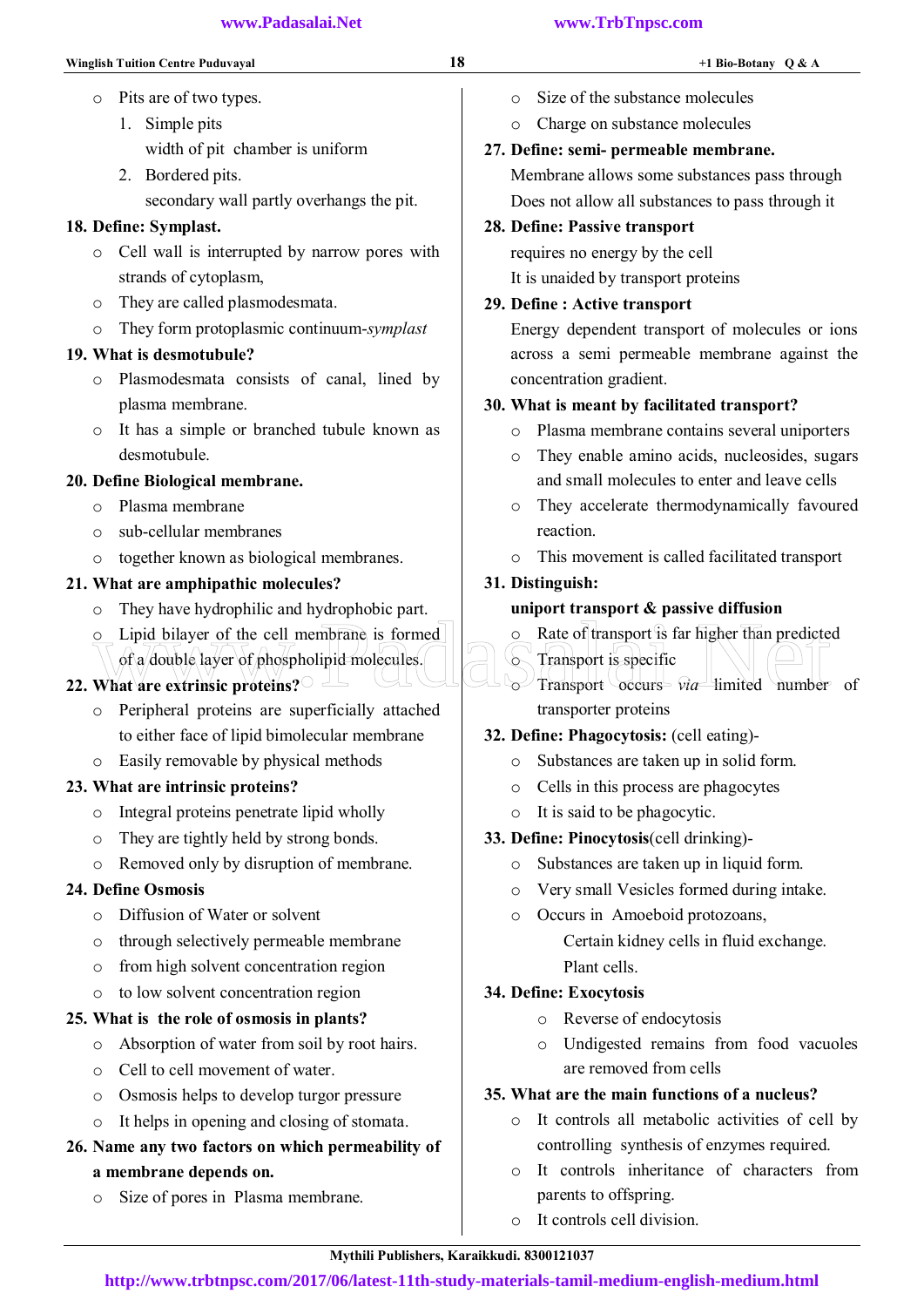36. Give reasons:

 *Mitochondria are semi autonomous organelles.*  o Arise new by existing mitochondria division o Regarded as intra cellular parasitic prokaryotes o Established symbiotic relationship with cell. o Mitochondrial matrix contains DNA molecules,t RNA, enzymes for mitochondrial genes functioning 37. Name the three kinds of plastids. o Chloroplasts o Chromoplasts o Leucoplasts 38. Name common properties shared by chloroplasts and mitochondria o Both migrate from place to place within cells o Contain their own DNA code for some of the key organellar protein 39. What is a polysome? o During protein synthesis many ribosomes line up and join an mRNA chain to synthesise many copies of a particular polypeptide.  $\circ$  Such a string of ribosomes is called polysome 40. Define: crossing over o In chiasmata, non-sister chromatids of homologous chromosomes are exchanged o This process is called crossing over 41. What is a tetrad? o Two sister chromatids of each homologous chromosome become clearly visible. o Bivalent becomes tetrad with 4 chromatids. o This is know as tetrad stage in meieosis 42. What is a bivalent? o During zygotene homologous chromosomes come to-gether o Lie side by side throughout their length. o This is called pairing or synapsis. o Paired chromosomes are called bivalent PLANT MORPHOLOGY 1. What is meant by exogenous origin? o Lateral branches of stem are exogenous in origin if o They arise from main axis periphery /cortex 2. What is meant by endogenous origin? o Lateral branches of the roots are endogenous in origin if o They arise from pericycle of primary root 3. Name vegetative organs of a flowering plant. o Root o Stem o Leaves 4. Name reproductive organs of flowering plant. o Flowers o Fruits o Seeds 5. Write any two characteristic features of root o positively geotropic o negatively phototropic o Non-green in colour o since they do not have chlorophyll pigments 6. Write any two characteristic features of shoot. o Negatively geotropic o positively phototropic. o Well developed nodes and internodes 7. Define: adventitious roots o Root developing from any part of the plant other than the radicle 8. Define: Root cap o It is a cap like structure that covers the apex of the root. o Function of root cap is to protect root apex. 9. Define: Pulvinus o Leaf has a swollen leaf base. o It is known as pulvinus 10. Define: Meristematic or Zone of cell division: o This is the growing tip of the root. o It lies a little beyond the root cap. o Actively dividing and increase in number. 11. Define: Buds o Young shoot ,yet to develop. o They have compressed axis o Inter nodes are not elongated o Young leaves are closed and crowded 12. What is an epiphyllous bud? o Adventitious buds arising on leaves. o These are called epiphyllous buds.  *E.g Bryophyllum*  13. What are the advantages of rhizome? many copies of a particular polypeptide.<br>
Such a string of ribosomes is called polysome<br>
Define: crossing over<br>  $\bullet$  Net than the radicle<br>
Define: Root cap

#### Mythili Publishers, Karaikkudi. 8300121037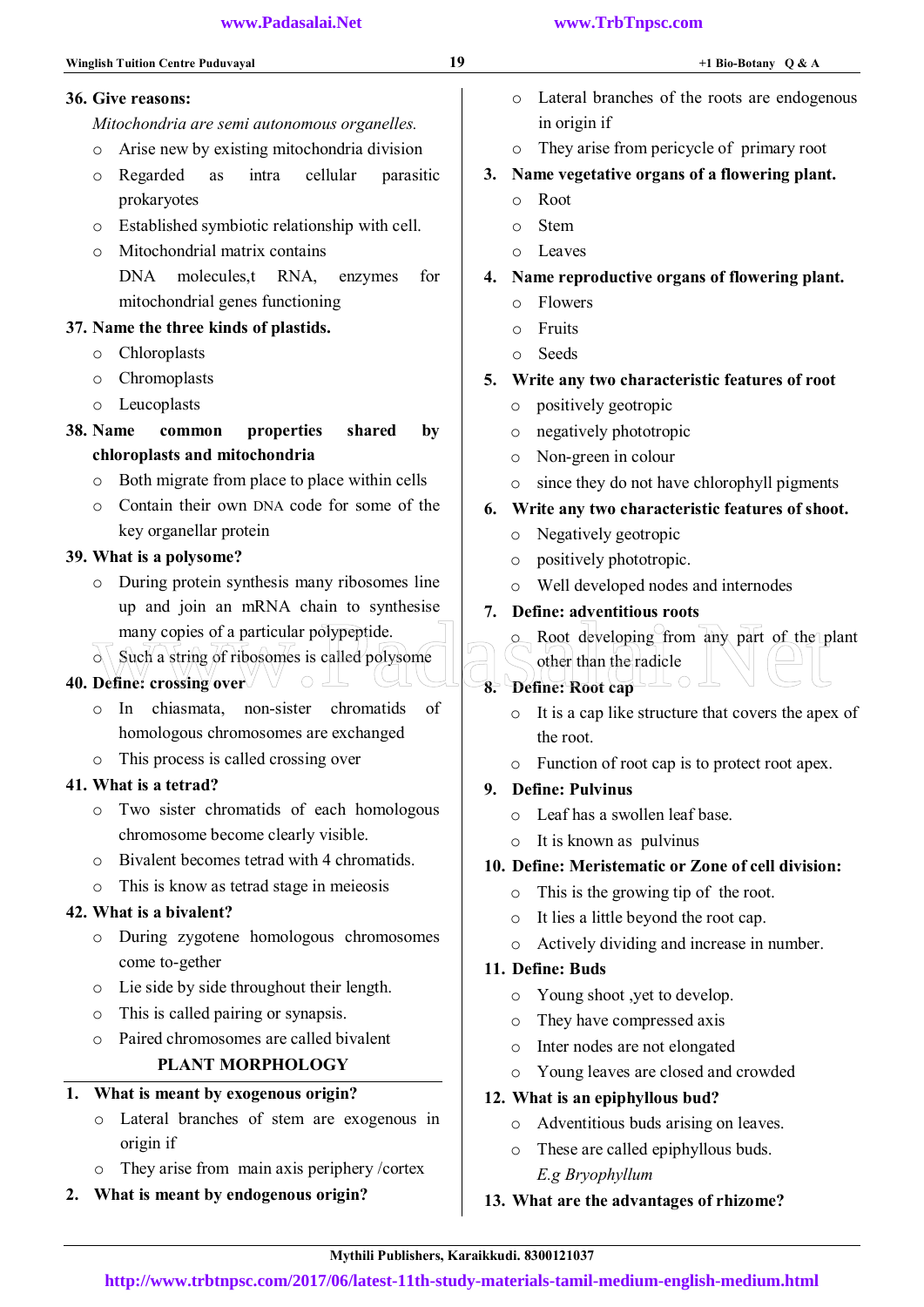#### 14. What are pneumatophores?

- o Plants like Avicennia grow in marshy places
- o Ordinary roots lie buried in saline water
- o Erect roots arise from it.
- o These erect roots are called pneumatophores.

#### 15. Define : Ligulate floret

o Ray florets radiate outwards from margins of the thalamus in the head inflorescence.

#### 16. Define : Hypanthodium

- o Receptacle is concave and cup shaped.
- o Upper end has an opening called *ostiole*
- o It is protected by scales.
- o Inside receptacle 3 types of flowers are present Male flowers - in the upper part,
	- Female flowers base
- o Neutral flowers between male and female

#### 17. Define : Corymb

- o It is a type of racemose.
- o Main axis is not elongated .
- o Pedicels are of unequal length.
- $\circ$  Older flowers have long and short pedicels.
- $\circ$  So all flowers appear at the same level.

#### 18. Define : Involucre

- o Head inflorescence is surrounded by green coloured bracts called Involucre of bracts.
- o They protect young flowers and fruits

#### 19. Define : Umbellet

- o Involucre of bracts give rise to branches called rays from their axils.
- o Each ray produces an involucel of bracts at its tip from axils
- o Flowers arise having pedicels of equal length in acropetal order.
- o Each umbel is called an umbellet.

#### 20. What are monoecious plants?

o Male - female flowers develop in same plant

#### 21. Define aestivation.

o Mode of arrangement of either sepals or petals of a flower in bud condition

#### 22. What is a bisexual flower?

o Flower having both male sex organ (Androecium) female sex organ (gynoecium)

#### 23. What is a zygomorphic flower? Give Example.

- o A flower with bilateral symmetry,
- $\circ$  Parts of one ormore whorls are dissimilar.
- o The flower can be divided into two equal halves in only one vertical plane

#### *eg. Pisum*

#### 24. Distinguish: monothecous -dithecous anthers.

| <b>Monothecous</b> | <b>Dithecous</b> |
|--------------------|------------------|
| One lobe           | Two lobes        |
| two pollen sacs    | Four pollen sacs |
| (microsporangia).  | (microsporangia) |

#### 25. What is meant by monadelphous stamens?

- o All the stamens of a flower are united
- o in one bundle by fusion of filaments only.

#### 26. Distinguish apocarpous and syncarpous ovary

| Apocarpous                                   | syncarpous ovary                        |
|----------------------------------------------|-----------------------------------------|
| Gynoecium made up of   Gynoecium consists of |                                         |
|                                              | two or more carpels two or more carpels |
| which are free                               | which are fused                         |

#### 27. Define fruit.

# A fertilized and developed ovary Online and Solid Englished.<br>
Older flowers have long and short pedicels.<br>
So all flowers appear at the same level.<br>
So Somple

#### 28. What are the three groups of fruits?

- o Simple
- o aggregate
- o multiple or composite fruits.

#### 29. Define simple fruit.

- o Single fruit develops from single ovary of single flower
- o Ovary may be monocarpellary or multicarpellary , syncarpous

#### 30. What are dry dehiscent fruits?

- o Simple fruits having dry pericarp
- o They split automatically on ripening
- o Dischage their seeds

#### 31. What are the two processes necessary for the development of fruits?

- o Pollination
- o fertilization

#### 32. Define aggregate fruits.

- o Aggregate fruit develops from *single flower, multicarpellary, apocarpous, superior ovaries*
- o Each develops into simple fruitlets.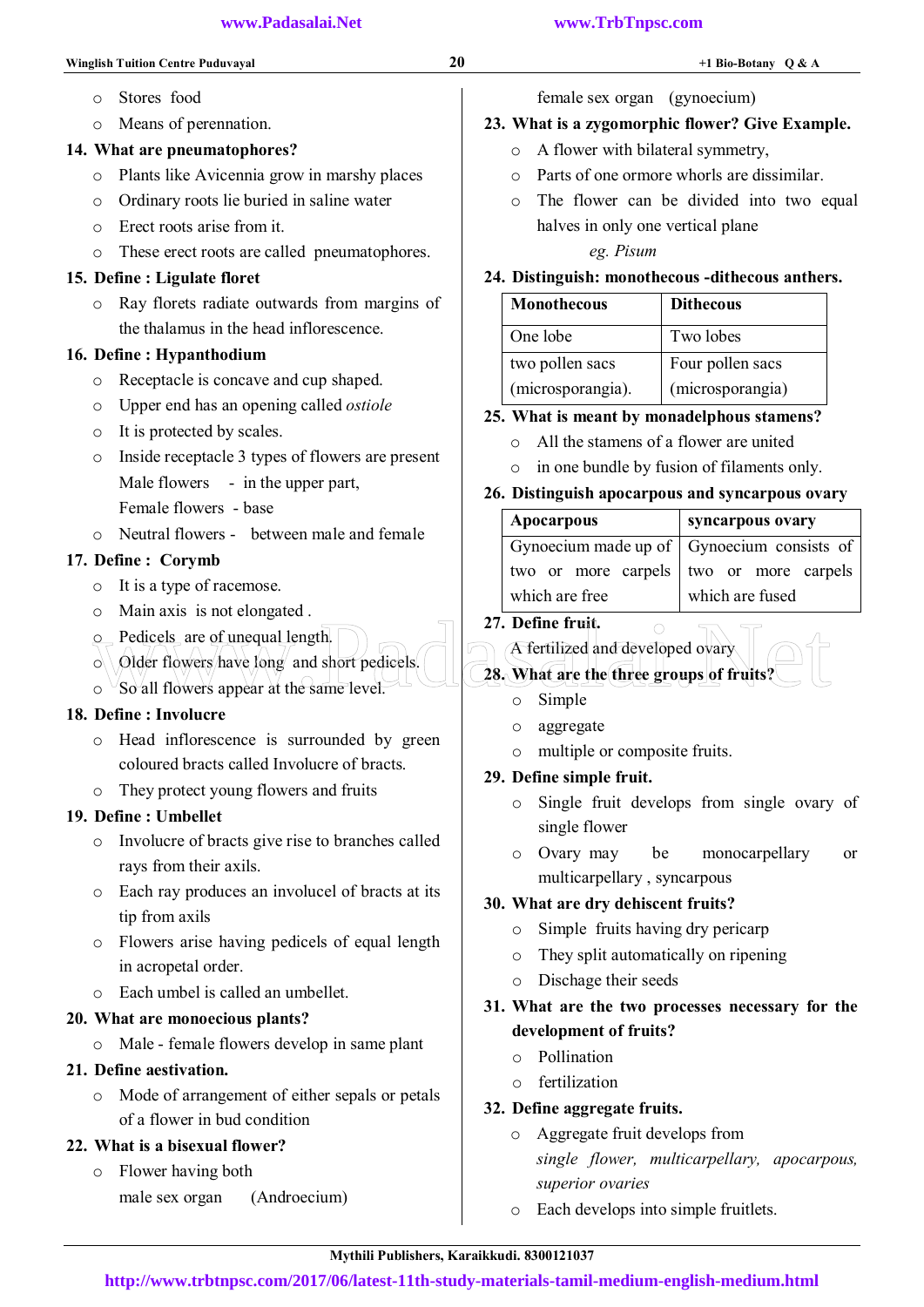## 33. What is legume? Give an example.

- o A dehiscent dry fruit produced from *a monocarpellary, superior ovary,*
- o Dehisces from both sutures into two valves eg. Pea

#### 34. How does fleshy fruit differ from dry fruit? Fleshy fruit

- o Either entire pericarp or part of pericarp is succulent and juicy when fully ripe.
- o They are indehiscent

## Dry Fruits

- o These fruits have dry pericarp
- o Not distinguished into three layers.
- o They may be indehiscent or dehiscent

## **GENETICS**

## 1. Define : Heredity

o Transmission of characters, resemblances, differences from one generation to next.

## 2. Define : Variation

- o Differences shown by individuals of same species
- o Also by offsprings (siblings) of same parents.

## 3. Define: Homunculus

- o Miniature form of entire organism contained in sex cells like sperm or egg.
- o This is called preformation theory

## 4. Define : Parthenogenesis

o Development of fruit without fertilization and seed formation

## 5. Define : Pangenes

- o Theory of Pangenesis proposed by Aristotle,
- o Animal body produces minute bodies
- o called gemmules or pangenes
- o Carried by blood to reproductive organs.
- o Pangenes of both parents blend to give rise to a new individual.

## 6. Name scientists who rediscovered Mendel

- o Carl Correns Germany
- o Hugo de Vries Holland
- o Tshermak Austria

## 7. Define: true breeding

- o Produce same type of offsprings for any number of generations when selfed
- 8. Define : Monohybrid test cross

## $\circ$  f<sub>1</sub> hybrid is crossed with reccesive parent

o Both dominent and reccesive phenotype will appar in equal proportion (1:1).

## 9. Define : Back cross

 $\circ$  F<sub>1</sub>hybrid crossed to any pure breeding parents

#### 10. Define : Alleles

- o Alternative forms of same gene
- o That controls pair of contrasting character

## 11. Define : Law of purity of gametes

- o Pair of contrasting factors or genes or allelomorphs are brought together in a heterozygote or hybrid,
- o Two members of allelic pair remain together without mixing
- o When gametes are formed the two separate out, so that only one enters each gamete

## 12. Define : Dihybrid test cross

- o In a dihybrid test cross four types of phenotypes are obtained in equal proportions.
- o Test cross is used to determine
	- 1. whether segregation of alleles taken place
	- 2. if hybrid is homozygous or heterozygous.

## 13. Define : Exon

o In Eukaryotes, genes on DNA strand have coding regions called exons Also by offsprings (siblings) of same parents.<br>
Define: Homanculus<br>
Miniature form of entire organism contained<br>
Miniature form of entire organism contained<br>
COMPLEXARYOTES, genes on DNA strand

## 14. Define : Intron

- o Interrupted by non-coding DNA segments
- o do not carry genetic information called introns.

## 15. Define : Splicing

- o Genes while producing m-RNA will first form a primary transcript
- o It will then cut off introns to form functional m-RNA This is called splicing.

## 16. Define : Codon

- o Sequence of three nucleotides
- o That code for an aminoacid

## 17. Define : Incomplete dominance

- o F1 hybrid does not resemble either of parents.
- o Hybrid exhibited an intermediate character
- o Both genes of allelomorphic pair showed partial expression.

## 18. Define : Gene interaction.

o It is a condition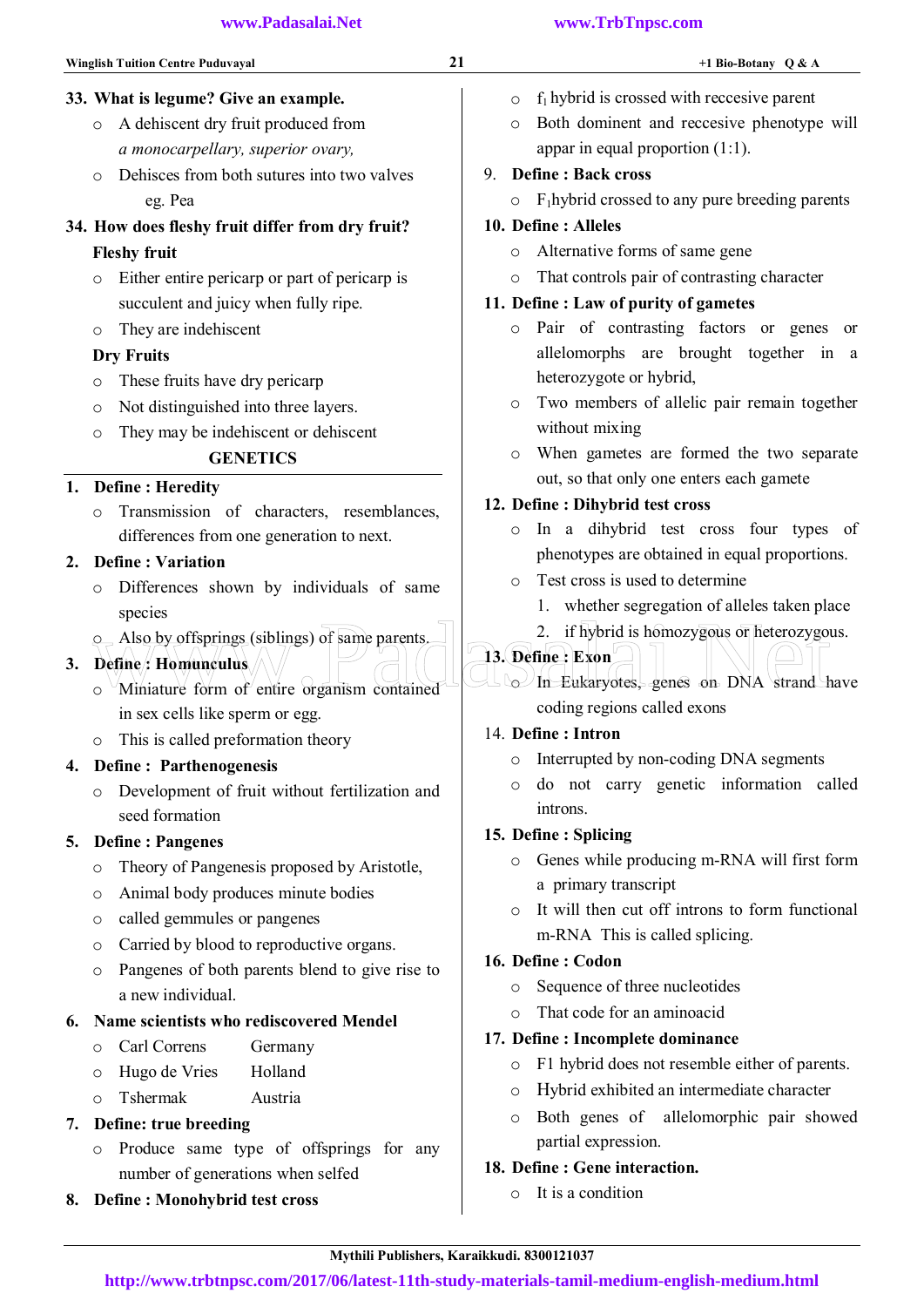- o One pair of genes reverses or inhibits effect of another pair of genes
- o By causing modification of normal phenotype

#### 19. Define : Epistasis.

- o Epistasis means "standing over".
- o Suppression of gene on one locus of chromosome by gene present at other locus
- o Suppressed gene hypostatic
- o Other gene epistatic

## PLANT PHYSIOLOGY

#### 1. Define : Tyndall effect

- o Scattering of light beam by colloid particles
- o This is a property of protoplasm

#### 2. Define : Brownian movement.

- o Random motion caused by uneven bombardment of particles
- o Protoplasm shows this zig-zag movement.

#### 3. Define : Imbibition.

- o Uptake of water or other solvents
- o By nonliving substances (gum, starch, wood)
- o causing swelling of these substances.
- o Such substances are called imbibants.

## 4. Define : Diffusion.

- $\circ$  Flow of solids, liquids and gases
- o from a region of higher concentration
- o to a region of lower concentration
- o until equilibrium is attained.
- o *Examples: smell of perfume.*

#### 5. Define : DPD.

o Amount by which diffusion pressure of a solution is lower than that of its pure solvent

#### 6. Define : Wall pressure.

- o As a result of turgor pressure on the cell wall, the rigid cell wall exerts an equal pressure in
- o the opposite direction called wall pressure.

#### 7. Define : Water potential.

Difference between

- o free energy of water molecules in water to
- o free energy of water in any other system.

#### 8. Define : Permeability.

- o Entry and exit of water int out of plant cells
- o It is due to permeability phenomenon of plasma membrane.
- 9. Define : Stomata

- $\circ$  Minute opening on leaves & stems epidermis
- o Most of water loss by transpiration (about 95%) takes place through stomata

#### 10. Define : Transpiration

o Loss of water in the form of vapour from aerial parts of plant

#### 11. Define : Starch - sugar interconversion

- o During day enzyme phosphorylase converts starch to sugar
- o Thus increasing osmotic potential of guard cells causing entry of water.
- o Reverse reaction at night brings about closure.

#### 12. Define : Transpiration pull

- o Transpiration through leaves causes negative pressure or tension in xylem sap
- o It is transmitted to root.
- o This is called transpiration pull
- o It is responsible for upward water movement.

#### 13. Define : Cohesion

- o Mutual attraction between water molecules
- 14. Define : Vital theories
- $\circ$  Pumping of upward water due to vital activity Such substances are called imbibants.<br>
O Such substances are called imbibants.<br>
O Flow of solids, liquids and gases<br>
O Flow of solids, liquids and gases<br>
O Growth of plants in water and send subvey
	- of xylem parenchyma and xylem rays.
	- 15. Define: Hydroponics  $\circ \triangle$ 
		- o Growth of plants in water and sand culture.
		- o Also be referred to as
			- 1. soil-less agriculture,
			- 2. test-tube farming,
			- 3. tank farming
			- 4. chemical gardening

#### 16. Define : Exanthema

- o It is a copper deficiency disease
- o It causes the yield of gums on bark

#### 17. Define : Reclamation

- o It is a Copper deficiency disease
- o Caused in plants on newly reclaimed soil
- o where seed formation is affected.

#### 18. Define : Translocation of solutes

- o Synthesized food from leaves is translocated to different plant parts
- o depending on their requirement

#### 19. Define : Ammonification

- o Conversion of organic nitrogen to ammonium ions by microbes present in the soil.
- o Sources of organic nitrogen in soil are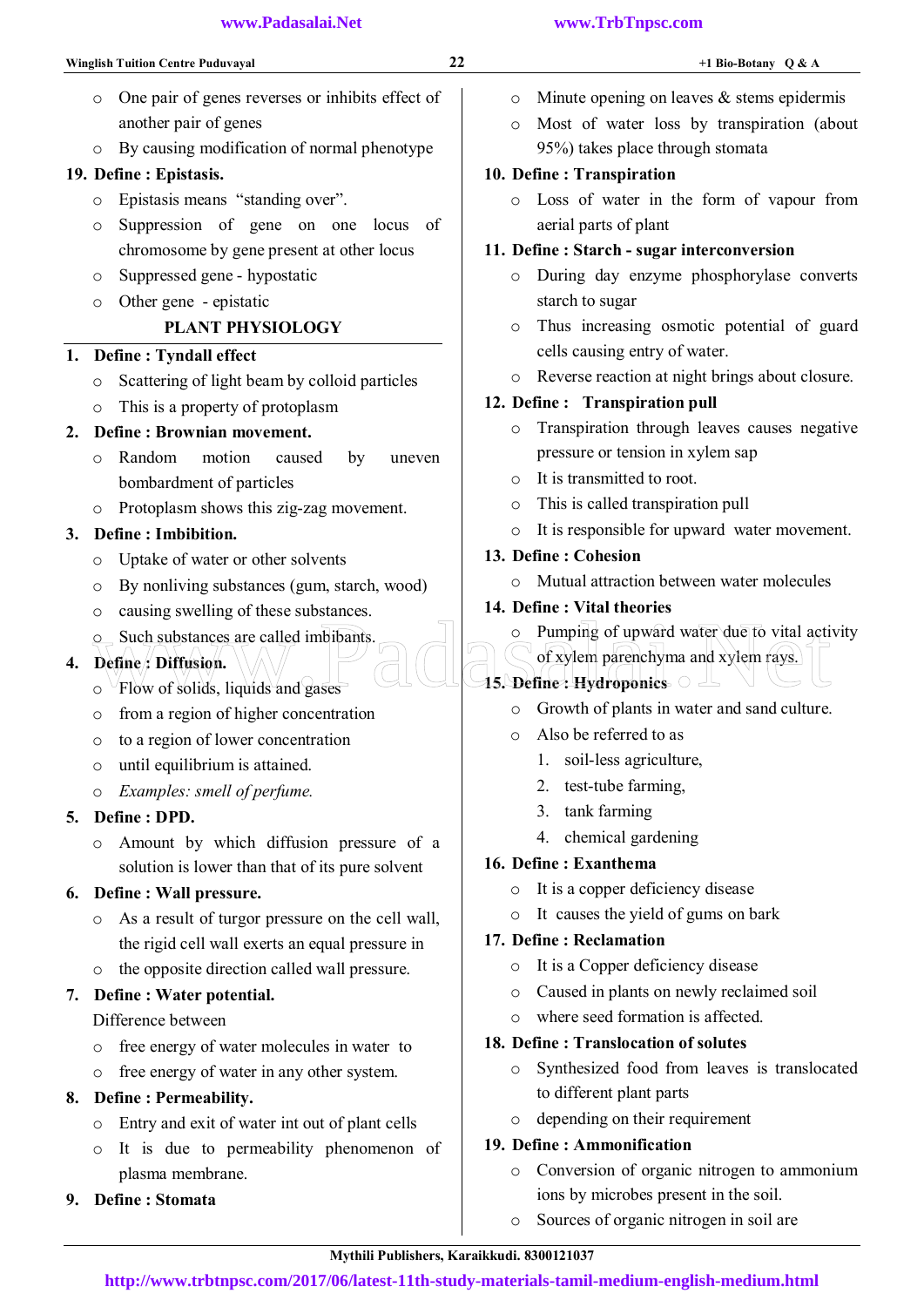- o animal excreta dead and decaying plant and animal remains
- o Acted upon by ammonifying saprotrophic bacteria certain soil fungi and actinomycetes.

#### 20. Define : Dentrification

- o Conversion of nitrate and nitrite into ammonia, nitrogen gas and nitrous oxide
- o Gaseous nitrogen is released into atmosphere
- o *Dentrificans involved in this process*  Pseudomonas denitrificans, Bacillus subtilis, Thiobacillus Dentrificans

#### 21. Define : Donnan Equilibrium

- o Proposed by F.G. Donnan
- o When a cell having fixed anions is immersed in salt solution
- o Equal number of anions move into cell.
- o To balance negative charges of fixed ions additional cations move into cell
- o Cell sap cation concentration becomes higher than external medium.

#### REPRODUCTION BIOLOGY

#### 1. What is grafting?

- $\circ$   $\vee$ Common method of vegetative propagation.
- o Part of two plants are joined in such a way that they grow as one plant.
- o Grafting is done between two closely related dictyledonous plants having vascular cambia.
- o Rooted supporting portion of one plant, called stock is joined with twig of another plant called scion.

#### 2. What is a bulbil?

- o Spherical multicellular fleshy buds
- o Produced in axil of foliage leaves in place of axillary buds
- o They grow to form new plants, when shed and fall on the ground.

*Eg: Oxalis and Pine apple.* 

## 3. Differentiate between stolon and sucker.

| <b>Stolons</b>                    | <b>Sucker</b>          |
|-----------------------------------|------------------------|
| horizontally<br>Grow              | developed<br>Laterally |
| outwards bear nodes branches grow |                        |
| and internodes.                   | obliquely upwards.     |
| Branches originate                | originate<br>ranches   |
| from stem base                    | laterally              |

4. Why grafting not possible in monocot plants?

#### **www.Padasalai.Net www.TrbTnpsc.com**

- o Grafting is possible in plants having vascular cambia.
- o It is absent in monocots.

## 5. Define totipotency.

o Ability of every living plant cell to produce the entire plant is called totipotency

## 6. What is Micropropagation

- o Rapid method of vegetative multiplication of valuable plant material
- o For agriculture, horticulture and forestry.
- o A large number of plantlets are produced from a small mass of explanted plant tissue.
- 7. Double triple fusion. What is the product of this process?
	- o During fertilization in angiosperm,
	- 1.  $2<sup>nd</sup>$  male gamete moves further central cell
	- 2. Fuses with two haploid polar nuclei or diploid secondary nucleus
	- 3. Forms a triploid primary endosperm nucleus.
	- o This process involving fusion of three necle is called triple fusion.
- 8. What is double fertilization?
- o Whole phenomenon of fertilization REPRODUCTION BIOLOGY<br>
What is double fertilization?<br>
Common method of vegetative propagation.<br>
Common method of vegetative propagation.<br>
Common method of vegetative propagation.<br>
Common method of vegetative propagation.

 $\sim$  involving fusion of one male gamete with egg.

o together with fusion of second male gamete with polar nuclei

## 9. What is meant by tegmen?

o tegmen is thin and membranous

#### 10. What is cotyledon?

- o Seed leaves are called cotyledons
- o It may be one or two in number

## 11. What is funicle?

o Stalk by which ovule is attached to placentra

## 12. What is hypocotyl?

o Portion of axis between radicle and the point of attachment of the cotyledons to axis

## 13. Define epicotyle.

- o Portion between plumule and cotyledons
- o Axis along with cotyledon constitute embryo

## 14. Define senescence in plants.

- o Period between reproductive maturity and death of a plant or a part of it.
- o Characterized by a collective, progressive and deteriorative developmental process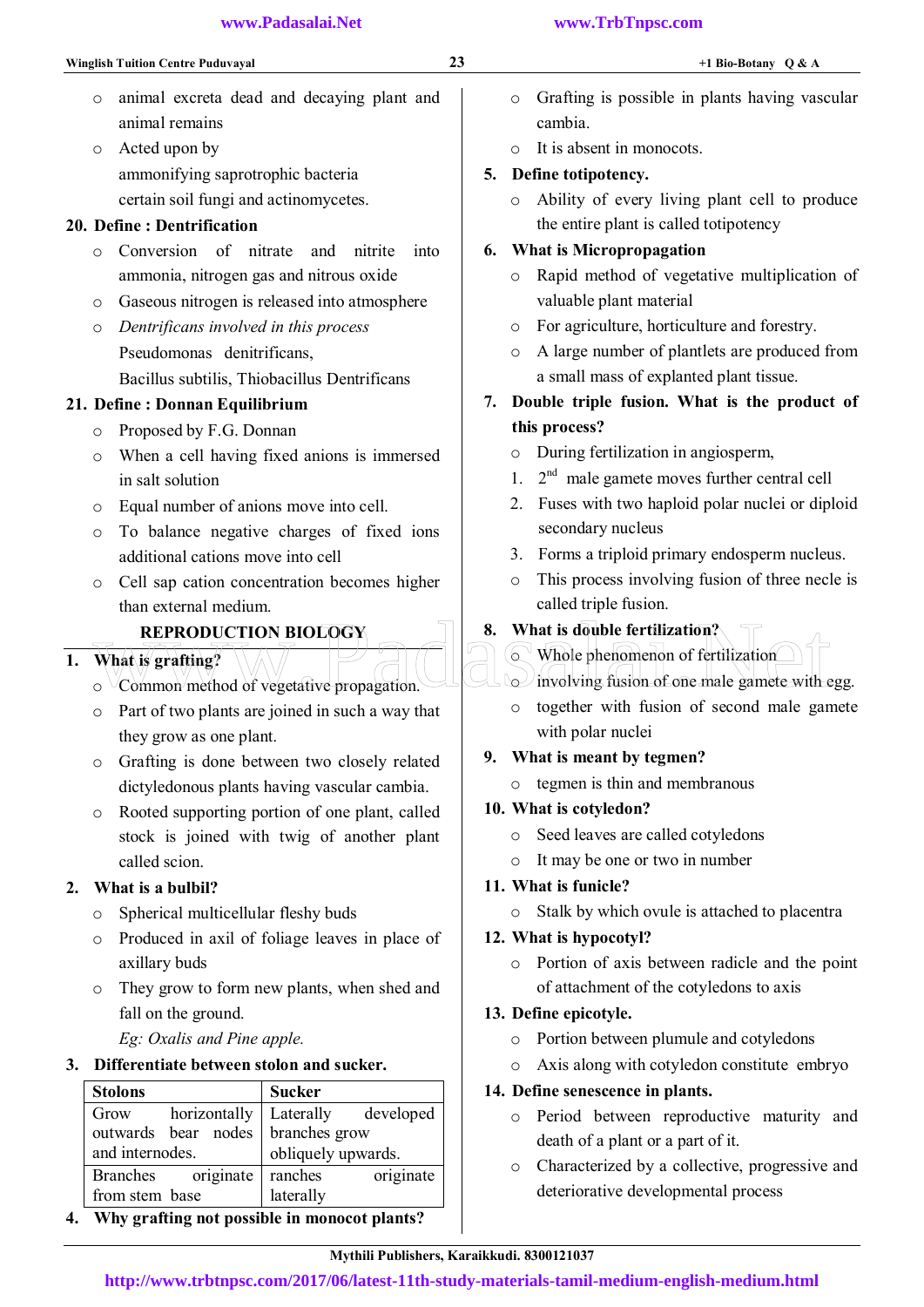| www.Padasalai.Net |  |  |  |
|-------------------|--|--|--|
|                   |  |  |  |

- o Ultimately leads to complete loss of organization and function of plant /parts of it.
- o Study of senescence is phytogerontology.

### 15. What are the four kinds of senescence?

- o Whole plant senescence
- o Shoot Senescence
- o Sequential senescence of Organ senescence
- o Simultaneous senescence

## 16. What is the significance of senescence in the life of a plant?

- o It sheds off senescent & dead parts of plants.
- o It sheds off ripe fruits
- o It helps in dispersal and life cycle of plant.
- o In lower plants, shedding gemmae or plantlets helps in vegetative propagation.

#### 17. What is abscission?

o Separation of leaves,flowers,fruits from plant. ENVIRONMENTAL BIOLOGY

#### 1. Write short note on soil water.

- o Soil water very important in plant physiology
- o It occurs in various forms, such as
- gravitational, capillary, hygroscopic combined water. gravitational, capillary, hygroscopic of this called conservation of natural resource<br>
combined water.<br>
Rain is the principal source of water for soil.<br>
Principal source of water for soil.
- o Rain is the principal source of water for soil.

## 2. What is symbiosis?

- o Symbiosis means 'living together'.
- o It is a kind of relationship or interaction between two organisms
- o One or both the members are benefited in food, shelter, transport etc

#### 3. What are Mycorrhizae?

- o Symbiotic association between a fungus and a root of higher plant
- o It is of two types:
	- 1. Ectotrophic 2. Endotrophic.

#### 4. What are lichens?

- o Contact is close, permanent and obligatory.
- o Their body is made up of a matrix
- o Formed by a fungus
- o within its cells of alga is embedded.

#### 5. What is competition?

- o Negative Interactions
- o Competition occurs when individuals attempt to obtain a resource
- o That is inadequate to support all individuals seeking it
- o Even if resource is adequate, individuals harm one another in trying to obtain it.

### 6. What are hydrophytes?

- o Plants growing in plenty watersupply regions
- o Pond, pool, lake, river, marshes or wet soils.

#### 7. What are three ecological groups of plants?

- o Hydrophytes
- o Xerophytes
- o Mesophytes

### 8. Define : Xerophytes

- o Plants growing in dry habitats
- o Or xeric conditions

#### 9. Define conservation?

- o Man exploits natural resources indiscrimately The world is facing ecological crisis
- o Several methods are adapted to save resources
	- 1. To reduce wastages
	- 2. using energy efficient devices
	- 3. So that natural resources will last long.
- o It is called conservation of natural resources

## 10. How do forests protect the environment?

- $\sim$  Keeps atmosphericbalance by consuming  $CO<sub>2</sub>$
- $\circ$  Release  $O_2$ , essential for animal life.
- o Removal forest would disturb composition of natural air.
- $\circ$  An acre forest absorbs 4 ton of CO<sub>2</sub> gas
- o Recycles 8tonnes of oxygen into environment.

#### 11. What is meant by resources?

- o Source of supply/ support generally in reserve.
- o Materials and sources of energy needed for survival and comforts of man

#### 12. What are main sources of energy today?

- o *Major energy sources* 
	- 1. fuel wood
	- 2. fossil fuels (coal, petroleum, natural gas)
- o *Direct energy resources* 
	- 1. sunlight
	- 2. hydroelectric
	- 3. Wind power
	- 4. tidal
	- 5. Geothermal
	- 6. Nuclear energy.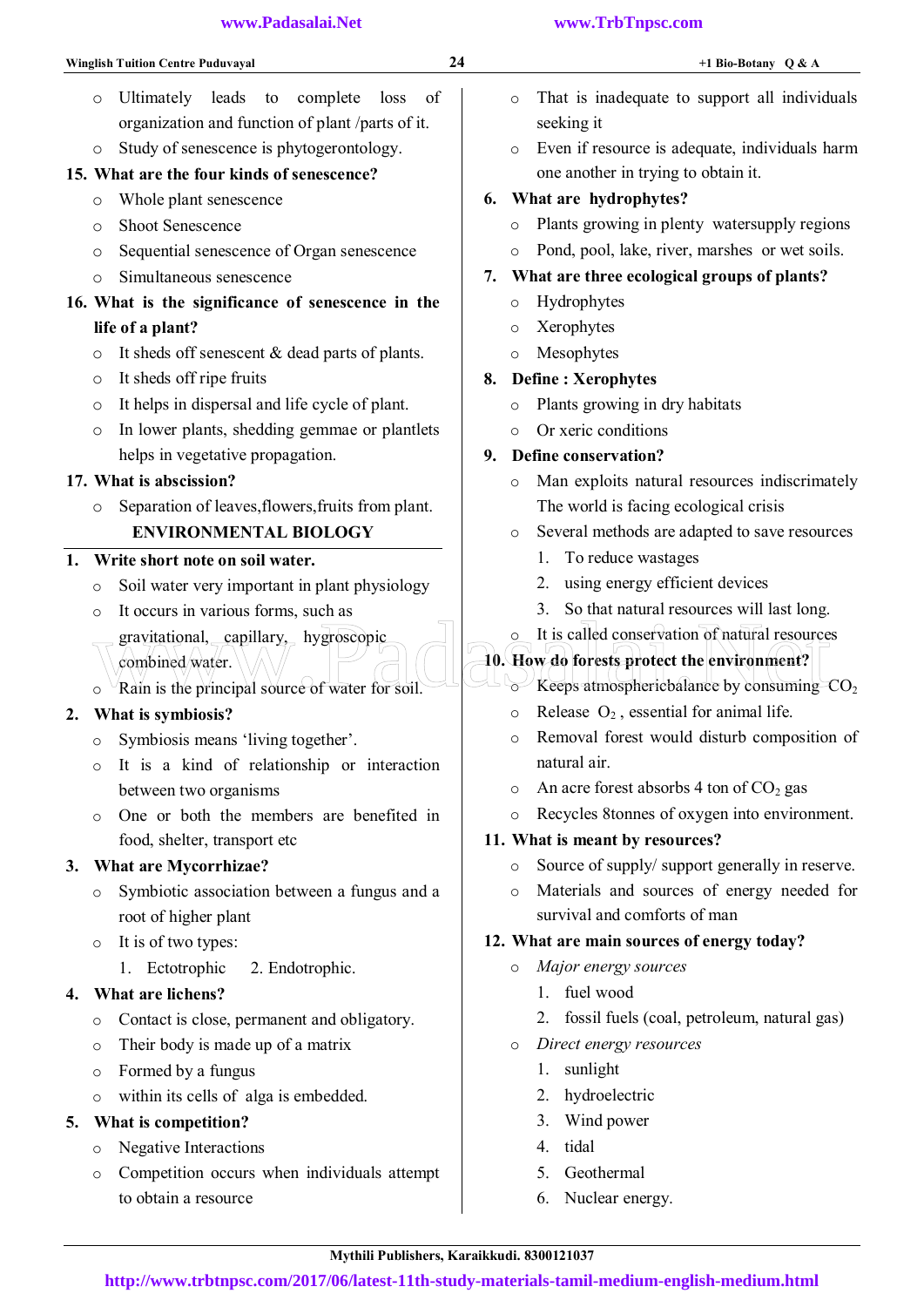- 3. Sedimentation by ultra centrifugation :
- 4. Comparative measurements:
- a. Staphylococcus diameter of 1000 mm.
- b. Bacteriophage size from 10-100 nm.

## 5. Write a note on: Significance of viruses.

- *i. Viruses are puzzle to biologists*  They show characteristics of living and non living things
- *ii. Viruses are used as biological research tools*  They have simple structure & multiply rapidly Hence used in molecular biology, genetic engineering, medicine etc.
- *iii. Viruses are used in Biological Control*  Used in eradicating harmful pests like insects.
- *iv. Plant viruses are of pathogenic nature*  Bacteriophages attack N2 fixing bacteria Responsible for reducing the fertility of soil.
- *v. Viruses are used in industry*  To prepare *sera* and vaccines.
- 6. What are different shapes in bacteria? Give examples

# *i.* Spherical (Cocci)

Cells divide in one plane remain attached in pairs.

*B. Streptococci:* 

*A. Diplococci:* 

 cells divide in one plane remain attached to form chains.

- *C. Tetracocci: Cells*  divide in two planes form group of four cells.
- *D. Staphylococci:*

 cells divide in 3 planes, in irregular pattern, producing bunches of cocci.

*E. Sarcinae:* 

 cells divide in 3 planes, in regular pattern, producing a cuboidal arrangement of cells.

*ii.* straight rods (Bacilli)

 diplobacilli occur singly streptobacilli. in pairsor form chains

- *iii.* helically curved rods (spirilla),
- *iv.* some bacterial cells are pleomorphic They exhibit variety shapes *eg. Arthrobacter*

## 5 MARK Q & A BIO DIVERSITY

## 1. List differences between plants and animals.

| <b>Plants</b>             | Animals                  |
|---------------------------|--------------------------|
| Plants have branches,     | They have definite shape |
| asymmetrical body with    | of the body and absence  |
| green leaves.             | of branches              |
| Non motile and fixed in a | Ability to move from     |
| place.                    | place to place.          |
| Autotrophic mode<br>of    | Heterotrophic mode<br>of |
| Nutrition.                | mutrition                |
| Excretory system and      | Excretory system<br>and  |
| nervous system absent.    | nervous system are well  |
|                           | developed.               |
| Reserve food material is  | Reserve food material is |
| starch.                   | glycogen.                |
| Cells have cell wall      | Cell lacks cell wall     |

## 2. Justify a separate kingdom status for fungi?

- 1. Either unicellular or multi-cellular organisms.
- 2. Mode of nutrition is heterotrophic
	- since they lack the green pigment chlorophyll.
- $3.$  Some fungi are parasites  $(e.g. Puceinia)$ Others are saprotrops  $\sqrt{\text{feed}}$  on dead organic matter. (*e.g.Rhizopus*) since they lack the green pigment chlorophyll.<br>
3 Some fungi are parasites<br>
Others are saprotrops feed on dead organic Cocci A. Diplococci:
- 4. Body is made up of filamentous structures called *hyphae*.
- 5. Cell wall is made up of chitin.

## 3. What are difficulties in classifying Euglena?

- 1. Some species have *chlorophyll* Hence autotrophic like plants.
- 2. Like animals they dependent on an external supply of vitamin B and vitamin B12 which they cannot synthesize by themselves.
- 3. Few species lack chloroplasts Hence colourless and non-photosynthetic.
- 4. They have a saprotrophic mode of nutrition Hence carry out extra-cellular digestion.
- 5. Colourless forms ingest small food particles Carry out intracellular digestion (holozoic nutrition).
- 4. Discuss the methods used to measure virus size
	- 1. Direct observation using electron microscope:
	- 2. Filtration through graded porosity membranes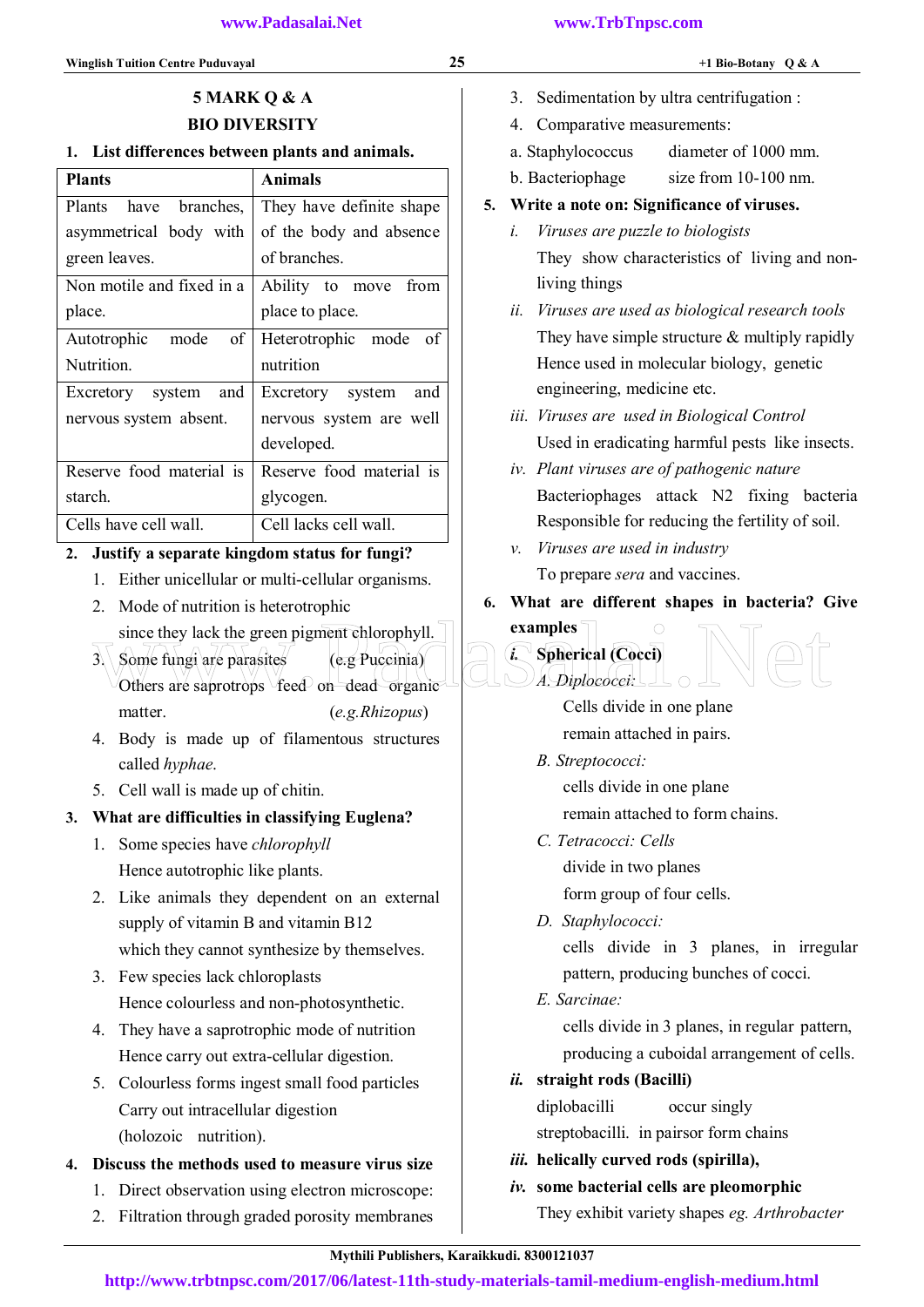## 7. Describe flagellation found in bacteria.

Flagella vary both in number and arrangement according to two general patterns.

#### 1. Polar arrangement

Flagella are attached at one or both cell end.

*a. monotrichous* – with a single flagellum

*b. lophotrichous* 

with small bunches of flagella from one end

*c. amphitrichous* 

with flagella at both poles of the cell

## 2. Peritrichous arrangement

flagella are dispersed randomly over cell.

3. lack flagellum.

Atrichous bacteria

## 8. Discuss the role of bacteria in industry?

## 1. Dairy Industry

*Streptococcus lactis*

convert milk sugar lactose into lactic acid.

 $C_{12} H_{22} O_{11} + H_2 O \longrightarrow 4 C_3 H_6 O_3 +$  Energy Lactic Acid Lactose

## *Lactobacillus bulgaricus*

convert milk into curd, yoghurt

convert milk into cheese

*Lactobacillus acidophobus* 

## 2. Vinegar

*Acetobactor aceti* oxidizes ethyl alcohol obtained from molasses by fermentation to acetic acid or vinegar.

## 3. Alcohols and Acetone

Butyl alcohol, methyl alcohol and acetone are prepared from molasses by fermentation activity of *Clostridium acetobutylicum.*

## 4. Curing of tobacco,tea and coffee

Leaves of tea, tobacco, beans of coffee are fermented by activity of certain bacteria to impart the characteristic flavour.

## 5. Retting of fibres

Fibres from fibre yielding plants are separated by action *Clostridium* species.

## 9. Discuss the role of bacteria in soil fertility.

## 1. Ammonifying bacteria

 *E.g Bacillus ramosus , B. mycoides* 

convert complex proteins in dead bodies of plants and animals into ammonia later converted into ammonium salts.

## 2. The nitrifying bacteria

 *E.g Nitrobacter, Nitrosomonas* 

convert ammonium salt into nitrite and nitrate

## 3. Nitrogen fixing bacteria

*E.g Azotobacter, Clostridium* 

 *Rhizobium* (a symbiotic bacterium) convert atmospheric nitrogen into organic nitrogen

## 10. Write about symbiotic nutrition in fungi.

- o Symbiosis means 'living together'.
- o Kind of relationship between two organisms
- o Members are benefited in food, transport etc Mycorrhizae
- o Symbiotic association between a fungus and a root of higher plant
- o Fungus receives carbohydrates and vitamins from tree
- o Break down soil humus proteins to amino acid
- o It is absorbed and utilized by plant
- Lichens o Contact is close, permanent and obligatory. Lactobacillus bulgaricus<br>
Convert milk into curd, yoghurt<br>
Cactobacillus acidophobus<br>
convert milk into cheese<br>
o Alga contributes food by photosynthesis
	- o Alga contributes food by photosynthesis
	- o Fungus absorbs water and mineral salts

## 11. Give salient features of Ascomycotina

- o Septate Hyphae,haplophase vegetative body
- o Includes yeasts, moulds, cup fungi
- o Asexual reproduction by non-motile spores such asoidia, chlamydospores and conidia.
- o Sexual reproduction by

 Gametangial copulation (yeasts). gametangial contact (Penicillium)

somatogamy (Morchella).

- o Characterized by development of ascospores.
- o Ascospores are enclosed in sac like ascus
- o Asci is aggregated to fruit bodies (*ascocarps*)

## 12. Give salient features of Basidiomycotina

- o Septate hyphae dikaryophase vegetative body
- o Highly evolved club shaped fungi
- o Basidium bears four basidiospores at its tip.
- o Common examples
- o mushroom, toadstool, puff ball, bracket fungi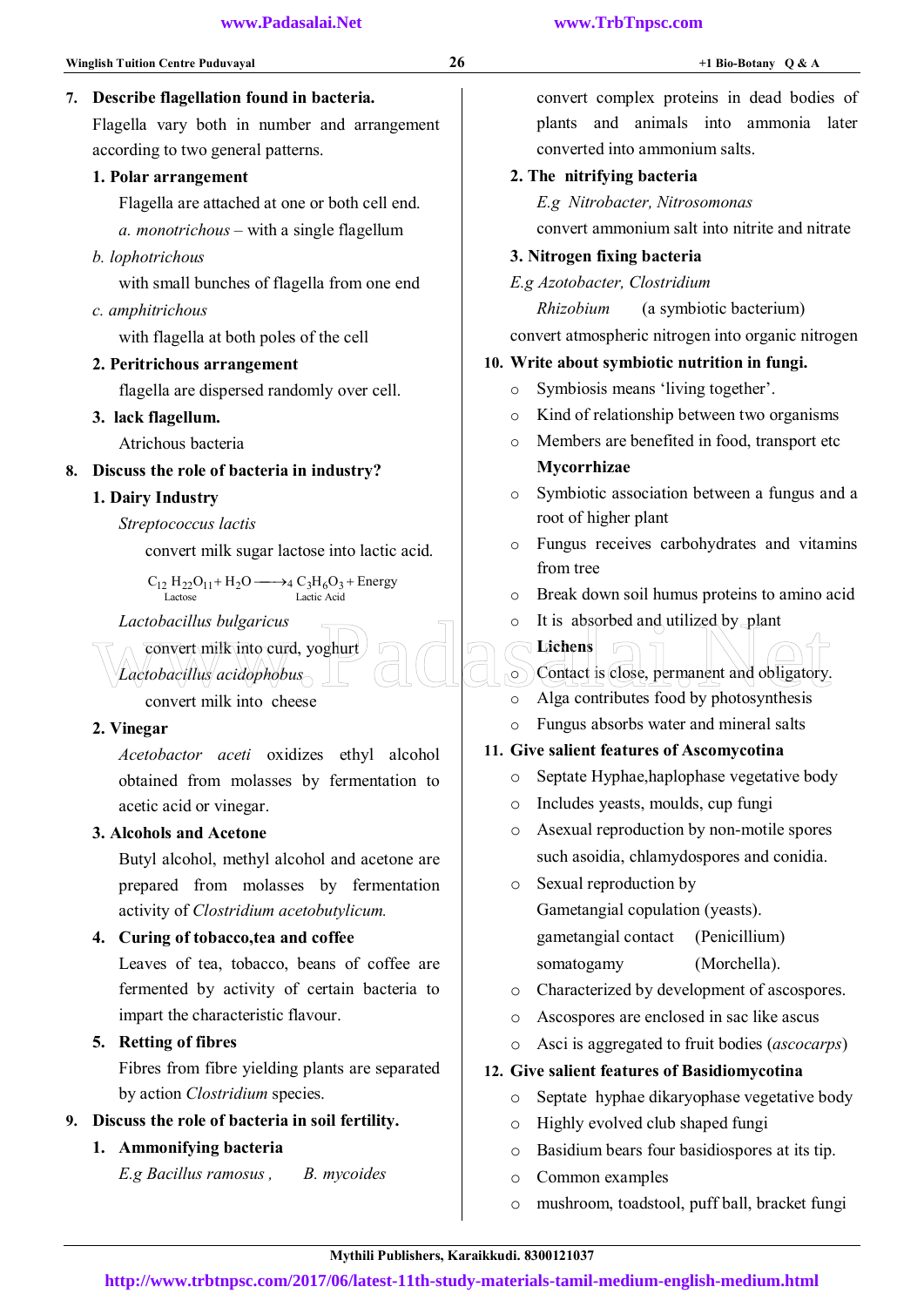## 1. Chlorphylls

- o Chlorphyll *a* is universal in all algal class
- o chlorophyll *b,c,d,e* restricted to some algae

## 2. Carotenoids

- o Yellow, orange or red coloured pigments
- o Includes caroteins and Xanthophylls.

## 3. Biliproteins.

- o Water soluble biliproteins called phyco erythrin (red) and phycocyanin (blue)
- o occur in Rhodophyceae and Cyanophyceae (cyanobacteria)
- *ii.* Pigments absorb sunlight at in blue and red range and help in photosynthesis.
- *iii.* Pigmentation is important classificatio criteria
- *iv.* Algae colour is due to dominance of pigment In red algae (*Rhodophyceae*) red pigment *phycoerythrin* is dominant over others.
- *v.* Pigments are in chloroplasts membranes. Few spherical bodies called pyrenoids are present in each algae chloroplast They are centres of starch formation.

# 17. What is heterospory? What is it's significance? O Increase of nutrients which starts off the entire<br>
They are centres of starch formation.<br>
O Toxins by algal bloom lead to mortality.<br>
O Toxins by algal bloom lead to mortality.<br>
O Toxins is a serious problem in lakes and

 $1.$  Heterosporous plants produce 2 types of

spores :

- o large megaspores
- o small mircrospores.
- 2. Megaspores give rise to female prothalli It bears female sex organs *archegonia.*
- 3. Microspores give rise to male Prothalli. It bears male sex organs *antheridia*.
- 4. Sperms (*antherozoids*) produced by antheridia travel to archegonium
- 5. Both male and female gametophytes remain protected inside their respective spores.
- 6. Large number of Microspores produced They are dispersed by wind
- 7. Evolution of heterospory is an important step towards the evolution of seed bearing plants.

# 18. What are the salient features of Pteridophytes?

- 1. Heteromorphic alternation of generation
- 2. Plant body of Sporophyte is dominant phase.
- 3. Sporophyte differentiated into root,stem,leave
- 4. Vascular tissue are present.
- o Mycelia are of two types.
- o Primary multiplies by pycnidiospores.
- o Fusion occurs between two basidiospores
- o Or two hyphal cells of primary mycelia.
- o Fruiting bodies are called basidiocarps.

## 13. Give salient features of Zygomycotina

- o Haplophase vegetative body.
- o Non-motile asexual spores
- o Sexual reproduction by fusion of two multinucleate gametangia producing a zygospore.
- o Also known as conjugation fungi.
- o Cell wall is made up of chitin and chitosan.
- o Includes two classes: *Rhizopus* and *Mucor*

## 14. What is eutrophication?Write it's significance?

- o *Algae blooms* is dense mass material
- o Formed due to high nutrient availability, by sewage fertilizers
- o Sudden explosive growth algae deplete water of oxygen.
- o This leads to death of aquatic life.
- o Increase of nutrients which starts off the entire
- process is called *eutrophication*
- $\circ$   $\forall$  Toxins by algal bloom lead to mortality.
- o This is a serious problem in lakes and oceans.
- o Toxins is stored by shellfish feeding on algae
- o It may be passed on to man causing paralytic shellfish poisoning

## 15. Write notes on:

## Nutrition and reserved food materials in algae.

- *i.* Algae are autotrophic in nutrition mode
- *ii.* Carbohydrate reserves are various forms of starch in different classes of Algae.
- *iii.* Chlorophyceae starch Rhodophyceae - Floridean starch
	- Phaeophyceae laminarian starch
	- Euglenophyceae paramylon.
- *iv.* Phaeophyceae mannitol&carbohydrate Xanthophyceae and
	- Bacillariophyceae fats, oils and lipids.
- *v.* Nature of reserve food material is important criterion used in classification

# 16. Write about the pigmentation in algae.

*i.* 3 types of Photosynthetic pigments in algae.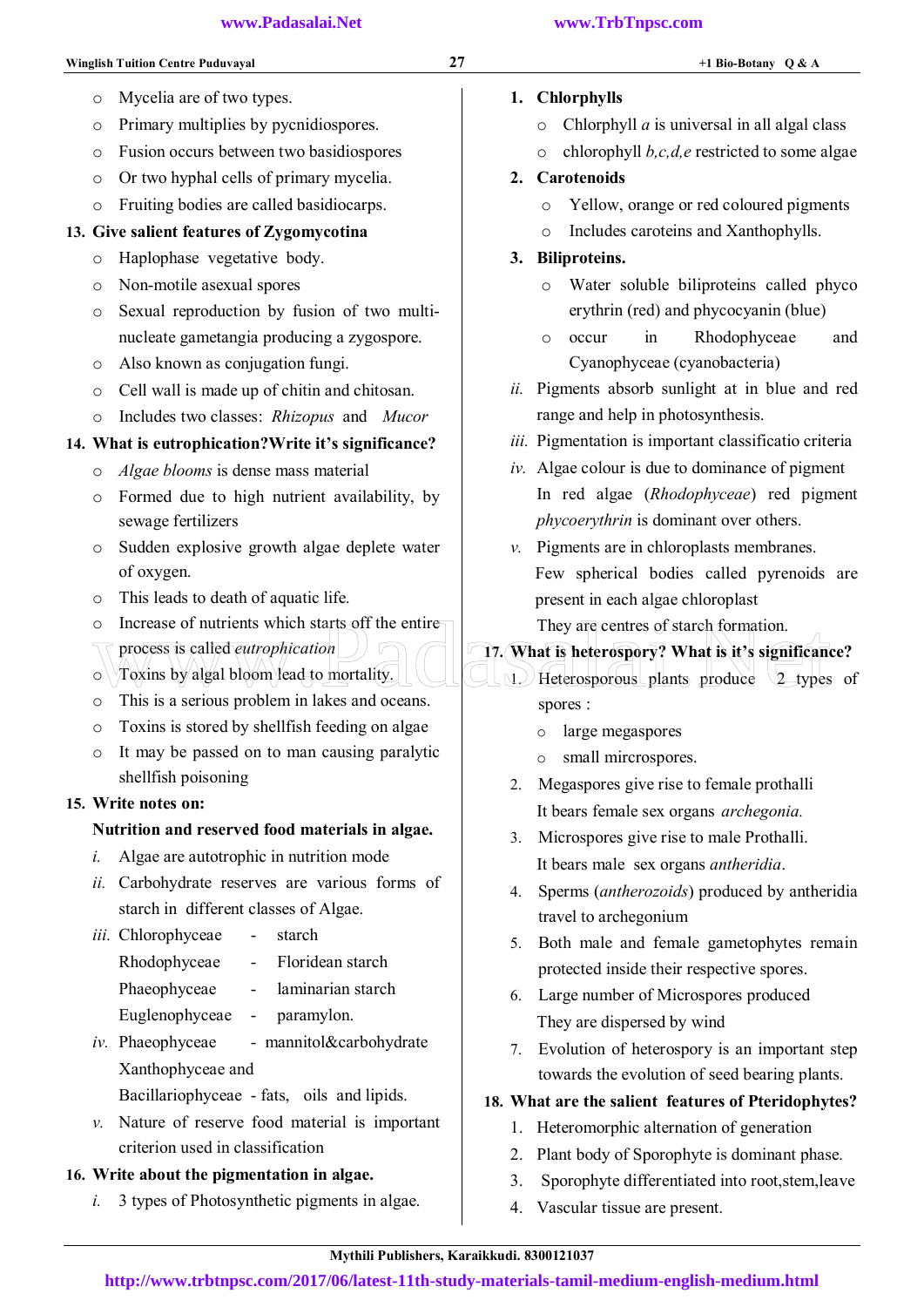- 6. In phloem sieve tubes,companion cells absent
- 7. Asexual reproduction takes place by spores.
- 8. Most pteridophytes are homosporous i.e they produce one type of spores.
- 9. A few show heterospory i.e they produce two types of spores microspores and megaspores.
- 10. Male sex organ antheridium Female sex organ archegonium.

### 19. Discuss the advantages of seed habit.

- 1. All reproduction process are completed i.e spore production, fertilization etc.
- 2. Seed is borne on parent plant and is nourished
- 3. Seed contains embryo or future plant
- 4. Seed protected it from adverse weather
- 5. Nourishes it and allows to germinate on favourable condition
- 6. Thus, Seed enables plant to survie on land

## 20. Differentiate: Gymnosperm - Angiosperm

| <b>Gymnospermae</b>                 | Angiospermae              | <b>CELL BIOLOGY</b>                      |                       |
|-------------------------------------|---------------------------|------------------------------------------|-----------------------|
| No vessels in xylem,                | xylem has vessels,        | 1. Differentiate: plant and animal cell. |                       |
| only tracheids<br>(except Gnetales) |                           | <b>Plant cell</b>                        | Animal cell.          |
| No companion cells in               | Companion cells are in    | contains plastids                        | Plastids are absent   |
| phloem.                             | phloem                    | larger than animal cell                  | small in size         |
| sporangia and spores                | sporangia and spores      | Centrosome is only in                    | All animal cells have |
| develop on cones                    | develop in flowers        | lower plant cell.                        | Centrosomes           |
| Naked & exposed Seeds               | Seeds are enclosed in     |                                          |                       |
| Not enclosed in ovary.              | ovary.                    | Fewer<br>larger                          | either absent or ver  |
| No fruit                            | After fertilization ovary | Vacuoles                                 | small                 |
| because no ovary                    | develops into fruit.      | outer rigid cell wall,                   | Cell wall is absent.  |
| Conifers,<br>Eg: Cycads,            | Flowering plants          | made up of cellulose                     |                       |
| Ginkgos                             |                           |                                          |                       |

## 21. Write the salient features of Gymnosperms.

- 1. Intermediate between pteridophyte &angiosperm
- 2. No vessels in xylem, only tracheids (except Gnetales)
- 3. No companion cells in phloem.
- 4. Sporangia and spores develop on cones
- 5. Naked & exposed Seeds
- 6. Seeds are not enclosed in ovary.
- 7. No fruit because no ovary
- 8. Pollination is mostly by wind (anemophilous).
- 9. Spores are grouped into compact cones or strobili
- 10. Heteromorphic alternation of generations.
- 22. Write economic importance of gymnosperms.
- 1. Paper Manufacture  *eg. Pinus Woods.*
- 2. Source of soft wood

 for construction, packing, ply wood industry eg. Cedrus,

3. AgathisTurpentine

Obtained from Pinus resin. Used as solvent in paint and polishes. Used medicinally for pain, bronchitis etc.

#### 4. Ephedrine

Alkaloid obtained from Ephedra.

Used to cure asthma and respiratory problems

5. Saw dust of conifers

used in making linoleum and plastics.

- 6. Rosin Resin
	- Pinus species yields

used in water proofing and sealing joints.

- 7. Pinus gerardiana seeds are edible.
- 8. Araucaria ornamental plant.

## CELL BIOLOGY

| Plant cell               | Animal cell.          |
|--------------------------|-----------------------|
| contains plastids        | Plastids are absent   |
| larger than animal cell  | small in size         |
| Centrosome is only in    | All animal cells have |
| lower plant cell.        | Centrosomes           |
| Fewer<br>larger          | either absent or very |
| Vacuoles                 | small                 |
| outer rigid cell wall,   | Cell wall is absent.  |
| made up of cellulose     |                       |
| distinct, definite shape | Not so definite       |
| Lysosomes only in        | Found in all cells.   |
| eukaryotic plant cells.  |                       |

#### 2. State the important features of cell doctrine

- 1. All organisms are made up of cells.
- 2. New cells are produced from pre existing cells
- 3. Cell is a structural and functional unit of all living organisms.
- 4. Cell contains hereditary information passed on from cell to cell during cell division.
- 5. All cells are basically same in chemical composition and metabolic activities.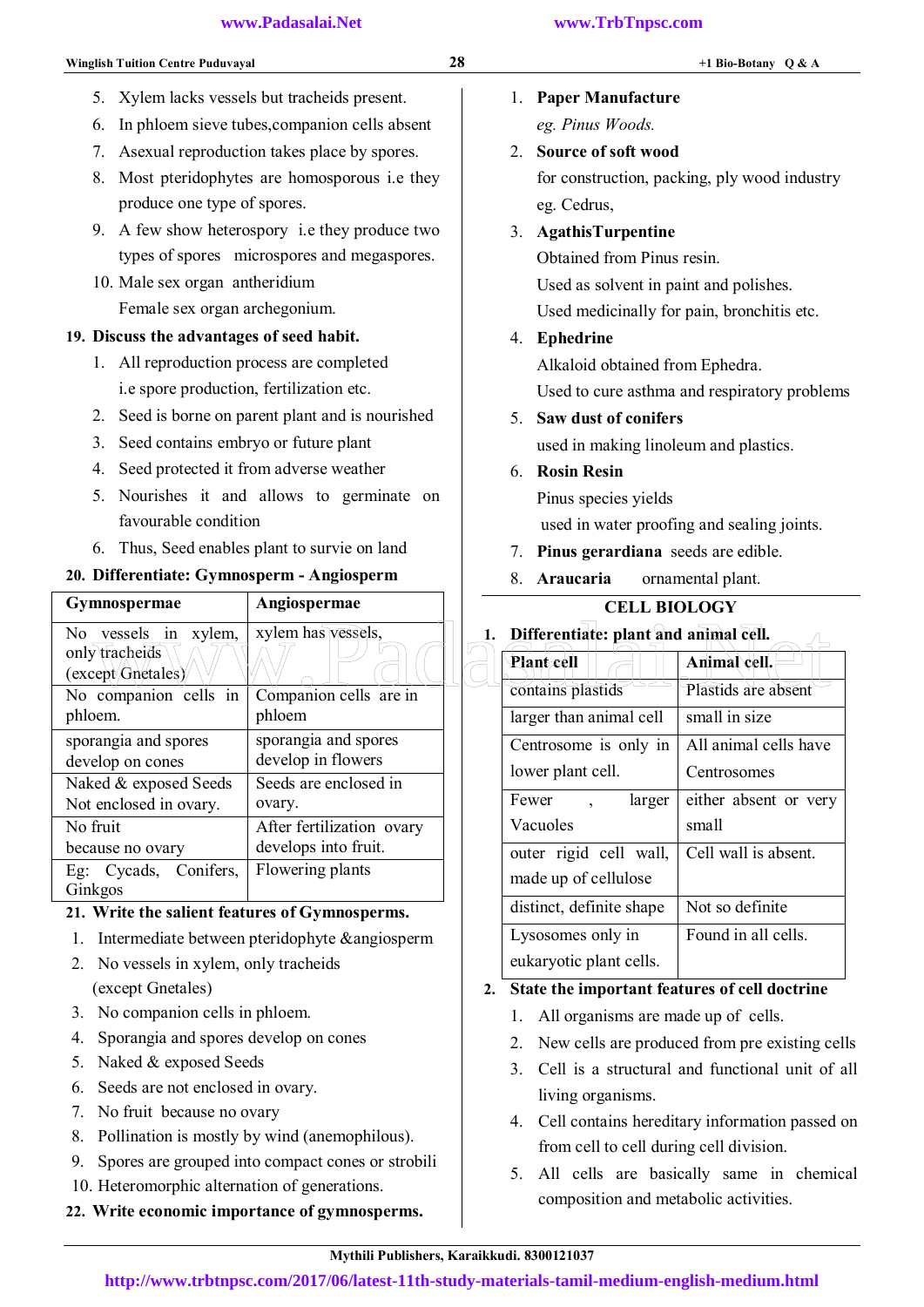- 6. Structure and function are controlled by DNA.
- 7. Some times dead cells may remain functional as tracheids and vessels in plants and horny cells in animals.

## 3. Describe the ultra structure of prokaryotic cell

- 1. Bacterium is surrounded by two definite membranes separated by *periplasmic space*.
- 2. Outer layer is designated as *cell wall*. It contains peptidoglycan, polysaccharides, lipid and protein molecules.
- 3. *Plasma membrane* is a lipoprotein structure It ontrols entry and exit of molecules and ions. Enzymes of metabolites and photosynthesis, present in plasma membrane
- 4. *Chromosome* is naked DNA tightly coiled within nucleoid
- 5. Bacteria contains an extra- chromosomal circular DNA called *plasmid*. It is responsible for antibiotic resistance
- 6. *Ribosomes* are composed of RNA and proteins sites of protein synthesis.
- 7. Ribosomes groups are called *polyribosomes* or *polysomes*. sites of protein synthesis.<br>
T. Ribosomes groups are called *polyribosomes* or<br> *Polysomes*.<br> *Polysomes*.<br> *Polysomes*.<br> *Polysomes.*<br> *Polysomes.*<br> *Polysomes.*<br> *Polysomes.*<br> *Polysomes.*<br> *Polysomes.*<br> *Polysomes.*<br> *P*
- 8. Motile bacteria have thin hair like *flagella*. Flagella are used for locomotion.

## 4. What is plasmodesmata? Explain

- 1. Cell wall is not totally complete around cell.
- 2. Cell wall is interrupted by narrow pores with strands of cytoplasm,
- 3. They are called *plasmodesmata*.
- 4. They form protoplasmic continuum called symplast.
- 5. Plasmodesmata consists of canal, lined by plasma membrane.
- 6. It has a simple or branched tubule known as *desmotubule*.
- 7. Desmotubule is extension of endoplasmic reticulum.
- 8. Plasmodesmata serves as a passage for many substances to pass through.
- 9. They may have a role in the relay of stimuli

# 5. What are pits? Explain their types.

4. Pits are areas on cell wall on which secondary wall is not laid down.

- 5. Adjacent cell Pits are opposite to each other.
- 6. Such pits form a morphological andfunctional unit called the *pit pair*.
- 7. Each pit has pit chamber and a pit membrane.
- 8. Pit membrane consists of middle lamella and primary wall. many minute pores and they are permeable
- 9. Pits are of two types.
	- 1. Simple pits width of the pit chamber is uniform
	- 2. Bordered pits. secondary wall partly overhangs the pit.
- 10. Pits help in the translocation of substances between two adjacent cells.

## 6. Discuss the functions of cell wall.

- 1. Gives definite shape to the cell.
- 2. Protects internal protoplasm against injury.
- 3. Gives rigidity to the cell
- 4. Prevents plant cell bursting due to endosmosis.
- 5. Walls of xylem vessels, tracheids and sieve tubes specialized for long distance transport.

## 6. Takes part in offense and defense.

## 7. List the functions of plasma membrane.

- 1. Intercellular and intra cellular transport
	- o Transporting nutrients into and metabolic wastes out of cell
	- o preventing unwanted materials from entering cell.
	- o Plasma membrane contains specific transport proteins
	- o That permit passage of certain small molecule but not others.
- 2. Plasma membrane maintains proper ionic composition pH  $(-7.2)$  and osmotic pressure of cytosol.
- 3. Enzymes bound to plasma membrane catalyze reactions that would occur with difficulty in an aqueous environment.
- 4. Plasma membranes of eukaryotic cells contain receptor proteins that bind specific signaling molecules like

hormones, growth factors, neurotransmitters etc. leading to various cellular responses.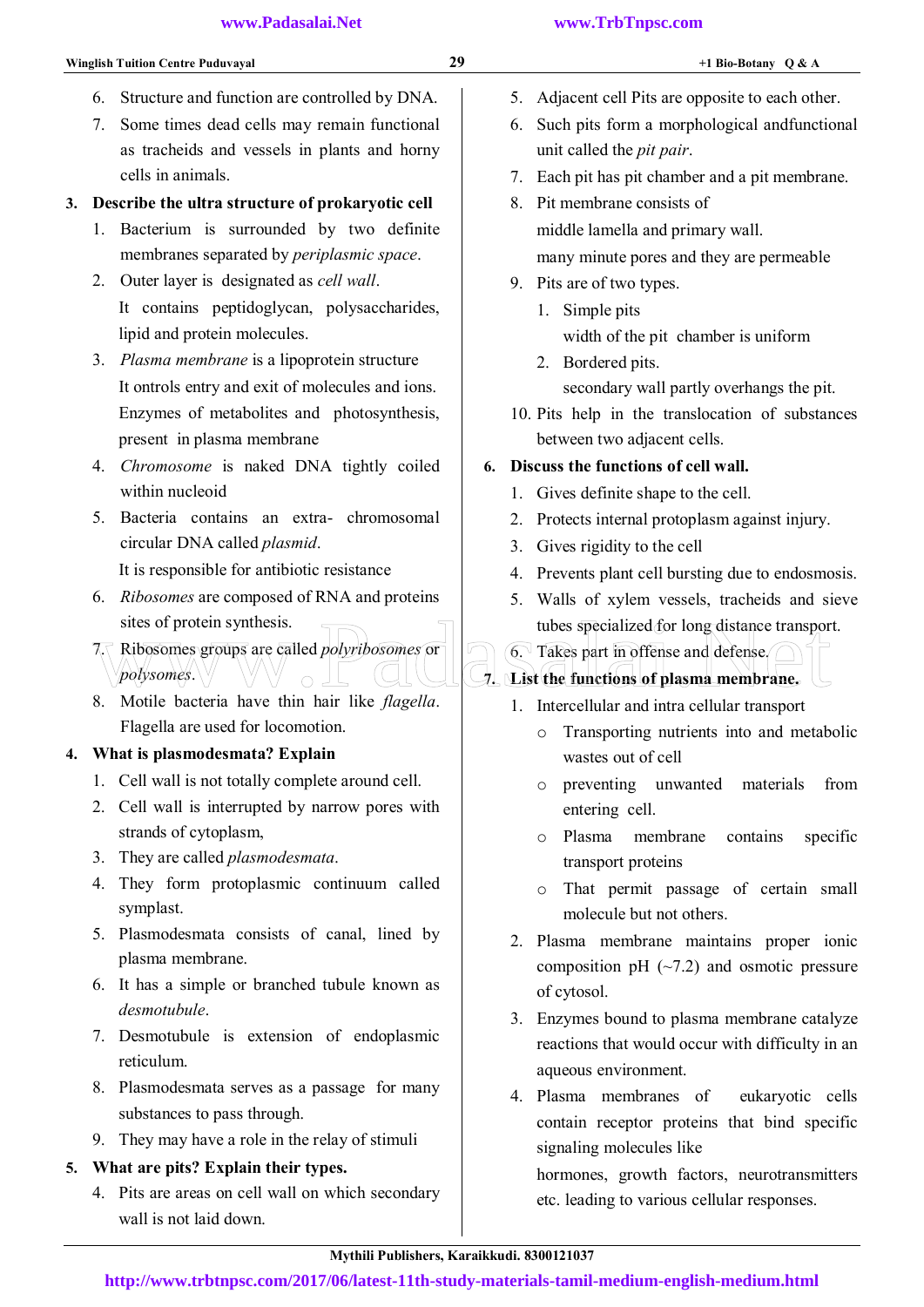## 8. Define diffusion.

## Discuss factors that affect diffusion rate. Diffusion

Flow of solids, liquids and gases from a region of higher concentration to a region of lower concentration until equilibrium is attained.

## The rate of diffusion is directly proportional to

- 1. substance concentration
- 2. medium temperature
- 3. diffusion pathway area

## The diffusion is inversely proportional to

- 1. size of substance molecules
- 2. molecular weight of substance molecule
- 3. distance over which molecules have to diffuse

## 9. Describe Uniporter Catalyzed transport.

- 1. Plasma membrane contains several uniporters
- 2. They enable amino acids, nucleosides, sugars and small molecules to enter and leave cells
- 3. They accelerate thermodynamically favoured reaction.
- 4. This movement is called *facilitated transport*

## uniport transport over passive diffusion

- 1. Rate of transport is far higher than predicted
- 2. Transport is specific
- 3. Transport occurs *via* limited number of transporter proteins

## 10. Describe Active Transport across membranes.

- 1. Active transport is Energy dependent transport of molecules or ions across a semi permeable membrane against the concentration gradient.
- 2. Takes place with the help of carrier proteins in plasma membrane.
- 3. For each type of solute molecule there is a specific carrier molecule or permeases or translocases
- 4. It has got two binding sites; one for transportant other for ATP molecule.
- 5. Carrier proteins bind transportant molecule out side plasma membrane.
- 6. ATP molecule binds itself to other binding site of carrier protein and hydrolysed to form ADP
- 7. Releaseds energy brings conformational change in the carrier-ransportant- complex
- 8. Transportant is carried though the channel on the other side of the membrane.
- 9. Carrier molecule regains its original form and repeats the process.

## 11. Draw a plant cell and label it's parts.



## 12. Explain the ultrastructure of chloroplast.

- 1. Chloroplasts vary  $\overline{m}$  size and shape surrounded by an outer and inner membrane. 4. This movement is called *facilitated transport*<br>
uniport transport over passive diffusion<br>
1. Rate of transport is far higher than predicted<br>
2. Transport is specific<br>
2. Transport is specific
	- $2$ . Chloroplasts contain internal system of extensive inter connected membrane- limited sacs called *thylakoids*
	- 3. These are grouped in stakes of 20-50 thylakoids to form *grana* and embedded in a matrix called *stroma.*
	- 4. *Stroma*, a semi fluid, colourless, colloidal complex contain DNA, RNA ribosomes and several enzymes.
	- 5. DNA of chloroplast is circular. Ribosomes are 70s type. Higher plant's may have starch
	- 6. Many membranous tubules called *stroma lamellae* inter connect thylakoids
	- 7. Thylakoid membrane contains green pigments (Chlorophylls) and other pigments and enzymes that absorb light and generate ATP during photosynthesis

## 13. Explain cell cycle

1. Most eukaryotic cells live according to an internal clock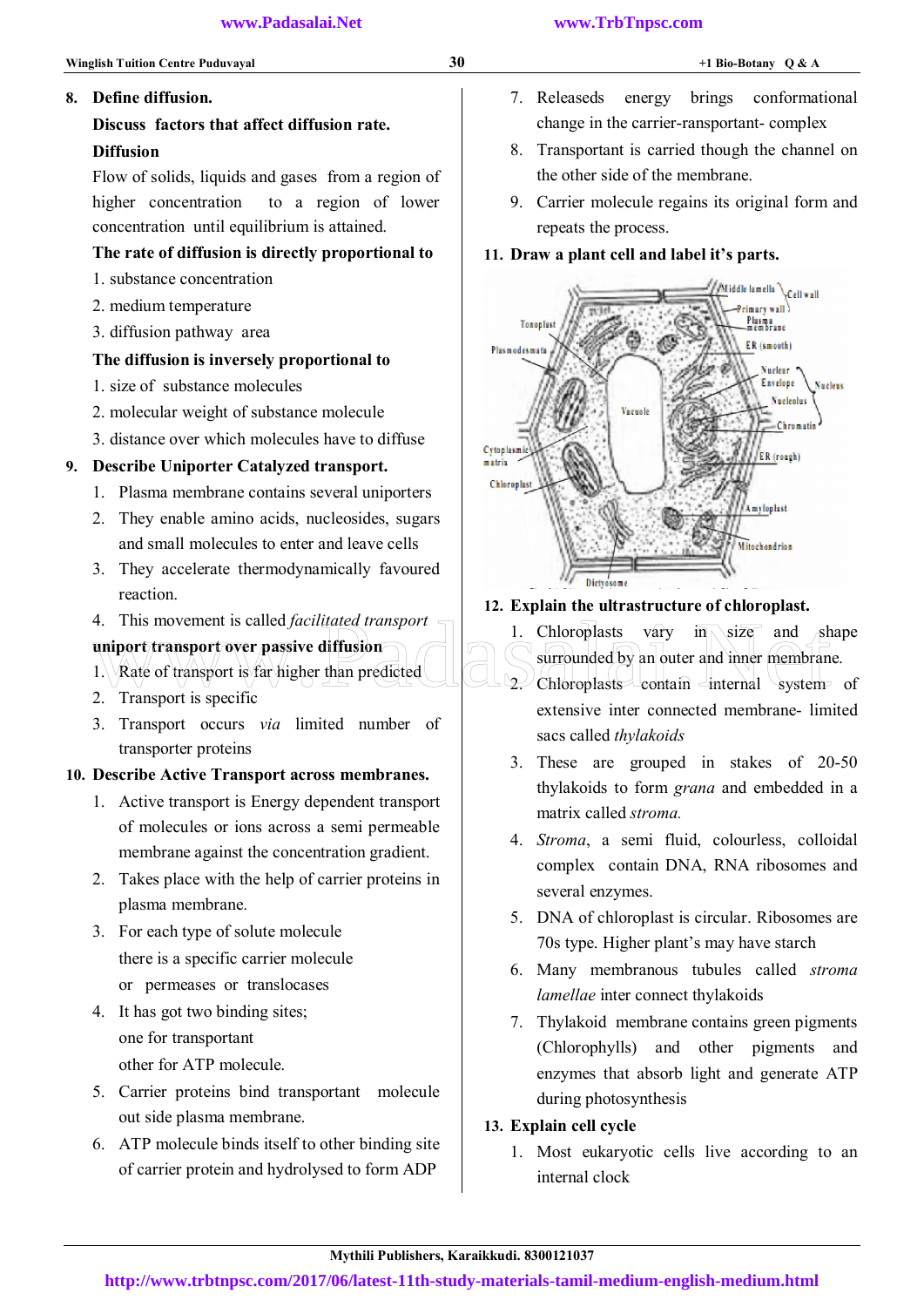- 2. They proceed through a sequence of phases called cell cycle.
- 3. Cell cycle follows regular timing mechanism
- 4. DNA is duplicated during synthesis (S)Phase
- 5. Copies are distributed to daughter cells during mitotic (M) phase.
- 6. Growing plant and animal cells take 10-20 hours to double in number and some duplicate at a much slower rate.
- 7. A multi cellular organism starts it's life as a single cell (zygote).
- 8. Multiplication of single cell and its descend ants determine growth and development of organism and this is achieved by cell division.
- 9. Cell division is a complex process by which cellular material is equally divided between daughter cells.
- 10. Cell division in living things are three kinds. 1. Amitosis 2. Mitosis 3. Meiosis.

## 14. Write the significance of mitosis

- 1. Two daughter cells identical to each other and identical to the mother cell are formed.
- 2. Ensures that daughter cells possess a genetical identity both quantitatively and qualitatively. identical to the mother cell are formed.<br>
2 Ensures that daughter cells possess a genetical<br>
identity both quantitatively and qualitatively.<br>
2. Describe the types of root system<br>
2. Describe the types of root system<br>
2. D
- 3. Forms the basis of continuation of organisms.
- 4. Asexual reproduction of lower plants is possible only by mitosis.
- 5. Vegetative reproduction in higher plants are consequence of mitosis.
- 6. Helps growth and development of multi cellular organism
- 7. Helps in the regeneration of lost or damaged tissue and in wound healing.
- 8. Chromosomal number is maintained constant by mitosis for each species

## 15. Write the significance of Meiosis

- 1. Helps to maintain chromosome number constant in each plant and animal species.
- 2. Four haploid daughter cells are formed from a single diploid cell.
- 3. This is very important in sexual reproduction during the formation of gametes.
- 4. Occurrence of crossing over results in recombination of genes.
- 5. Recombination of genes results in genetic variation.
- 6. Genetic variations form raw materials for evolution.

## PLANT MORPHOLOGY

## 1. Describe the parts of a typical root.

1. Root Cap:

Cap like structure that covers root apex Root cap protects root apex.

2. Meristematic Zone(Zone of cell division): Growing tip lying beyond root cap. actively dividing and increasing Cells.

## 3. Zone of elongation:

Lies just above meristematic zone. Cells increase in size. Helps in the growth in length of the plant root.

## 4. Zone of cell differentiation : (

Lies above elongation zone.

Cells differentiate into different types.

Form epidermis, cortex and vascular bundles.

Root hairs are responsible for absorbing water

 $2$  Describe the types of root system  $\vdash$ 

and minerals from soil.

- 1. Tap root system
- o Develops from embryo radicle
- o Radicle grows in to primary or *tap root*.
- o It produces branches called *secondary roots.*
- o These branch to produce *tertiary roots*.
- o Further branch to produce fine *rootlets*.
- o Tap root and branches are tap root system.
- o Tap root system is the characteristic feature of most of the dicot plants

## 2. Adventitious root system

- 3. Root developing from any part of plant other than the radicle is called *adventitious root*.
- 4. It may develop from stem base or nodes or internodes.
- 5. Adventitious roots of a plant along with their branches constitute adventitious root system.

## 3. Write about the functions of roots? Primary functions

## 1. Absorption: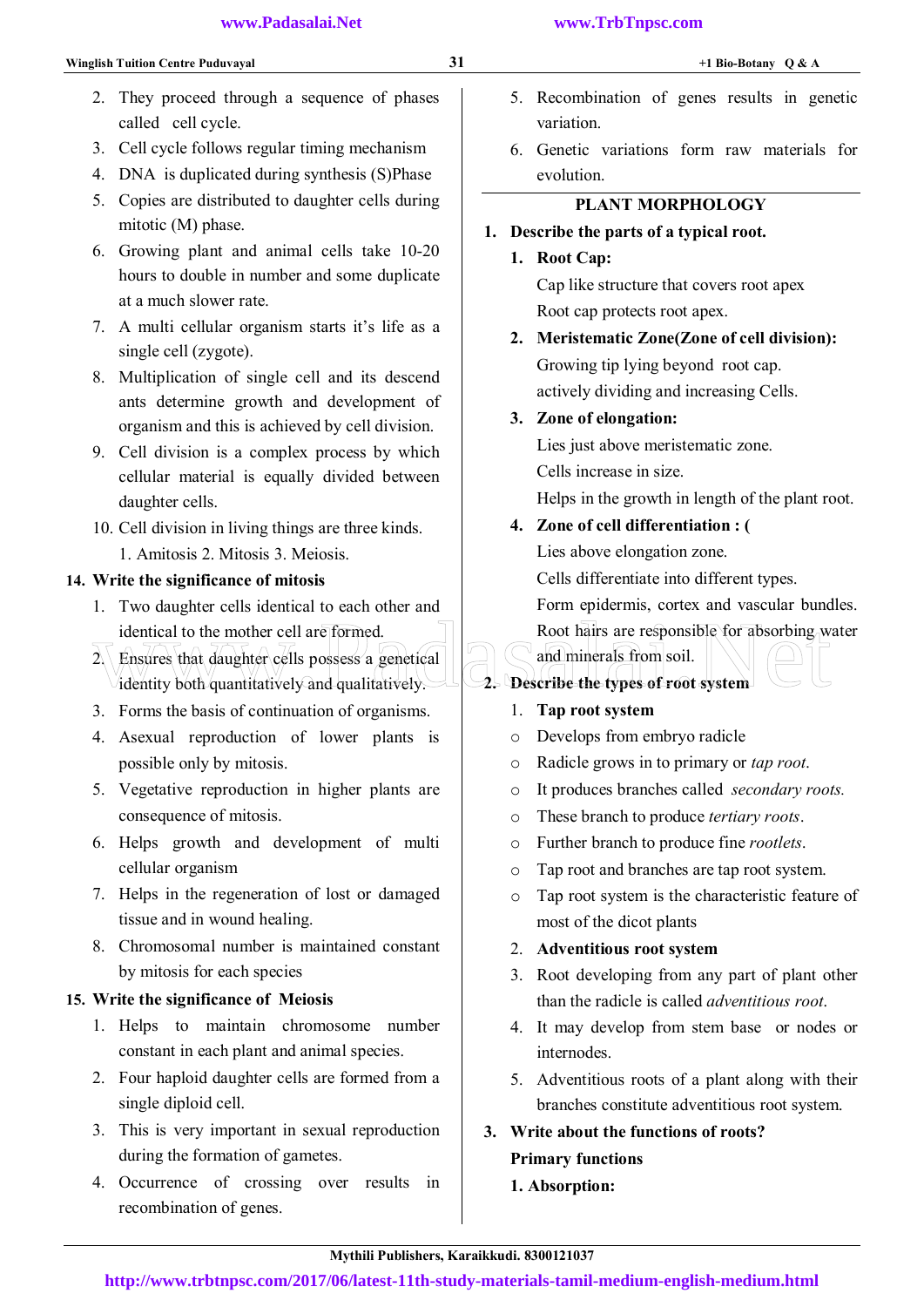Absorption of water and minerals from soil with the help of root hairs.

## 2. Anchorage:

Roots help to fix plant firmly in the soil.

## Secondary functions

- 1. Storage of food
- 2. Additional support
- 3. Haustorial function
- 4. Assimilation
- 5. Respiration
- 6. Symbiosis

## 4. Describe phyllode

- 1. Petiole or any part of rachis becomes flattened or winged taking leaf shape and turning green in colour.
- 2. This flattened or winged petiole or rachis is known as the phyllode.
- 3. Pinnately compound normal leaf develops in the young stage, but soon falls off.
- 4. Phyllode performs all functions of leaf.
- 5. Wing develops in the vertical direction so that
	- $\sqrt{\sinh(\hat{\theta})}$  sunlight cannot fall on its surface;
		- this reduces evaporation of water.

## *e.g Acacia*

## 5. Describe phylloclade

- 1. Green, flattened or cylindrical stems with nodes and internodes.
- 2. Leaves are reduced to spines to reduce water loss by transpiration

since these plants grow in xeric conditions.

- 3. Stem becomes flat like a leaf and performs photosynthesis. .
- 4. Stem performing the function of leaf becomes succulent due to storage of water and food *eg. Opuntia*

## 6. Describe the pitcher plant.

- 1. Leaf becomes modified into a pitcher.
- 2. A slender stalk coiled like a tendril holds vertical pitcher
- 3. Basal portion is flattened like a leaf.
- 4. Pitcher provided with lid covers mouth.
- 5. Pitcher captures and digests insets.
- 6. Lamina is modified into pitcher.
- 7. Pitcher rim is beautifully coloured and provided with nectar glands
- 8. Inner wall is provided fluid secreting glands
- 9. Hairs pointed downwards below the rim to escape of insects.
- 10. Insects drowned in the fluid and digested by enzymes secreted by the glands.
- 11. Thus the plant is able to get nitrogenous food.  *e.g.Nepenthes*

## 7. Distinguish a simple leaf from a compound leaf.

| Simple Leaf                 | Compound Leaf               |
|-----------------------------|-----------------------------|
| Axillary bud is in axil of  | Axillary bud is in the axil |
| a simple leaf               | of a leaf.                  |
|                             | But the leaflets of a       |
|                             | compound have them.         |
| Stipules are present at the | Stipules are not present at |
| base simple leaves.         | the base of Leaflets        |
| Incisions are not deep      | leaves are divided into     |
| enough to divide blade      | distinct <i>leaflets</i> .  |
| into leaflets.              |                             |
|                             |                             |

## 8. Describe mixed inflorescence with examples.

Axis starts as a racemose inflorescence and shows branching in a cymose fashion. Types:- 5. Wing develops in the vertical direction so that<br>
Sunlight cannot fall on its surface.<br>
This reduces evaporation of water.<br>
Contained in a cymose fashion. Types:

#### **Thyrsus**

Main axis shows simple dichasial cymes arranged in a racemose manner

 *eg. Ocimum.* 

## Verticillaster

A pair of dichasial cymes arise from axils of opposite flowers.

Later grow as monochasial scorpioid cymes

*eg. Leucas.* 

## Mixed Spadix

Cymose clusters arranged on swollen inflorescence axis from base to apex.

Each cymose cluster is surrounded by a large bract called spathe.

#### *e.g Musa*

## 9. Give an account of head inflorescence

Main axis is flattened and assumes various shapes. On flattened axis flowers are arranged.

Types : 1.head or capitulum 2. compound head.

I. Head or Capitulum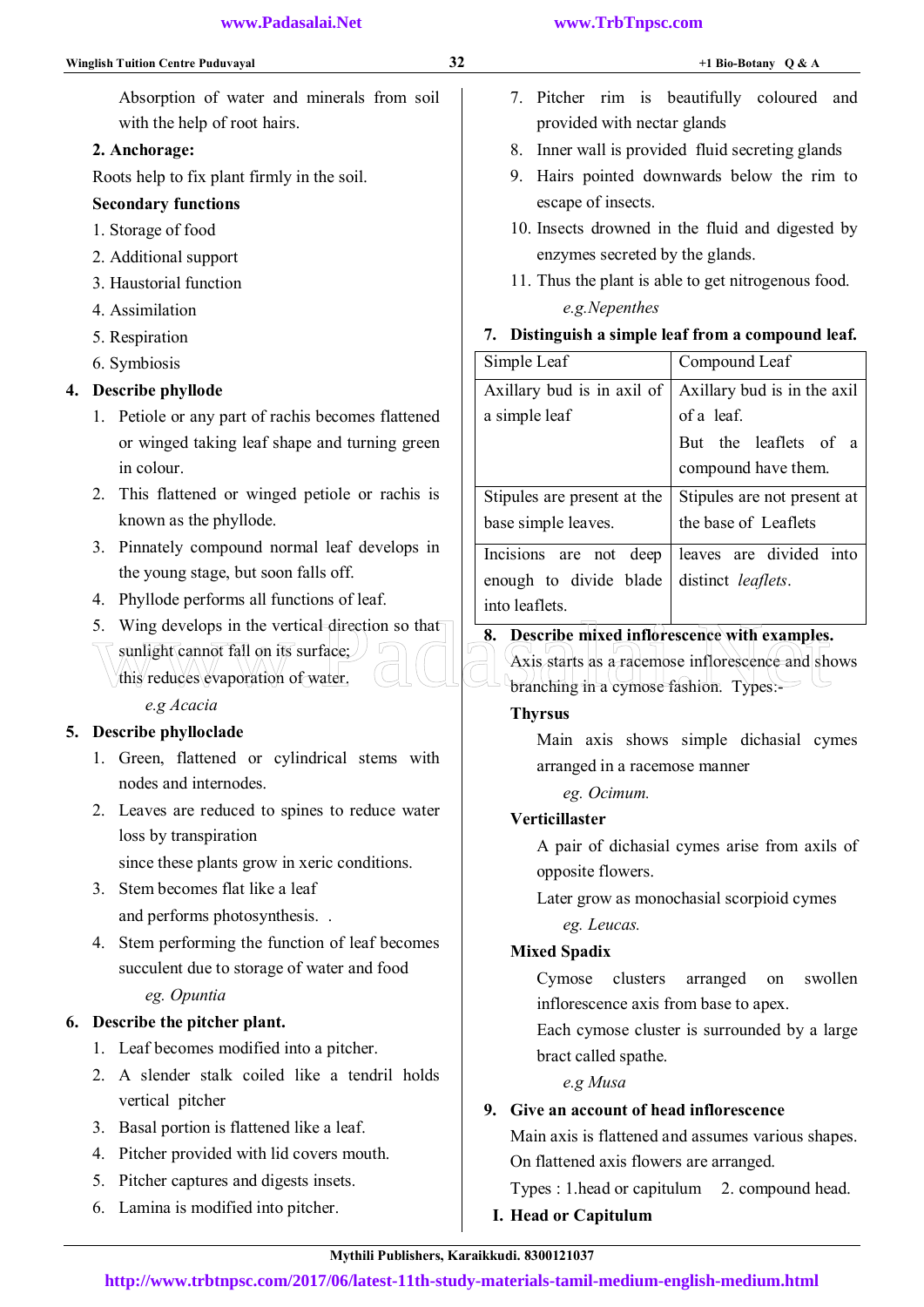- 1. Flattened Main axis and functions as thalamus.
- 2. This bears numerous florets in acropetal order.
- 3. Inflorescence is surrounded by green involucre of bracts protect young flowers and fruits.
- 4. Sessile Florets are of two types.
	- 1. Disc florets 2. Ray florets.
- 5. Based on florets type, head inflorescence is two types
	- *i. Homogamous Head*  Only Single kind florets, ray or disc florets *eg. Vernonia disc florets Launaea ray florets.*
	- *ii. Heterogamous Head* 
		- Both ray and disc type.

Disc florets - in the centre of thalamus

Ray florets - radiate outwards from thalamus

 *eg. Helianthus, Tridax.* 

### II. Compound Head

inflorescence axis is branched

each branch bears a head inflorescence.

 *e.g Lagasca mollis*





## Simple Cyme

- 1. Stem type or leaf show a single flower a joint on pedicel.
- 2. Such flowers are referred to as terminal solitary and axillary solitary cyme
- *eg. Papaver*  Terminal solitary cyme, *Hibiscus* - Axillary solitary cyme

## Simple Dichasium

- 1. It is a group of three flowers.
- 2. Inflorescence axis ends in a flower.
- 3. Two lateral bracts at the flower base give rise to branches ending in a flower.
- 4. Hence three flowers in the inflorescence
- 5. Central flower is the oldest

# *eg. Jasminum.*

## 11. Explain special types of inflorescence

Inflorescence cannot be included in racemose or cymose type

## Cyathium

- 1. Iinflorescence looks like a single flower.
- 2. Bracts are united to form a cup like structure enclosing a convex receptacle.
- 3. Reduced unisexual flowers on receptacle.
- 4. Naked single female flower in the receptacle centre represented by gynoecuim borne on long stalk.
- 5. Around female flower five groups of naked male flowers represented by a single stamen arising in a bract axil.
- 6. Beautiful nectaries are at inflorescence top *eg. Euphorbia cyathophora.*

## Hypanthodium

- 1. Concave, cup shaped receptacle
- 2. Upper opening ostiole is protected by scales.
- 3. Inside $\epsilon$  receptacle there are three types of
- flowers are present.
- $(4)$  Male flowers  $\frac{1}{2}$  in the upper part, female flower - towards base explanation and influence entities.<br>
Classify cymose influences explain any two definition of the second terms of the second terms of the second state of the second state of the second state of the second state of the seco

neutral flower- between male -female flowers. *eg. Ficus.* 

## Coenanthium

- 1. Fleshy,circular disc like receptacle structure.
- 2. Disc centre contains female flowers Around these male flowers present

*eg. Dorstenia.* 

## 12. Explain hypogynous and epigynous flowers Hypogyny

- o Thalamus is convex or elongated, carpel occupies top most position on it.
- o Other floral members sepals, petals, and stamens are placed below them.
- o This mode of arrangement is called hypogyny. Flower is described as hypogynous.
- o Ovary is known as superior.  *eg. Malvaceae,Annonaceae etc.*

## Epigyny

o Thalamus is cup shaped,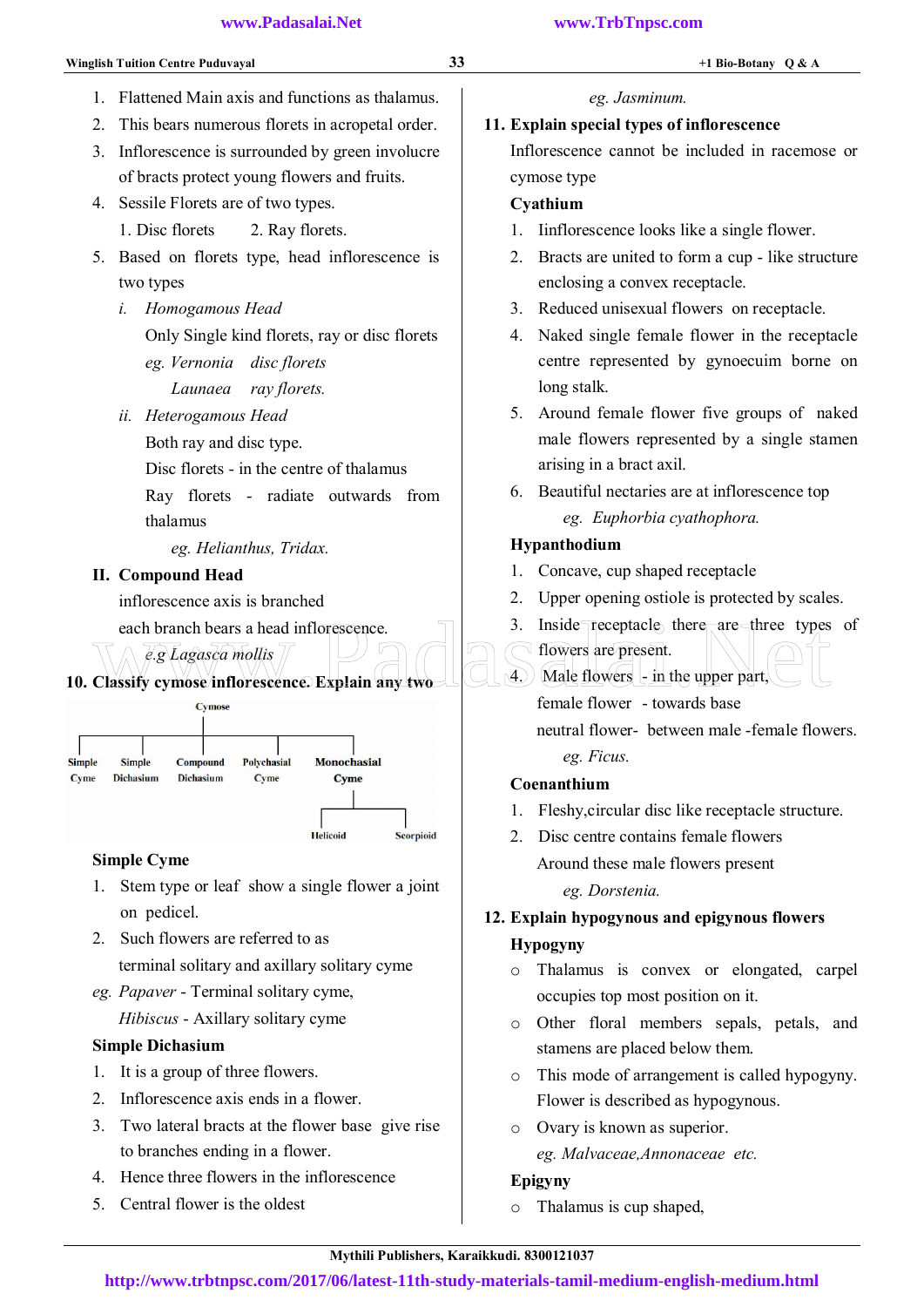- o Flower with bilateral symmetry,
- o Parts of one or more whorls are dissimilar.
- o Flower can be divided into two equal halves in only one vertical plane,

*eg. Pisum* 

#### iii. Asymmetric.

Flower cannot be divided into two equal halves along any vertical plane,

#### *eg. Canna*

#### 15. Describe aggregate fruit

- o Develops from single flower, with multi carpellary, apocarpous, superior ovary
- o Each of them develops into simple fruitlets.
- o Aggregate fruit has collection of simple fruits  *e.g Polyalthia.*
- o Carpels unite and give rise to a single fruit  *e.g Annona squamosa.*

#### 16. Describe multiple fruit with a suitable example.

1. Multiple or composite fruit is formed by all flowers of whole inflorescence grouped together to give a single big fruit.

## 2. Multiple fruits are false fruits.

- 3. Jack is sorosis a sososis type multiple fruit. 3. Persistent :<br>
Calyx persists/even after/fruit formation<br>
4. Vaccrescent: Calyx not only persistent but also group along<br>
4. Rachis and all floral parts of fer-
	- 4. Rachis and all floral parts of female inflorescence fuse together as composite fruit.
	- 5. Inflorescence axis and flowers become fleshy.
	- 6. In the centre of fruit, club shaped, thick, fleshy central axis, is the inflorescence axis.
	- 7. Edible part is fleshy and juicy perianth.
	- 8. Pericarp is bag like and contains one seed.
	- 9. Spines on tough rind are sigmas of carpel.
	- 10. Sterile or unfertilized flowers, occur in the form of numerous, elongated, whitish, flat structures in between the edible flakes.

## 17. Bring out difference in dicot and monocot seed



#### **http://www.trbtnpsc.com/2017/06/latest-11th-study-materials-tamil-medium-english-medium.html**

 lower part of ovary is at the bottom of cup fused with inner wall of thalamus.

- o Other floral members inserted upon the ovary.
- o This mode on arrangement is called epigyny. Flower is said to be epigynous.
- o The ovary is said to be inferior. *eg. Asteraceae, Cucurbitaceae, Rubiaceae etc.*

## 13. Explain the different types of calyx.

- o Calyx is the outermost whorl of flower composed of sepals.
- o It protects the inner parts of flower
- o After opening of flower, calyx usually falls off but it may persist in some cases.
- o According to its duration, it is described as

## 1. Caducous or Fugacious:

Calyx falls off, before flowers are opened

 *eg. Papaver,Magnolia etc.* 

### 2. Deciduous :

 Calyx falls off after opening of flower  *eg Nelumbo* 

#### 3. Persistent :

- Calyx persists even after fruit formation
- 4. Accrescent:

Calyx not only persistent but also grows along with development of the fruit.

#### *eg. Physalis*

14. How the symmetry of a flower is determined? Describe the types of symmetry seen in flower.

## Symmetry of a flower

- o Shape, size, arrangement of floral appendages (i.e.Calyx,corolla,androecium and gynoecium) around axis of flower is *floral symmetry*.
- o Mother axis Axis to which flower attached
- o Posterior flower side towards mother axis
- o Anterior Side away from it.

## Types of Symmetry

- i. Actinomorphic:
- o Flower with radial symmetry,
- o Parts of whorl similar in size and shape.
- o Flower is divided into two equal halves along more than one median longitudinal plane *eg. Hibiscus,Solanum, etc.*
- ii. Zygomorphic: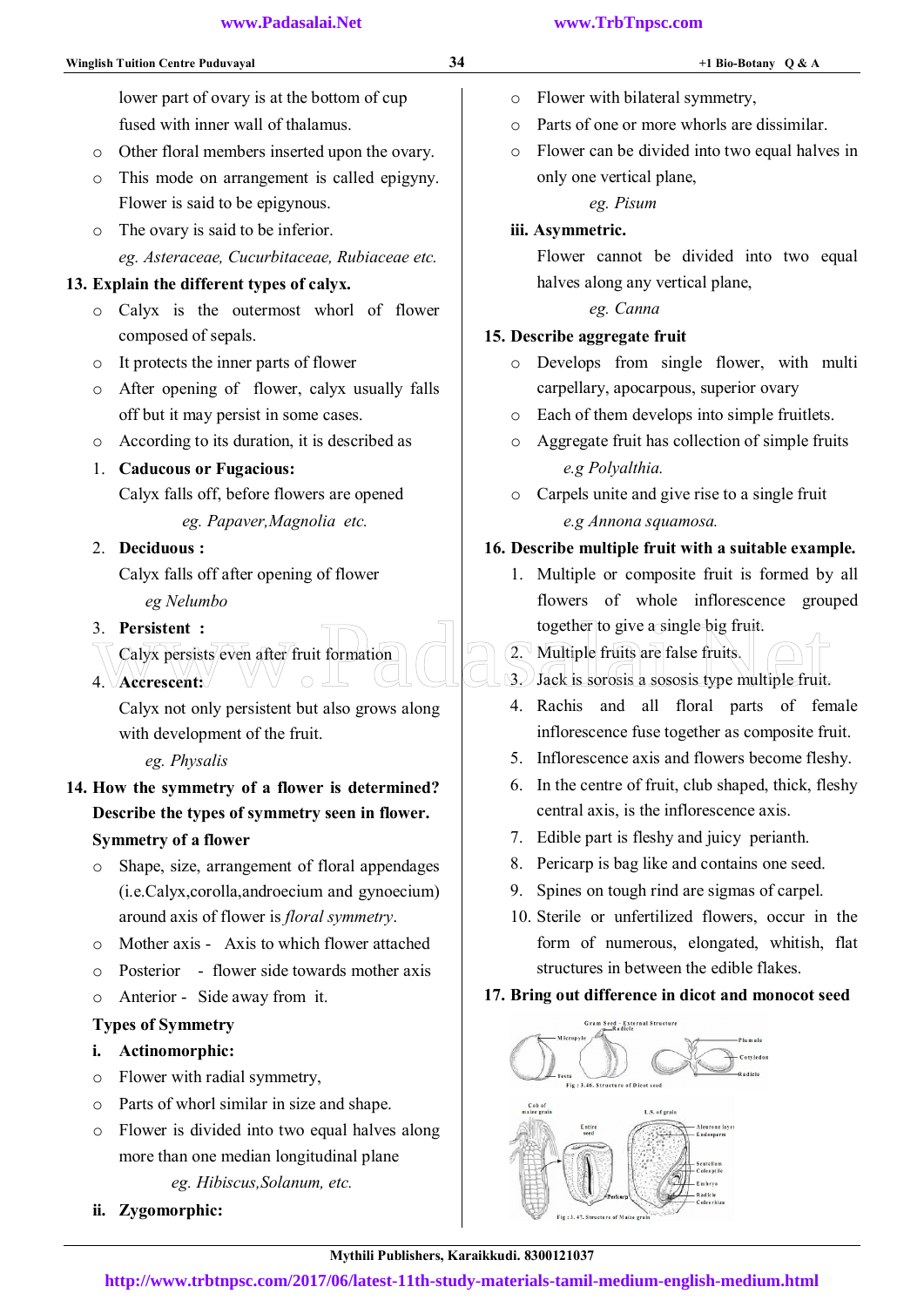## By selfing F2 offsprings he found that

- o F2 dwarf plants bred true generation after generation whether self or cross pollinated.
- o Of F2 tall plants 1/3 bred true for tallness.
- o Rest 2/3 produced tall and dwarf in 3:1.
- o F2 generation consisted of 3 types of plants.
	- *i*. Tall homozygous (pure)  $-25\%$
	- ii. Tall heterozygous  $-50\%$
	- iii. Dwarf homozygous (pure) 25%
	- Monohybrid cross is 1:2:1
	- It is called the genotypic ratio.
- 4. Explain the molecular structure of a gene Gene may be subdivided into different units

#### Recon

undergoes crossing over and recombination and as small as a single nuclecotide pair.

#### Muton

Smallest unit of a gene that undergo mutation and can involve a pair of nucleotides.

#### **Cistron**

Functional unit and synthesize one polypeptide



Group of genes having operator, structural gene and other genes which all function as a unit.

#### 5. Give the postulates of the chromosome theory

- *i.* Factors described by Mendel are genes which are actual physical units of heredity.
- *ii.* Genes present on chromosomes in linear order
- *iii.* Each organism has fixed No. ofchromosomes which occur in two sets referred to as diploid (2n). Pair of similar chromosomes constitute the homologous pair.
- *iv.* One set is received from male parent (paternal) other from female parent(maternal)
- *v.* Maternal and paternal chromosomes are contr ibuted by egg and sperm duringzygote form
- *vi.* Chromosomes and genes segregate & assort independently during gamete formation
- 6. Why is intermediate dominance also called blending inheritance?
	- o Both the characters of parental plants are mixed to give an intermediate character which is different from that of the parents.

## **GENETICS**

1. Give the early views of heredity

#### *i.* Moist Vapour Theory

Each organ of animal body produced vapours New organism formed by combining organs.

#### *ii.* Fluid Theory

Both male and female produced semen When these mix embryoformed male semen gave form and vitality to embryo.

#### *iii.* Preformation Theories

sex cells contained within itself entire organism in a miniature form "*homunculus*".

#### *iv.* Particulate Theory

Body of each parent gave rise to minute particles for reproduction to form offspring.

#### *v.* Pangenesis

Animal body produces minute bodies called gemmules or pangenes which were carried by blood to reproductive organs.

#### 2. What are basic features of inheritance

- *i.* Every trait has two alternative forms.
- $i\overline{i}$ . One alternative form is more commonly expressed than other.  $\overrightarrow{n}$ . Every trait has two alternative forms.<br>  $\overrightarrow{n}$ . The differentive  $\overrightarrow{form}$  is more commonly<br>
expressed than other.
- *iii.* Any alternative form can remain unexpressed for many years.
- *iv.* Hidden character reappear in original form.
- *v.* Characters or traits are expressed due to discrete particulate matter and so do not get blended or modified.

#### 3. Describe the Monohybrid cross.

#### *i.* Parental Generation :

Mendel selected a pure breeding tall plant and a pure breeding dwarf plant as parents

#### *ii.* F1 Generation :

He crossed parents.

Raised first filial generation.

Plants were all tall and called monohybrids.

#### *iii.* F2 Generation:

- o Mendel allowed selfing of F1 monohybrids
- o Obtained Tall and dwarf plants in 3:1 ratio.
- o It is called Phenotypic ratio
- o Based on external appearance of offsprings.
- *iv.* F3 Generation: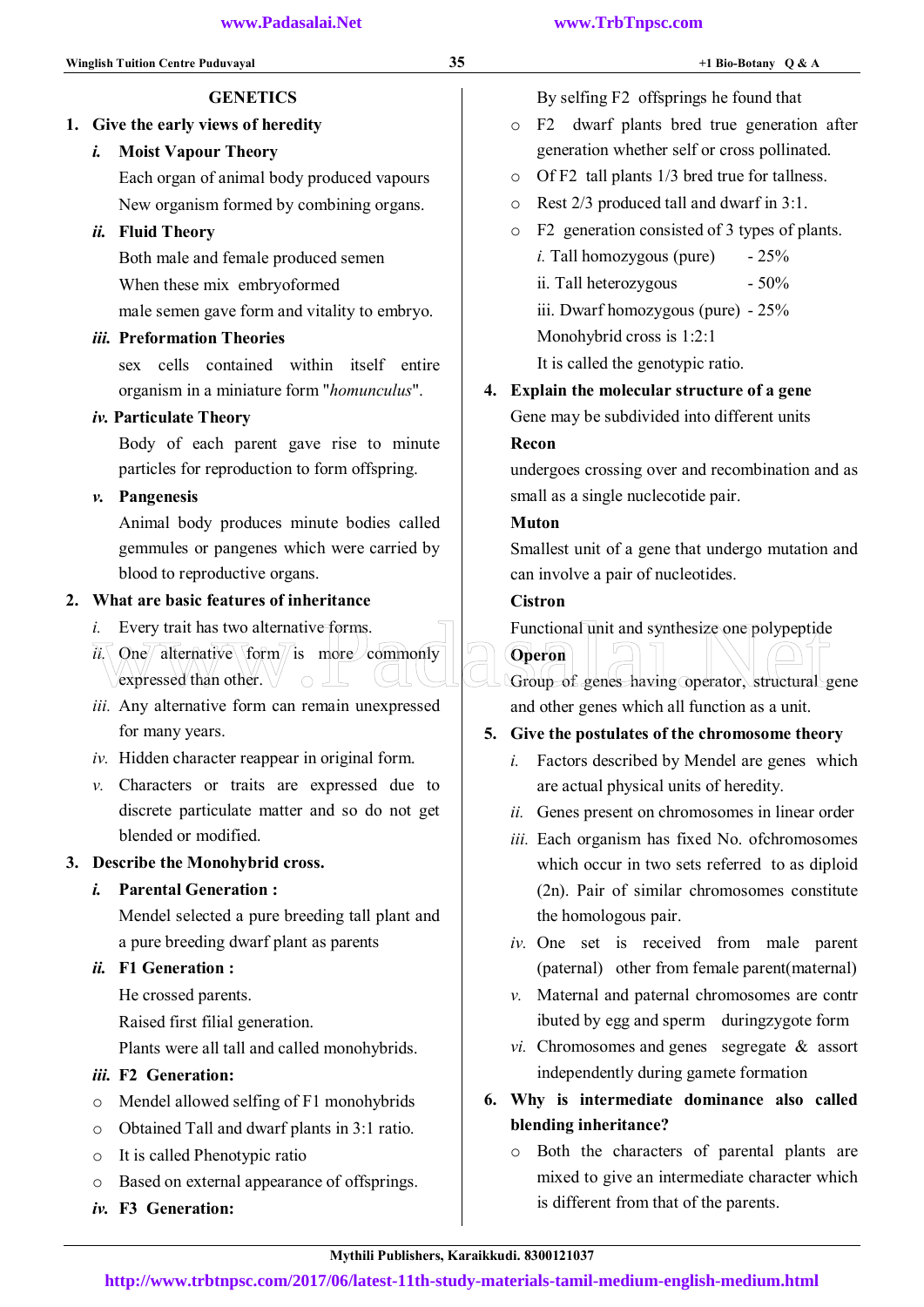- o But only the characters are mixed with each other and not the alleles.
- o In Mirabilis r1r1 produces red coloured flowers r2r2 produces white coloured flowers,
- o When they are combined, intermediate colour pink is produced.
- o Because of this it is called as blending inheritance

#### 7. Describe glume colour Inheritance in Sorghum

- *i.* In Sorghum dominant gene (P) is responsible for purple colour over brown (q).
- *ii.* When both dominant genes (P and Q) are brought together purple colour changed to red.
- *iii.* A cross between purple (PPqq) and brown (ppQQ) results in plants with red colour in F1
- *iv.* F1 heterozygotes are selfed
- *v.* Three kinds of phenotypic classes are produced in of 9:3:4



#### 8. Explain fruit colour inheritance in Cucurbita

- *i.* In Cucurbita pepo there are three common fruit colours white, yellow and green.
- *ii.* White colour is produced due to the presence of dominant gene W.
- *iii.* In the absence of W, tdominant gene Y produces yellow fruit colour and the double recessive is green.
- *iv.* Effect of dominant gene `Y' is masked by dominant gene `W' which is the epistatic gene so this is called dominant epistasis.
- *v.* When pure breeding white fruited variety is crossed with the double recessive green variety, the F1 hybrids are all white.
- *vi.* When the hybrids are selfed, white, yellow and green fruited plants arise respectively in the ratio of 12:3:1

|         | White        | Green                                         |              |              |
|---------|--------------|-----------------------------------------------|--------------|--------------|
| P       |              | WWYY X wwv                                    |              |              |
| Gametes | wý           |                                               |              |              |
| F.      |              | WwYy (Selfed)                                 |              |              |
|         |              | White                                         |              |              |
|         |              | WwYy x Ww Yy                                  |              |              |
| Gametes |              | $(\overline{wy}(\overline{wy}(\overline{wy})$ |              |              |
| F,      |              |                                               |              |              |
|         | WY           | Wy                                            | wY           | wy           |
| WY      | WWYY         | <b>WWYY</b>                                   | <b>WwYY</b>  | <b>WWYY</b>  |
|         | White        | White                                         | White        | <b>White</b> |
| WY      | <b>WWY</b> y | <b>WWW</b>                                    | <b>WwYv</b>  | Www          |
|         | <b>White</b> | <b>White</b>                                  | <b>White</b> | White        |
| wY      | <b>WwYY</b>  | <b>WwYy</b>                                   | <b>WWYY</b>  | <b>WWYY</b>  |
|         | <b>White</b> | White                                         | Yellow       | Yellow       |
| wy      | <b>WWYY</b>  | <b>Wwyy</b>                                   | <b>WWYY</b>  | WWVY         |
|         | White        | White                                         | Yellow       | Green        |
|         |              |                                               |              |              |

White: Yellow: Green 12:3:1

#### 9. Differentiate between dominance and epistasis.

| <b>Epistasis</b>             | <b>Dominance</b>           |
|------------------------------|----------------------------|
| Gene interaction involves    | No interaction since only  |
| allelic pairs of<br>two non- | one pair of genes<br>1S    |
| genes.                       | involved                   |
| One pair of genes masks      | An allele masks the effect |
| effect of another pair of    | of another allele of the   |
| genes                        | same gene pair             |
| Expression of both           | Expression of a recessive  |
| dominant and recessive       | allele is masked by the    |
| alleles may be suppressed    | dominant allele            |
| by the epistatic gene        |                            |
| Number of phenotypes in      | No reduction               |
| F2 generation are reduced    |                            |

#### PLANT PHYSIOLOGY

#### 1. Why is the cell called a physiological unit?

- *i.* Plant cell has the capabilities of carrying out physiological functions as a single entity. It can be referred to as a physiological unit
- *ii. Cell wall* provides shape and rigidity to cell.
- *iii. Plasma membrane* involved in the absorption of water by osmosis, and other substances like ions and low molecular weight biomolecules.
- *iv. Protoplasm* cytoplasm, nucleus and cellular organelles are involved various physiological phenomena taking place within the cell.
- *v.* Vacuole functions as osmo-regulatory organelle
- *vi.* Cell is the principal seat of metabolic events.

## 2. Explain the physical nature of protoplasm. Many theories have been put forth to explain the physical nature of the protoplasm.

#### Alveolar foam Theory -Butschili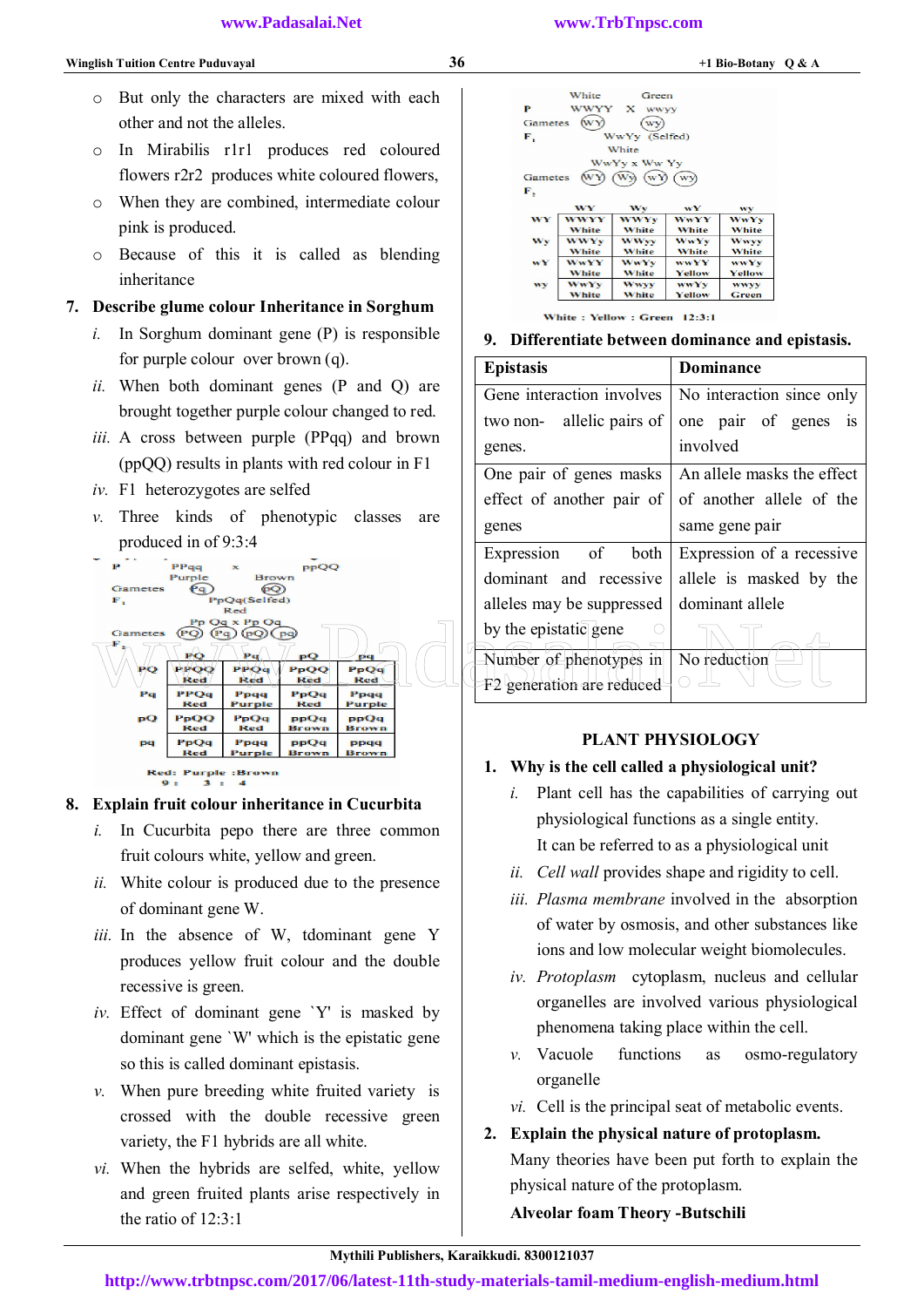Protoplasm is a semi-transparent, viscous and slimy substance, essentially a liquid possessing a foaming or alveolar structure.

#### Colloidal Theory - Wilson Fischer

Considered protoplasm as a polyphase colloidal system.

Protoplasm exhibit the properties of colloids. This theory is a widely accepted one

#### 3. Describe the properties of protoplasm.

- i. Colloidal System
- o Protoplasm forms colloid system composed of water phase, protein phase, fat phase etc.
- o It is said to be a polyphase colloidal system.

#### ii. Solation and Gelation

o Protoplasm exists mostly as a *sol* (semi-liquid) sometimes it is rigid and viewed as a *gel*  (semi-solid)

#### iii. Brownian Movement

- o Particles of protoplasm show an erratic zigzag movement.
- o Random motion, by uneven bombardment of
- particles is called *Brownian Movement* iv. Tyndall Effect
- o Scattering light beam by colloid particles is termed tyndall effect.
- o This is a property of the protoplasm also.
- v. Ultrafiltration
- o Particles of protoplasm can be filtered through ultrafilters such as millipore filters only.

#### vi. Electrical Properties

o Colloid Particles carry uniform electric charge

#### vii. Flocculation or Co-agulation

- o When colloid particles lose their charges they tend to aggregate and increase in size.
- o As a result they fall out and get precipitated.
- o Protoplasm also loses its living property.

#### 4. Explain the components of water potential.

When plant cell is placed in a pure water medium, there are number of factors which determine water potential of cell sap.

#### i. Matric Potential

- o `matric' is surfaces which absorb water
- o such as cell walls, protoplast and soil particles.
- o influenced by presence of matric
- o possesses negative value
- o denoted as Ψm.
- ii. Solute Potential
- o It is also called Osmotic potential
- o It represents amount of solute present
- o denoted as Ψs .
- o Ψs of pure water is zero
- o and so Ψs values are negative.
- iii. Pressure Potential
- o Cell wall exerts pressure on cellular contents inwards called wall pressure
- o causing a hydrostatic pressure to be exerted in vacuole called turgor pressure
- o It is equal and opposite to wall pressure.
- o Pressure potential is denoted as Ψp
- o It is equivalent to either wall pressure or turgor pressure.
- o Water potential Ψ = Ψm + Ψs+ Ψp
- 5. Explain plasmolysis. Bring out its significance.
	- i. plasmolysis.
- o When a plant cell is placed in hypertonic solution, the process of exosmosis starts Communisty is called *Brownian Movement*<br>
iv. Tyndall Effect<br>
Scattering light beam by colloid particles is<br>
Communisty solution, the process of exosmosis starts<br>
Communisty solution, the process of exosmosis starts<br>
Commu
	- o Water from cell sap diffuses out into solution of external medium. of protoplasm due to continuous loss of water.
	- o Protoplasm becomes round due to contraction
	- o Such a cell is said to be plasmolysed and phenomenon is referred to as plasmolysis.

#### ii. incipient plasmolysis

o Initial stage of plasmolysis where protoplasm just starts leaving cell wall is called *incipient plasmolysis*.

#### iii. deplasmolysis.

- o When a plasmolysed cell is placed in hypotonic solution, endosmosis takes place
- o Protoplasm regains its original state and shape.
- o This phenomenon is the reverse of plasmolysis and is called deplasmolysis.

#### iv. Significance of Plasmolysis

- 1. Helps to understand the living nature of a cell.
- 2. Helps to preserve meat, jellies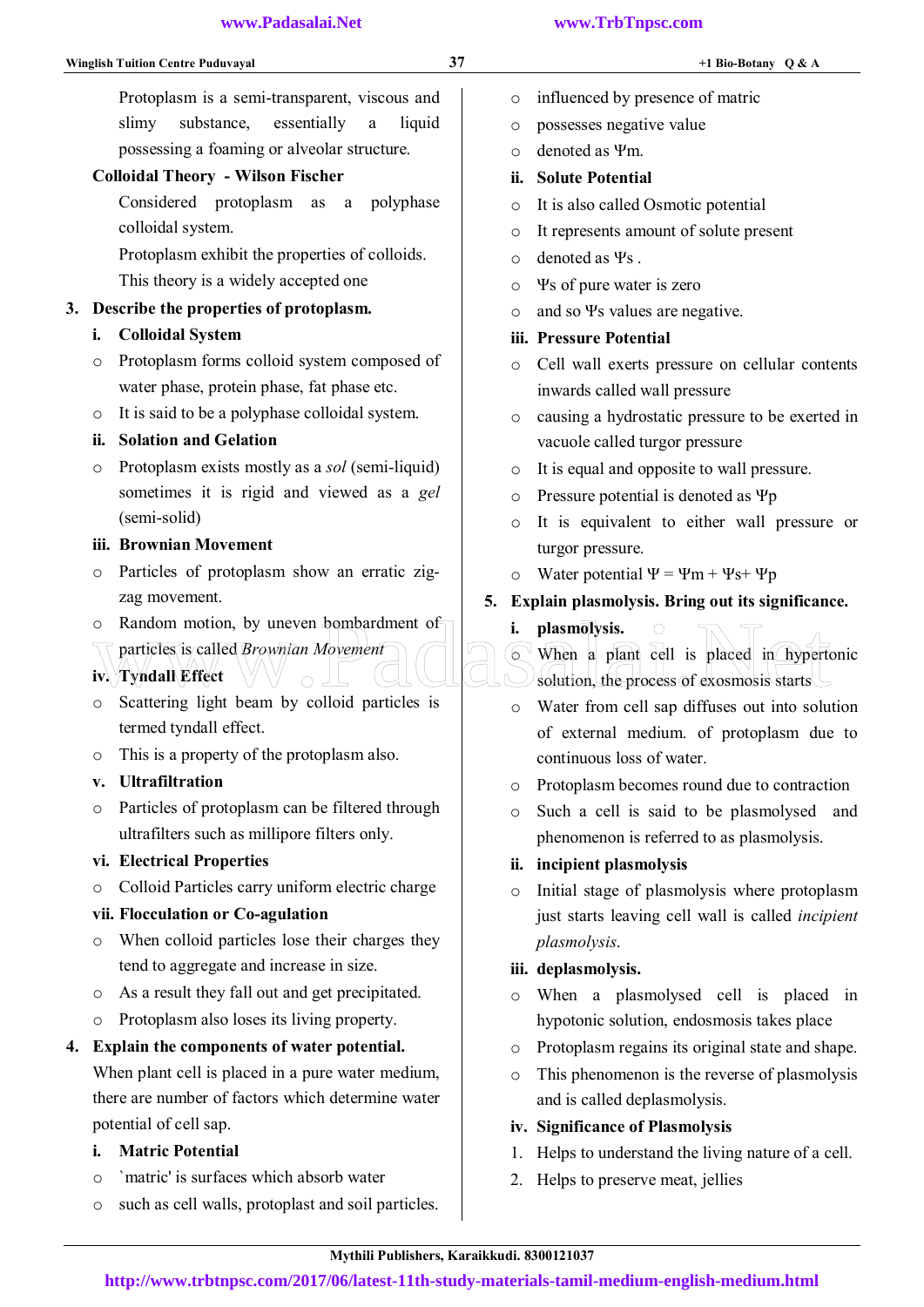- 3. used in pickling as salting kills bacteria by plasmolysis.
- 4. Used to prove permeability of cell wall and selectively permeable nature of plasma membrane.

#### 6. Differentiate between DPD and water potential.

| DiffusionPressure Deficit                    | Water Potential                                             | cytoplasm in to the chloroplasts of guard co                                                                                         |
|----------------------------------------------|-------------------------------------------------------------|--------------------------------------------------------------------------------------------------------------------------------------|
| originally called suction                    | called $\psi w$                                             | ii. To counter exit of protons, $K^+$ ions $\epsilon$                                                                                |
| pressure.                                    | chemical<br>potential<br>of                                 | guard cells from surrounding mesophyll ce                                                                                            |
|                                              | water equivalen to DPD                                      | <i>iii.</i> K <sup>+</sup> ions react with the malate ions present                                                                   |
|                                              | with a negative sign.                                       | guard cells to form potassium malate.                                                                                                |
| Measured in atmospheres                      | Measured in bars.                                           | iv. Potassium malate causes increase in osm                                                                                          |
| Difference<br>between                        | Difference between free                                     | potential of guard cells causing entry of w                                                                                          |
| diffusion<br>of<br>pressure                  | of<br>energy<br>water                                       | into guard cells as a result of which stor                                                                                           |
| solution and pure solvent.                   | molecules in pure water                                     | opens.                                                                                                                               |
|                                              | and solution.                                               | At night the dissociation of potassium ma<br>$\nu$ .                                                                                 |
| $DPD = OP - TP$                              | $\psi w = \psi m + \psi s + \psi p$                         | takes place and $K$ + ions exit out of guard                                                                                         |
| $OP = Osmotic$ pressure                      | $\psi$ m = Matric potential                                 | causing loss of water from guard cells and                                                                                           |
| $TP = Turgor pressure.$                      | $\psi$ s = Solute potential                                 | the stomata closes.                                                                                                                  |
|                                              | $\psi p$ = Pressure potential                               | 9. Give an experiment to demonstrate cohesion<br>tension theory.                                                                     |
| Water moves from lower<br>DPD to higher DPD. | Water moves from higher<br>wate<br>potential to lower water | $\circ$ A young transpiring twig is fixed to a g<br>tube filled with water.<br>Lower end of the tube is kept dipping in a<br>$\circ$ |
|                                              | potential.                                                  | containing mercury.                                                                                                                  |

## 7. Explain mechanism of stomatal opening and closing.

- o Opening and closing of stomata takes place due to changes in turgor of guard cells.
- o Stomata open during day and close at night.
- o Turgor changes in guard cells are due to entry and exit of water into and out of guard cells.
- o During day, water from subsidiary cells enters guard cells making the guard cells fully turgid.
- o Thin elastic convex outer walls are bulged out causing thick and rigid concave inner walls to curve away causing stoma to open
- o During night time, water from guard cells enters subsidiary cells and guard cells become flaccid due to decrease in turgor pressure.
- o This causes the inner concave walls to straighten up and the stoma closes.
- 8. Describe Proton potassium pump hypothesis.

According to this hypothesis K+ ions are transported into the guard cells in the presence of light.

The sequence of events taking place are

- *i.* Under the influence of light, protons formed by dissociation of malic acid move from cytoplasm in to the chloroplasts of guard cells.
- *ii.* To counter exit of protons, K+ ions enter guard cells from surrounding mesophyll cells.
- *iii.* K+ ions react with the malate ions present in guard cells to form potassium malate.
- *iv.* Potassium malate causes increase in osmotic potential of guard cells causing entry of water into guard cells as a result of which stomata opens.
- *v.* At night the dissociation of potassium malate takes place and  $K<sup>+</sup>$  ions exit out of guard cells causing loss of water from guard cells and so the stomata closes.
- 9. Give an experiment to demonstrate cohesion tension theory.
	- $\circ$  A young transpiring twig is fixed to a glass tube filled with water.
		- o Lower end of the tube is kept dipping in a dish containing mercury.
	- o As transpiration occurs in the twig the level of mercury rises in the tube due to the suction force created.
	- o Instead of transpiring twig, if a porous dry pot filled with water is used, same results are got.
	- o Thus the cohesion tension or transpiration pull theory best explains the ascent of sap



10. Give an account of the inherent properties of the leaf which affect the rate of transpiration.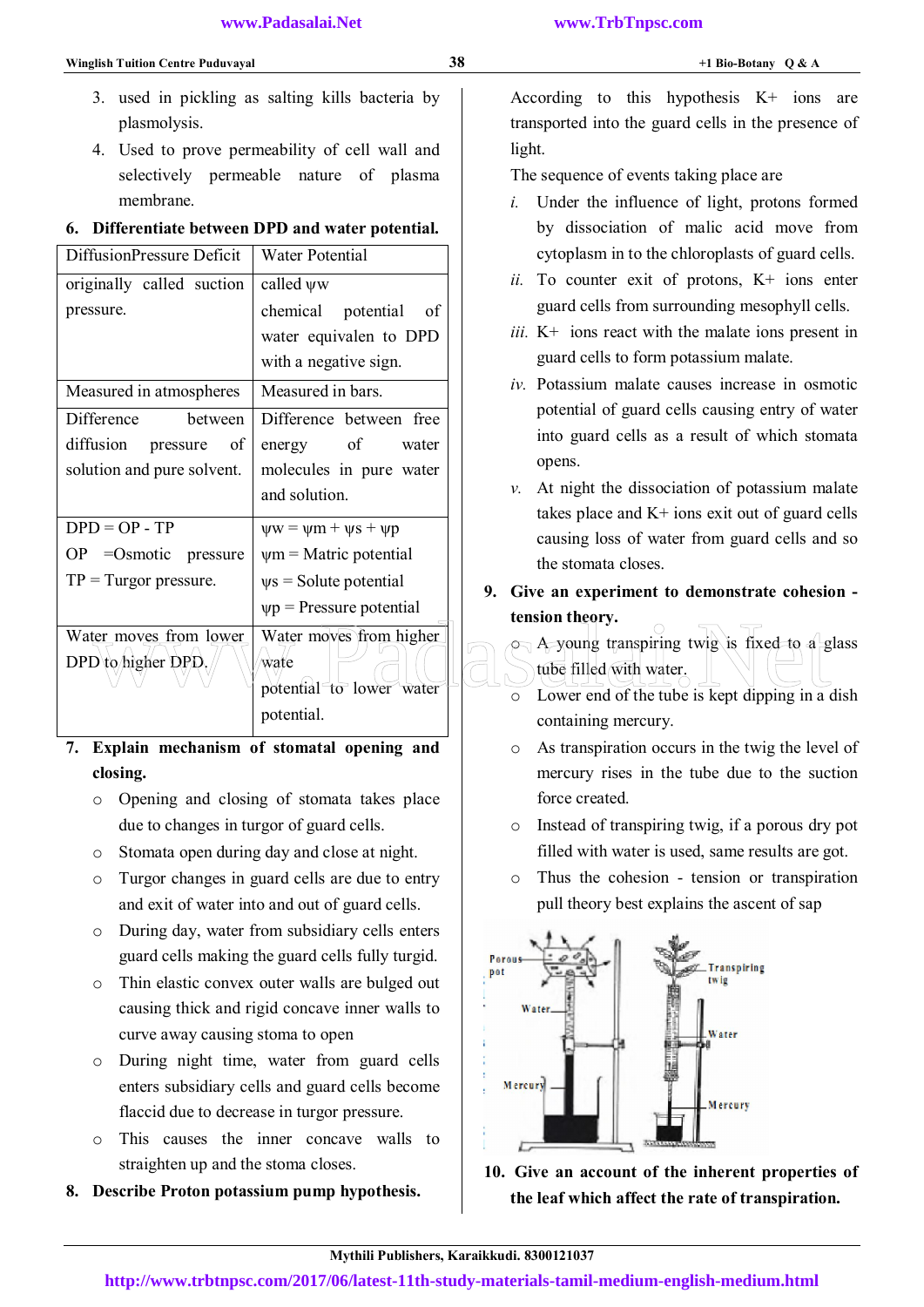#### Leaf Structure

- o In xerophytes, rate of transpiration is reduced due to structural modifications
- o In Opuntia and Asparagus leaf is modified into thorns and stem becomes flattened and green to perform the function of the leaf.
- o Such a structure is called a Cladode.

#### Root - Shoot Ratio

- o Transpiration shows a direct relation with amount of water absorbed by roots and water lost through leaves.
- o Increase in root- shoot ratio will increase rate of transpiration.

#### Age of Plants

- o Germinating seeds generally show a slow rate of transpiration.
- o It increases with age and becomes maximum at maturity.
- o But rate of transpiration decreases during senescence.

#### 11. Give advantages disadvantages of Hydroponic

- Advantages of Hydroponics
- *i.* Possible to give desired nutrient environment.
- *ii.* Acid-base balance can be easily maintained.
- *iii.* Mulching, changing of soil and weeding are eliminated.
- *iv.* Proper aeration of nutrient solution is possible.
- *v.* Labour for watering of plants can be avoided.
- *vi.* Tilling is not necessary.

#### Disadvantages of Hydroponics

- 1. Limited production compare to field condition
- 2. Technical skill required to design equipment.
- 3. If a disease appears all plants in the container will be affected.

#### 12. Describe the technique of hydroponics

- o Hydroponics is used for growth of plants in water and sand culture.
- o Also referred to as soil-less agriculture, testtube farming, tank farming or chemical gardening.
- o Maintained in large shallow concrete, cement, wood or metal tanks in which gravel and nutrient solutions are taken.

o Tanks are provided with pumps and empty auxiliary tanks to pump out and circulate the growth solution and to maintain proper aeration of the nutrient solution.



- o Employed to know which mineral element is essential for growth and development of plant.
- o Hydroponics involve production of horticultural and floricultural crops.
- o Used to increase yield of ornamentals such as gladioli, snapdragon, roses and
- o vegetables such as carrot, radish, potatoes, tomatoes and lettuce.

#### 13. Describe the criteria for essentiality of element

- *i.* Normal growth and reproduction must be dependent on particular mineral elements. Give advantages disadvantages of Hydroponic 13. Describe the criteria for essentiality of elements.<br>
Advantages of Hydroponics<br>
i. Acid-base balance can be easily maintained. <br>
ii. An essential element must have diverse th
	- *ii.* An essential element must have direct influence on the plant.
	- *iii.* Essential elements must be indispensable and their substitution by other elements must be impossible.
	- *iv.* Some elements are required in very low quantities and the status of essentiality or non essentiality is doubtful. For example silicon.

#### 14. Explain Munch's mass flow hypothesis.

#### Munch hypothesis

- 1. Soluble food materials in phloem show mass flow.
- 2. Sugars synthesized by mesophyll cells of leaves increase the osmotic pressure of these cells causing entry of water into mesophyll due to absorption of water by xylem cells
- 3. Turgor pressure gradient exists through phloem, between the source mesophyll cell and regions of requirement (sink).
- 4. As a result, turgor pressure of mesophyll cells increases on upper side which forces solutes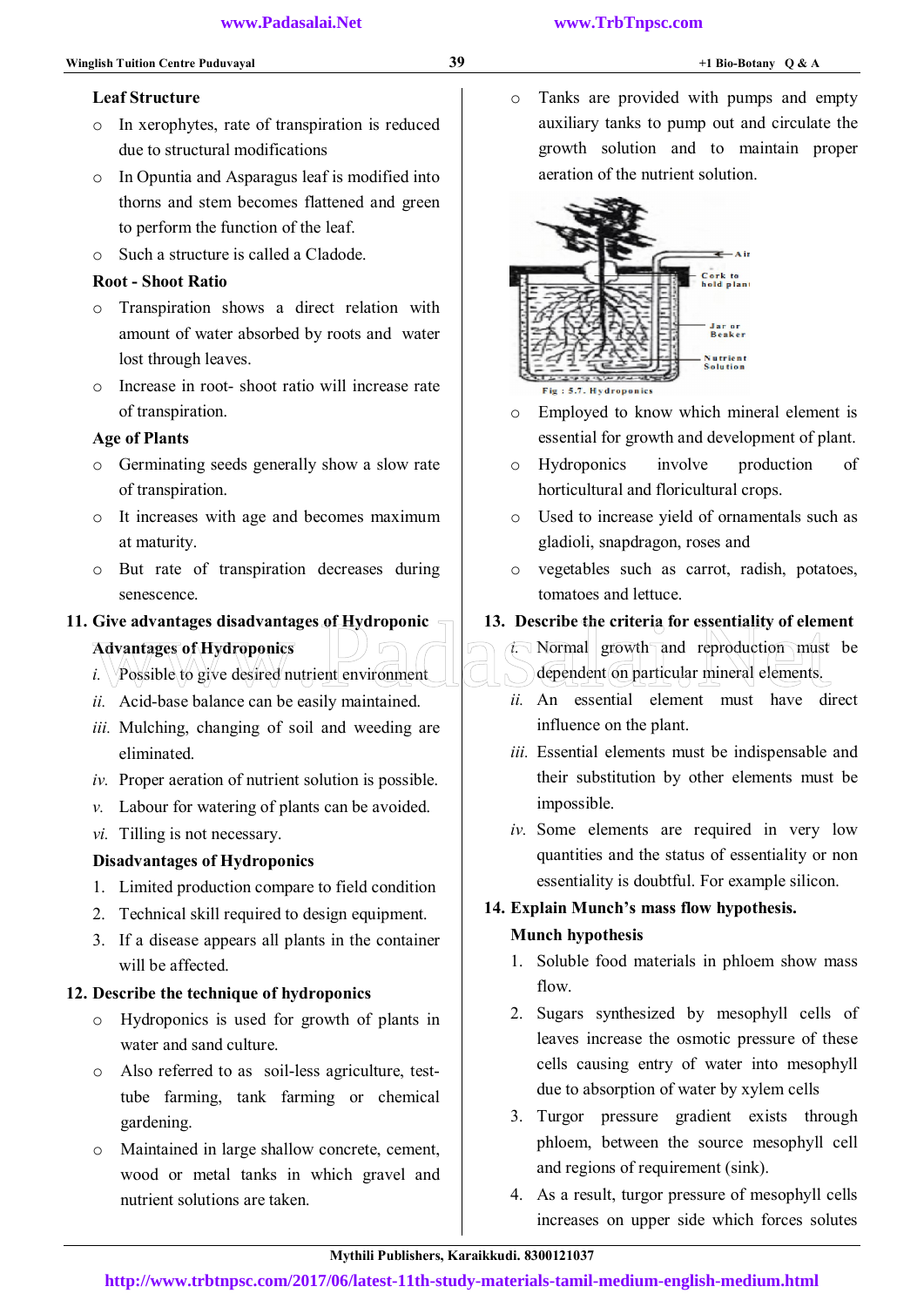dissolved in water to flow en masse into phloem of stem and finally into the roots.

## Explanation

- 1. A physical system consists of a glass tube bent at right angles.
- 2. At the two ends differentially permeable membranes are tied.

Thus there are two osmometers x and y.

- 3. Osmometer x has concentrated sugar solution while y has dilute sugar solution.
- 4. Two osmometers are kept in two separate water containers connected through a tube.
- 5. Osmosis takes place. Water entering *x* is more
- 6. As a result of turgor pressure developed, water will move out of x and will enter y.
- 7. Solute molecules are carried to y en masse with flow of water

## 15. Explain Active transport of mineral salt theory Absorption of ions against the concentration gradient with the expenditure of metabolic energy is called active absorption.

## Carrier Concept

- 1. Cell shows presence of carriers or transporters which are highly specific for a particular ion. is called active absorption.<br>
Carrier Concept<br>
1. Cell shows presence of carriers or transporters<br>  $\begin{array}{c}\n\text{First: } \text{Cycotonimes act as carriers in absorbing} \\
\text{First: } \text{Cycotonimes act as carriers in absorbing} \\
\text{which are highly specific for a particular ion.}\n\end{array}$
- 2. Carrier picks up an ion from external medium to form a carrier-ion complex
- 3. Undergoes rotation at 180°, moves across membrane and releases ions on the inner side of membrane,returns to pick up another ion.
- 4. Carrier may be an enzyme or a protein. Metabolic energy is expended in this process.
- 5. Carrier concept is explained by two theories: i) Protein-Lecithin as carrier ii) Goldacre's theory

## 16. Describe transports of mineral by ion exchange i) Contact exchange theory

- 1. Ions are transferred from soil particles to root or vice versa without passing into solution.
- 2. Ions are electrostatically adsorbed to surface of root cells or clay particles and held tightly.
- 3. These ions oscillate within a small volume of space called oscillation volume.

4. When oscillation volume of two ions of same charge overlap, one is exchanged for the other.

## ii) Carbonic acid exchange theory

- 1. According to this theory soil solution plays an important role in exchange of ions by providing a medium.
- 2.  $CO<sub>2</sub>$  released during respiration combines with water to form carbonic acid  $(H_2CO_3)$
- 3. It dissociates as  $H<sup>+</sup>$  (Hydrogen ions) and HCO 3 (bicarbonate ions).
- 4. A cation adsorbed on clay micelle may be exchanged with H+ of soil solution
- 5. This cation diffuses into root in exchange for  $H^+$  ion.

## 17. Write notes on cytochrome-pump hypothesis H. Lundegardh suggested

Anions could be transported across membranes by cytochrome system utilising energy released by direct oxidation of respiratory intermediates.

## Important postulates are:

- *i.* Only anions can be actively transported.
- *ii.* Cytochromes act as carriers in absorbing
- *iii.* Oxygen gradient helps in oxidation at outer surface and reduction at the inner surface.
- *iv.* Transport of cations can be along electrical gradient created by ion accumulation.
- *v.* Selectivity in ion absorption can't be explained
- *vi.* This is absent in anaerobic plants

## 18. Describe the ringing experiment

- 1. Take a plant. Remove tissues outer to xylem. Pith in the form of ring at any place on stem.
- 2. Tissues removed portion is sealed with wax.



- 3. After 7-8 days epidermis and cortex of upper portion of ring become swollen
- 4. From this part adventitious roots emerge out.
- 5. Because food material translocated from leaves does not pass through the ring and is stored in the upper portion.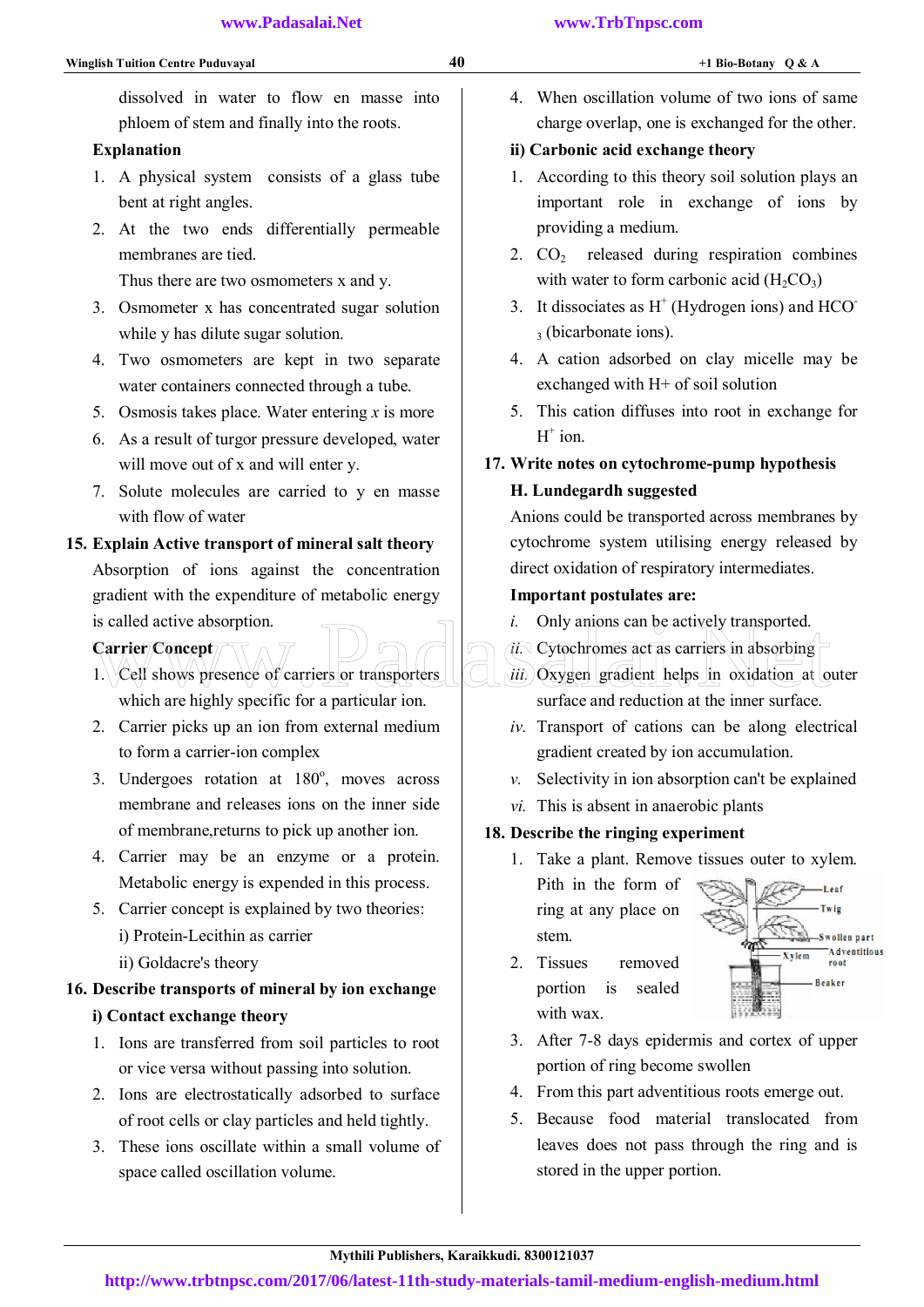### perennials *(e.g. certain bamboos).*

o Plant dies after ripening of seeds.

## 2. Shoot senescence

o Found in perennial plants possessing under ground perennating structures like rhizomes, bulbs, corm etc.

o Above ground part dies each year after flowering and fruiting,

- o Underground part (stem and root) survives
- o Puts out new shoots again next year. *E.g.banana, gladiolus, ginger etc.*

### 3. Sequential Senescence

- o Found inmany perennial plants
- o In which tips of main shoot and branches remaining a meristematic state and continue to produce new buds and leaves.
- o Older leaves and lateral organs like branches show senescence and die.
- o Apparent in evergreen plants.

*e.g.Eucalyptus, Pinus etc.* 

- 4. Simultaneous or Synchronous senescence
- o Found in temperate deciduous trees
- $\circ$  They shed their leaves in autumn develop new leaves in spring.
- o Because of this falling of leaves, autumn season is also called fall.
- o Such a senescence of leaves or plant organs is called synchronous.

 *e.g elm and maple.* 

## 4. Differentiae:Epigeal and hypogeal germination.

| <b>Epigeal germination.</b>         | Hypogeal germination.     |
|-------------------------------------|---------------------------|
| cotyledons are brought              | cotyledons remain below   |
| above the ground due to             | the soil due to rapid     |
| elongation of hypocotyl             | elongation of epicotyl    |
| seen in dicotyledon seeds           | found in dicotyledon and  |
|                                     | monocotyledon seeds       |
| hyphocotyl<br>grows                 | epicotyl elongates and    |
| actively<br>and<br>become<br>curved | become curved             |
| It brings seed above soil           | brings plumule above soil |
| falls down<br>seed<br>coat          | Cotyledons remain         |
| cotyledons become green.            | under ground              |
| E.g : Bean                          | Maize                     |

## REPRODUCTION BIOLOGY

## 1. What is vegetative propagation?

- 1. Angiosperms propagate by producing seedsas a result of sexual reproduction.
- 2. They resort to other methods of reproduction, *viz* vegetative propagation.
- 3. Plants propagate by body part other than seed
- 4. Structural unit employed in place of seed is called *propagule*.
- 5. Lower plants reproduce vegetatively through budding, fission, fragmentation, gemmae, resting buds, spores etc.
- 6. Vegetative propagation is divided into A) Natural vegetative propagation and B) Artificial vegetative propagation

## 2. Discuss significance of vegetative propagation

- 1. More rapid, easier and a less expensive method of multiplying plants with poor viability or prolonged seed dormancy.
- 2. Introduce plants in areas where seed germination fails due to change in the soil and
- environmental conditions.
- 3. Bermuda grass or doob grass produce only a small quantity of seeds. germination fails due to change in the soil and<br>
They shed their leaves in spring<br>
3. Bermuda grass or doop grass produce only a<br>
small quantity of seeds.<br>
Accelon new leaves in spring

They are propagated vegetatively.

- 4. Vegetative propagation is the only method of multiplication in some plants
	- *e.g* banana, seedless grapes and oranges,
		- rose and jasmine
- 5. Grafting permits physical and physiological joining of separate individuals for the best economic advantage
- 6. The good qualities of a race or variety can be preserved indefinitely.
- 7. All plants produced will have same characters and hereditary potential as the parent plants.

## 3. Describe various types of senescence

- 1. Whole plant senescence
- o Found in monocarpic plants producing flower and fruit only once in their life cycle.
- o Plants may be

Annual *(e.g. rice, wheat, gram, mustard)* Biennials *(e.g.cabbage, henbane)*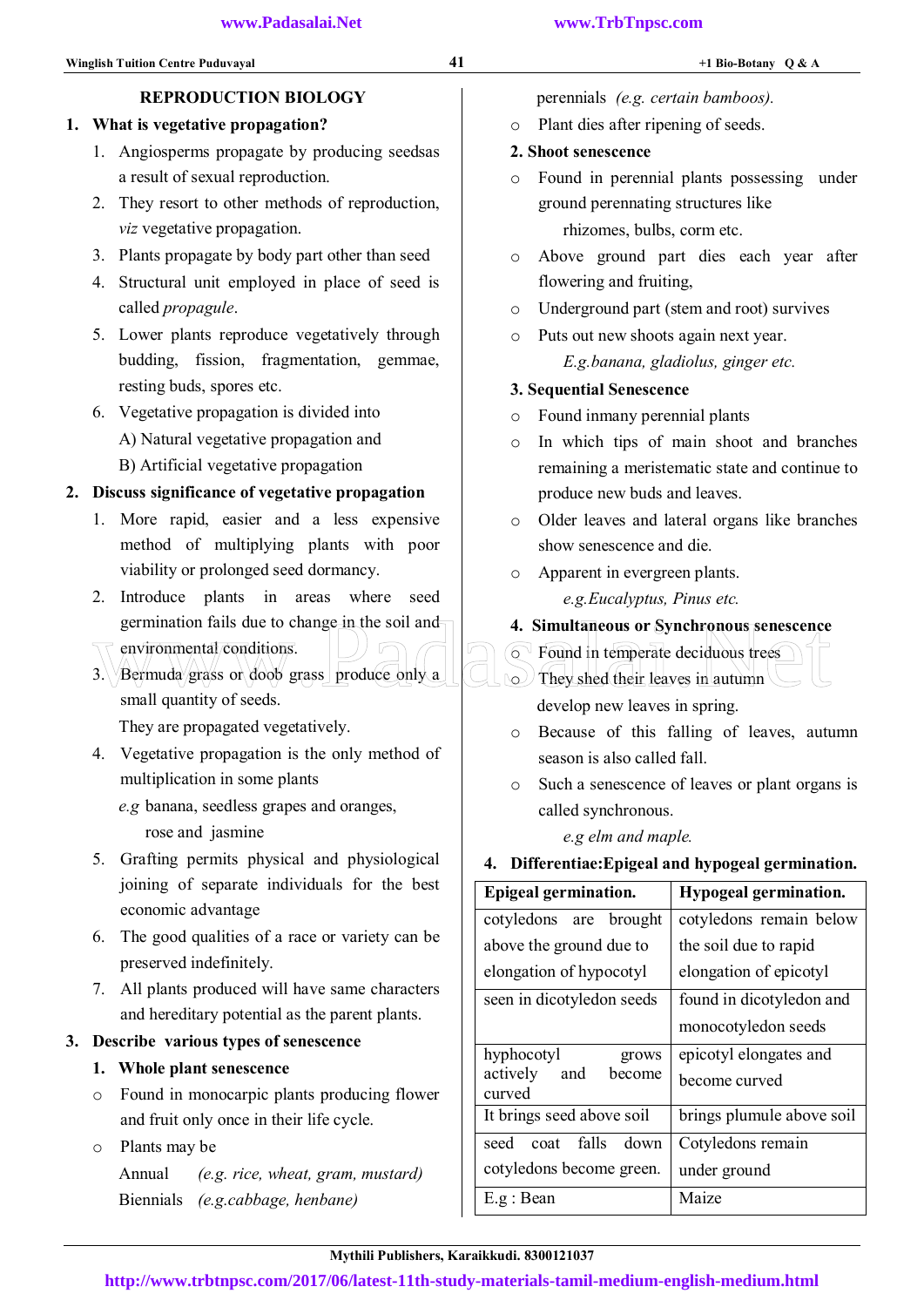## ENVIRONMENTAL BIOLOGY

## 1. Describe effects of edaphic factors on organism

- i. Soil
- o Upper weathered,humus containing earth layer
- o Sustains plant life
- o Contains living organisms and dead remains.
- o Provides water, mineral salts and anchorage
- ii. Mineral Matter
- o Soil type is determined by soil particle.
- o Loam soils are suited for plant growth because
	- 1. they possess porosity or aeration
	- 2. sufficient nutritive salts
	- 3. Water retaining capacity.

## iii. Organic Matter

- o Humus increases both aeration and hydration.
- o Maintains structure of soil
- o Provides inorganic salts
- o Growth promoting substances to thesoil.

## iv. Soil Water

- o Paramount importance in plants physiology
- o Rain is the principal water source for soil.
- o It occurs in various forms
- v. Soil Air
- $\circ$  Essential for growth of root  $\&$  micro organism The Soul Air Constitution of the Certain Sulfer of Soul Air Collection of the Certain Sulfer of the Certain Sulfer of the Certain Sulfer of the Certain Sulfer of the Certain Sulfer of the Certain Submerged hydrophytes (Roo
- o A badly aerated or water-logged soil will have more  $CO<sub>2</sub>$  and lesser oxygen.

## 2. Give effect of light and temperature on plants

- i) Light
- 1. Affects structure, growth, activities of plants
- 2. Photosynthesis

 Green plants synthesise their food using light on which rest of the living world depends.

- 3. Light regulated processes
	- o Development of photosynthetic pigments
	- o pigments for floral colour
	- o red far red absorbs phytochrome pigment
	- o induction and regulation of enzymes
- 4. Photoperiod

important factor in flowering of plants.

- ii) Temperature
- 1. Living organisms survive in  $5^{\circ}$ -35<sup>o</sup>C range
- 2. Certain bacteria, cyanobacteria, seeds, spores and protozoans occur in hot springs or in very low temperature.
- 3. Organisms have developed physiological and behavioural adaptations to avoid extremes of temperature.
- 4. Temperature varies in earth according to latitute and altitude.
- 5. It is also influenced by plant cover, atmospheric humidity, water reservoirs, air current and snow.
- 6. According to change of temperature various vegetation zone are recognized.

## 3. List out the different kinds of hydrophytes

- 1. Free floating hydrophytes
- o Float freely on water surface not rooted in soil.
- o Contact with both water and air  *e.g. Eichhornia, Pistia, Wolffia,and Lemna*
- 2. Floating but rooted hydrophytes
- o Rooted in the mud
- o leaves and flower shoots float on water *E.g. Victoria regia, Nymphaea, Nelumbium*
- 3. Submerged hydrophytes (Free floating)
- o Grow below water surface not in contact with atmosphere
	- *E.g. Ceratophyllum, and Utricularia.*
- 4. Submerged hydrophytes (Rooted)
- o Completely immersed in water
- o rooted in the mud. *E.g. Hydrilla, Vallisneria, Potamogeton etc.,*
- 5. Amphibious Hydrophytes
- o Grow in shallow waters.
- o Roots, part of stems,leaves submerged
- o Some flowering shoots above water surface.
- o Adapted to aquatic and terrestrial life.
- o Aerial parts show mesophytic characters,
- o Submerged parts show hydrophytic character  *e.g.Limnophylla heterophylla, Typha,*

## 4. Explain the basis for xerophytes classification

- 1. Drought escaping plants
- o Also called as Drought evaders.
- o Found in arid zones.
- o Complete life cycles within a very shortperiod
- o Thus escape dryness
	- *e.g. Solanum xanthocarpum,* 
		- *Argemone mexicana, Cassia tora etc.*
- 2. Drought Enduring Xerophytes